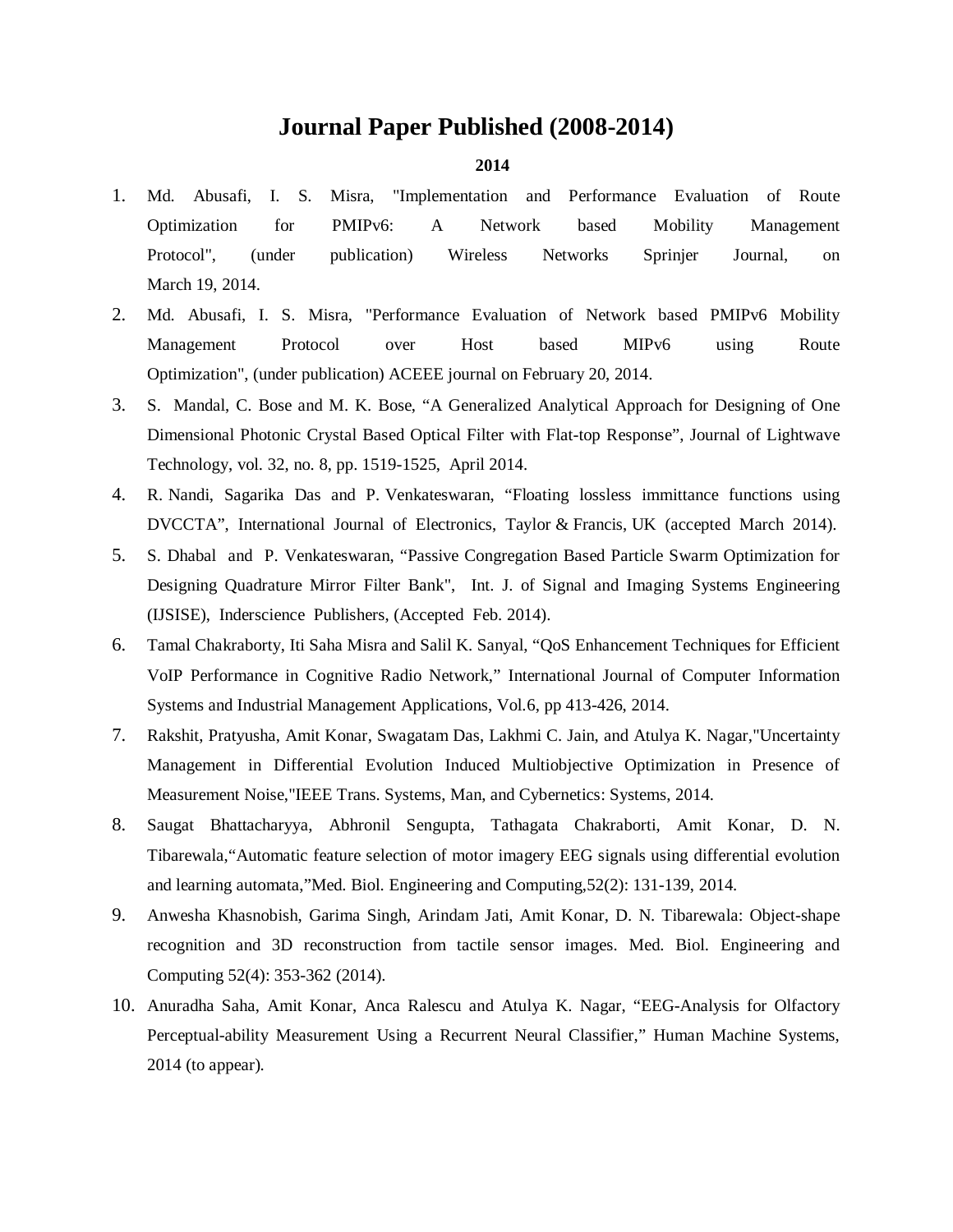- 11. Monalisa Pal, Sriparna Saha and Amit Konar, "A Fuzzy C Means Clustering Approach for Gesture Recognition in Healthcare." International Journal of Current Trends in Research (INJCTR) ISSN: 2278-8042 Vol. 3 Issue 4, April-2014.
- 12. S. Mandal, C. Bose and M.K.Bose, 'A generalized analytical approach for designing of one dimensional photonic crystal based optical filter with flat-top response', IEEE/OSA Journal of Lightwave Technology, Vol. 32 , Issue 8, pp. 1519 – 1525, 2014.
- 13. M. Biswas and M. Sen, "Design and development of rectangular patch antenna with superstrates for the application in portable wireless equipments and aircraft radome", Microwave and Optical Technology Letters, vol. 56, pp. 883-893, Apr. 2014.
- 14. M. Biswas, and A. Mandal, "Design and development of an equilateral patch sensor for determination of permittivity of homogeneous dielectric medium," Microwave and Optical Technology Letters, vol. 56, pp. 1097-1104, May. 2014.
- 15. M.F. Ali, Sudhabindu Ray, "Quasi Optical Effects of Non-Ionizing Radiation Inside Pregnant Woman Abdomen", Progress In Electromagnetics Research M, 35, pp. 31-38, 2014 EMW Publishing.
- 16. I. Ali, B.N. Biswas, Sudhabindu Ray, "Improved Closed Form Large Injection Perturbation Analytical Model on the Output Spectrum of Unlocked Driven Oscillator Part I: Phase Perturbation", IEEE Transaction on Circuits and Systems I Volume:61 Issue:1 Jan. 2014.
- 17. Abhijit Chandra and Sudipta Chattopadhyay, "Novel Design Strategy of Multiplier-less Low-pass Finite Impulse Response Filter using Self-organizing Random Immigrants Genetic Algorithm", Signal Image and Video Processing, Springer, vol. 8, issue 3, pp. 507-522, 2014.
- 18. Abhijit Chandra and Sudipta Chattopadhyay, "Design Optimization of Powers-of-two FIR Filter using Self-organizing Random Immigrants GA," International Journal of Electronics, Taylor and Francis, 2014 (Accepted)
- 19. Shibashis Pradhan and Sudipta Chattopadhyay, "A Novel Orthogonal Minimum Correlation Spreading Code in CDMA System," International Journal of Wireless and Microwave Technologies, MECS Publisher, 2014(Accepted).
- 20. Abhijit Chandra and Sudipta Chattopadhyay, "Supremacy of Differential Evolution Algorithm in Designing Multiplier-less Low-pass FIR Filter," International Journal of Electrical, Electronic Science and Engineering, WASET, vol. 8, no. 2, pp. 1-10, 2014.
- 21. A.S. Chowdhury, A. Mukherjee, S.M. Bhandarkar, J.C. Yu: Computer Vision Based Hairline Mandibular Fracture Detection from Computed Tomography Images, in Advanced Computational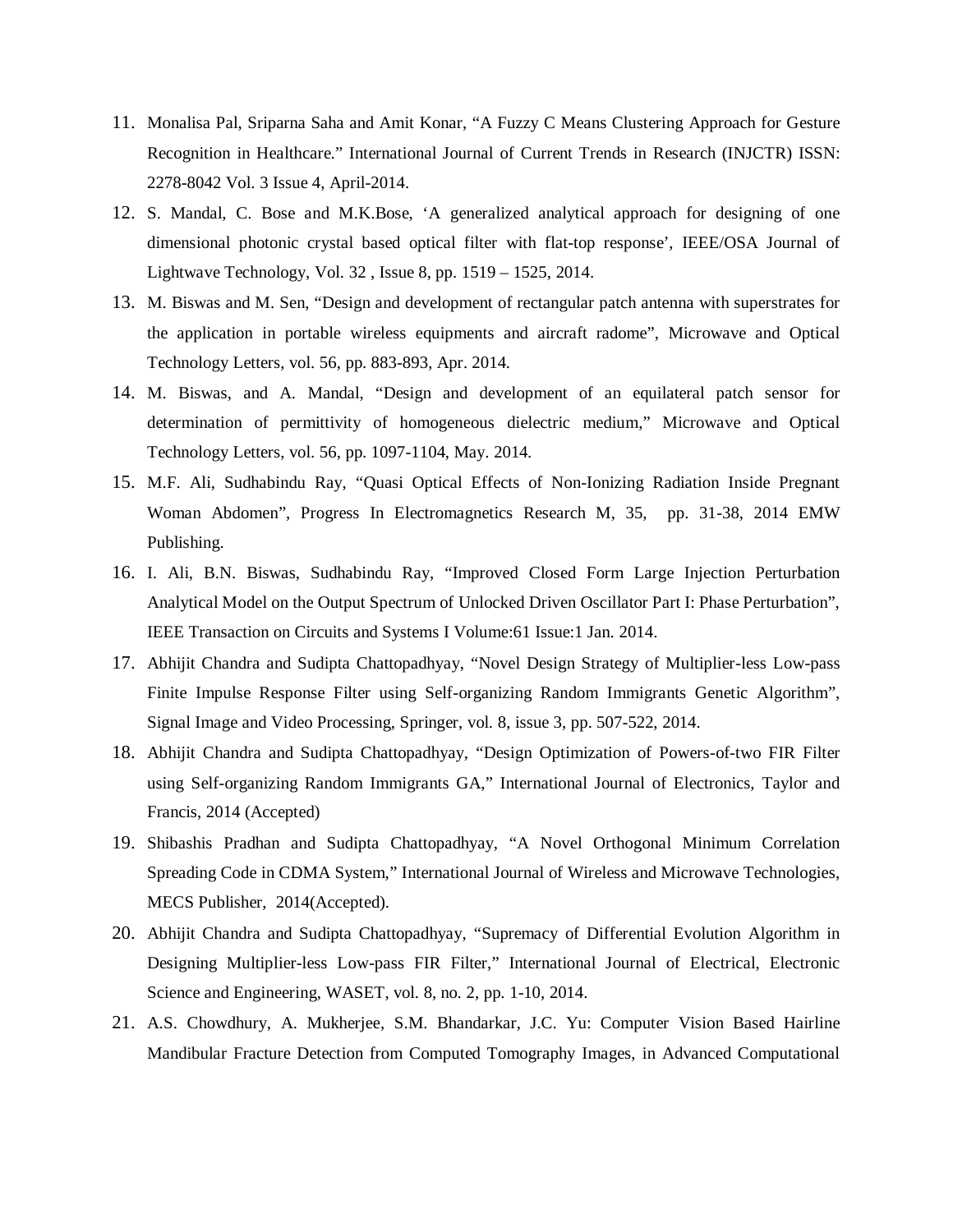Approaches to Biomedical Engineering, P.K. Saha, U. Maulik, S. Basu (eds.), Springer-Verlag, GmbH, Germany, pp. 193 – 212, 2014.

- 22. Kaushik Chakrabarti, Babusona Sarkar, Vishal Dev Ashok, Kajari Das, Sheli Sinha Chaudhuri, Amitava Mitra and S. K. De, "Exchange bias effect in BiFeO3-NiO nanocomposite", Journal of Applied Physics, Vol. 115,Issue 1, 013906, 2014.
- 23. Swati Chowdhuri, Santanu Maiti, Dr. Sheli Sinha Chaudhuri,Dr. P.K.Baneerjee "Implementing Packet Broadcasting Algorithm Of Mimo Based Mobile Ad-Hoc Networks To Exploit Diversity", International Journal of Network Security & Its Applications (IJNSA), Vol.6, No.2, page 33-42, AIRCC Publication,March 2014.
- 24. Joyashree Bag, Rajanna .K .M and Subir Kumar Sarkar, "FPGA Implementation of EPC Gen-2 protocol and its performance evaluation," IUP Journal of Telecommunication, Vol. 6, No. 1, February 2014.
- 25. Abhishek Basu, Souvik Sarkar and Subir Kumar Sarkar, "On the Implementation of a Real time Information security architecture in Frequency domain," International Journal of Electronics", Taylor & Francis, accepted.
- 26. Amit Jain, Arpita Ghosh and Subir Kumar Sarkar, "Stability and Reliability of Hybrid CMOS-SET Circuits- A New Approach" accepted in Journal of Computational and Theoretical Nanoscience, ASP.
- 27. Saheli Sarkhel, Bibhas Manna, P.K. Dutta and Subir Kumar Sarkar, "Analytical Model for performance comparison of a nano scale dual material double gate Silicon on insulator SOI and Silicon on nothing SON MOSFET," Journal of Nano engineering and Nano manufacturing, ASP, Vol.4, Accepted.
- 28. Kundu A., Gupta B. & Ray S., "A Study of Specific Absorption Rate in Coconut Exposed to RF Radiation," Microwave Review Journal (Mikrotalasna Revija), IEEE MTT-S Chapter, Serbia, ISSN. 14505835, UDK. 621.3.049.77 (Accepted for publication/ Received: 21-7-13; Revised: 13-1-14; Accepted: 31-1-14)
- 29. R. P. Ghosh, K. Patra, B. Gupta, P. P. Sarkar, S. K. Chowdhury, "Printed Dipole Antennas with Shaped Ground Plane Used to Enhance Impedance Bandwidth", accepted for publication in 'The IUP Journal of Electrical and Electronics Engineering'.
- 30. B. K. Upadhyaya, P. K. Goswami and S. K. Sanyal, "Memory Efficient LUT based Address Generator for OFDM-WiMAX De-interleaver", International Journal of Electronics and Electrical Engineering, Vol. 2, No. 1, USA, , pp. 31-35. March, 2014.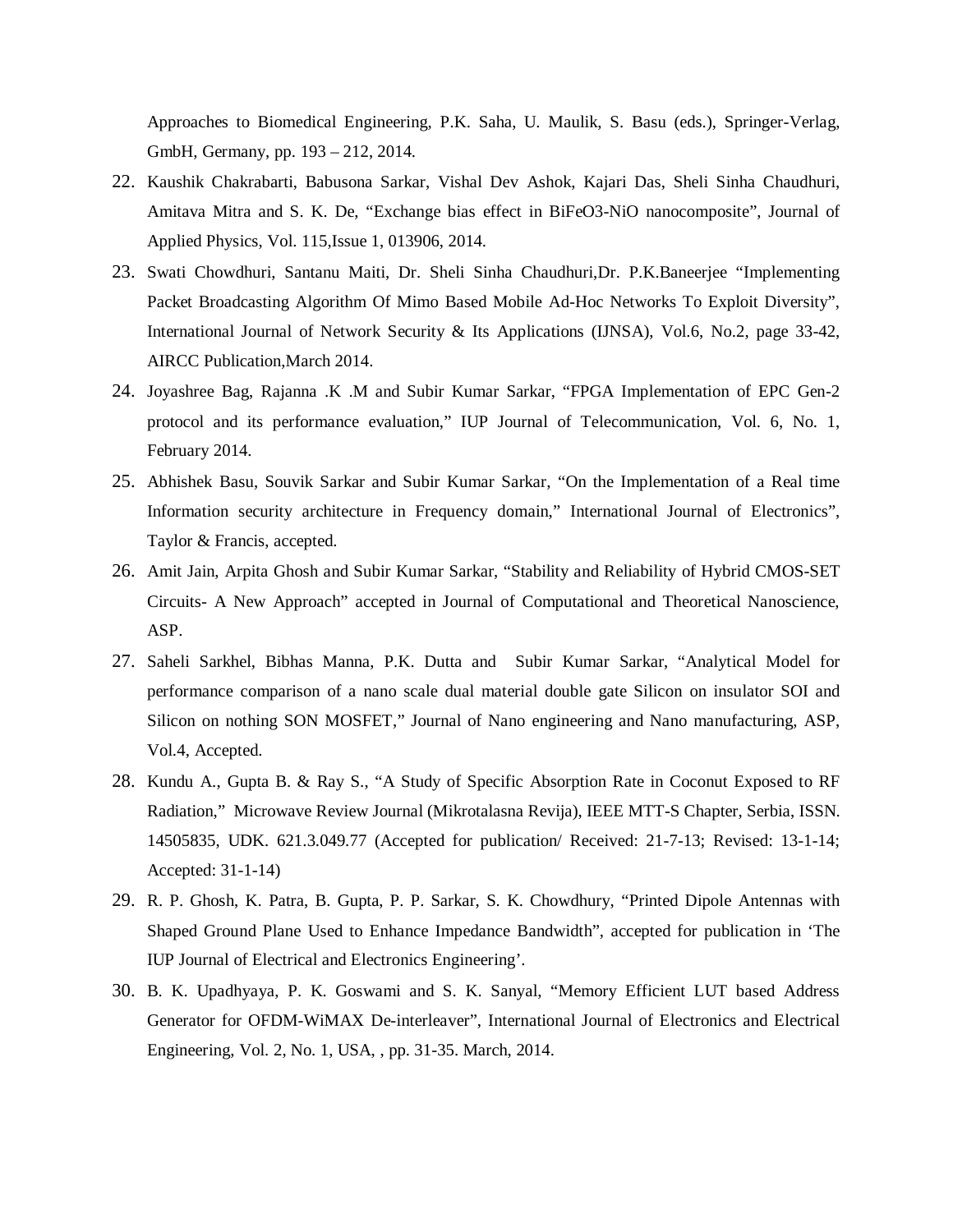- 31. 1Sagar Mukherjee, Swarnil Roy, Chandan Kumar Sarkar, "A 30W 800MHz complimentary LDMOS power amplifier for wireless application," Superlattices and Microstructures(Elsevier), Volume 72, Pages 262-271, August 2014.
- 32. Sanjit Kumar Swain, Sarosij Adak, Sudhansu Kumar Pati, Hemant Pardeshi, Chandan Kumar Sarkar, "Analysis of flicker and thermal noise in p-channel Underlap DG FinFET," Microelectronics Reliability(Elsevier), Available online 26 April 2014.
- 33. Arka Dutta, Kalyan Koley, Samar K. Saha and Chandan K. Sarkar, "Analysis of Harmonic Distortion in UDG-MOSFETs ", IEEE Transactions on Electron Devices, VOL. 61, NO. 4, APRIL 2014.
- 34. Arka Dutta, Kalyan Koley and Chandan K. Sarkar, "Analysis of Harmonic distortion in asymmetric underlap DG-MOSFET with high-k spacer," Microelectronics Reliability (Elsevier), Volume 54, Issues 6–7, June–July 2014, Pages 1125–1132.
- 35. Sudhansu K. Pati, Kalyan Koley, Arka Dutta, N. Mohankumar and Chandan K. Sarkar, "Analysis of Deviations in RF Performance of Underlap Double Gate MOSFET Considering Variability in Body and Oxide Thickness", accepted for publication on Microelectronics Reliability (Elsevier), 2014.
- 36. Pradipta Dutta, BinitSyamal, NagarajanMohankumar, Chandan Kumar Sarkar, "A 2-D surfacepotential-based threshold voltage model for short channel asymmetric heavily doped DG MOSFETs," International Journal of Numerical Modelling: Electronic Networks, Devices and Fields (Wiley Publication), Article In Press, 2014.
- 37. D Gupta, D Dutta, M Kumar, P B Barman, C K Sarkar, S Basu, S K Hazra, "A low temperature hydrogen sensor based on palladium nanoparticles," Sensors and Actuators B: Chemical (Elsevier), Volume 196, June 2014, Pages 215–222.
- 38. A. Mohanbabu, N. Anbuselvan, N. Mohankumar, D. Godwinraj, C.K. Sarkar, "Modeling of sheet carrier density and microwave frequency characteristics in Spacer based AlGaN/AlN/GaN HEMT devices," Solid State Electronics (Elsevier), Volume 91, January 2014, Pages 44–52.

39. Tamal Chakraborty, Iti Saha Misra and Salil K. Sanyal, "Simulation Design and Performance Analysis for VoIP in Cognitive Radio Networks," International Journal of Computer Applications, Vol. 62, No. 5, Pp. 15-23, January 2013.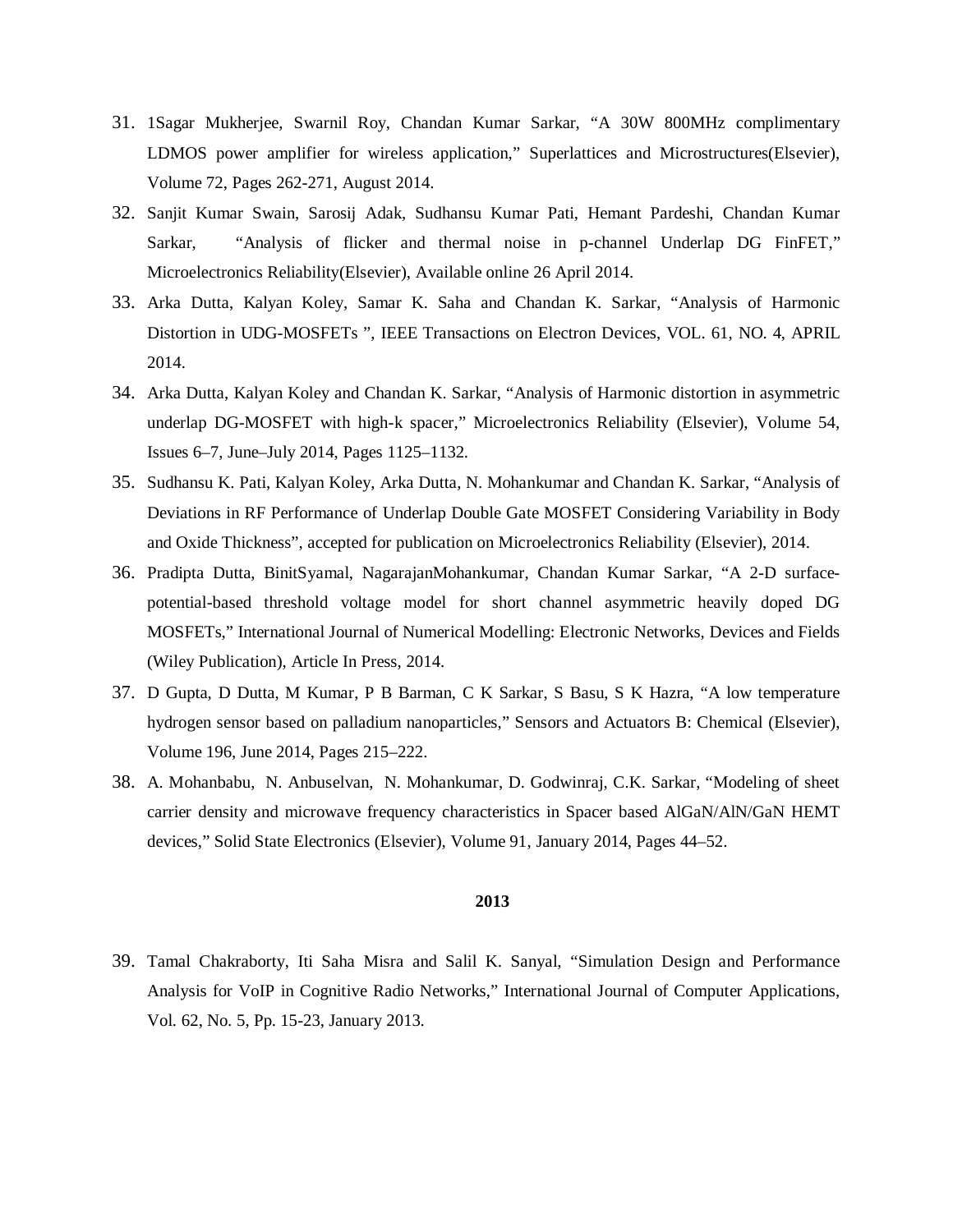- 40. Budhaditya Bhattacharyya, Iti Saha Misra and Salil K. Sanyal, "Novel Cyclic Prefix Selection to Improve Spectral Efficiency and Signal Strength in OFDM Systems", International Journal on Recent Trends in Engineering and Technology, Vol. 8, No. 2, January 2013.
- 41. Anindita Kundu, Prasun Chowdhury, Iti Saha Misra, Salil K. Sanyal , "QoS Aware Integrated Call Admission and Cognitive Channel Allocation Scheme for a Macro-Femto BWA Network", AICIT Journal of Research Notes in Information Science, Vol. 11, Pp. 47-59, January 2013.
- 42. Angsuman Sarkar & C.K. Sarkar, "RF and analogue performance investigation of DG tunnel FET," International Journal of Electronics Letters (Taylor & Francis),, Volume 1, Issue 4, 2013, pages 210- 217
- 43. S. Baskaran, A. Mohanbabu, N. Anbuselvan, N. Mohankumar, D. Godwinraj, C. K. Sarkar, "Modeling of 2DEG sheet carrier density and DC characteristics in spacer based AlGaN/AlN/GaN HEMT devices," Superlattices and Microstructures (Elsevier), Volume 64, December 2013, Pages 470–482
- 44. A. Hazra, S.K. Hazra, E. Bontempi, V.N. Lakshmi, S. Sinha, C.K. Sarkar, S. Basu, "Anodically grown nanocrystallinetitania thin film for hydrogen gas sensors—A comparative study of planar and MAIM device configurations," Sensors and Actuators B: Chemical (Elsevier), Volume 188, November 2013, Pages 787–796
- 45. N. Banerjee, B. Bhowmik, S. Roy, C. K. Sarkar, P. Bhattacharyya, "Anomalous Recovery Characteristics of Pd Modified ZnONanorod Based Acetone Sensor," Journal of Nanoscience and Nanotechnology(ASP), Volume 13, Number 10, October 2013 , pp. 6826-6834(9)
- 46. S. Roy, N. Banerjee, C.K. Sarkar, P. Bhattacharyya, "Development of an ethanol sensor based on CBD grown ZnOnanorods", Solid State Electronics (Elsevier), Volume 87, September 2013, Pages 43–50
- 47. Srabanti Pandit, C. K. Sarkar, "Analytical modeling of flicker noise in DG-FinFETs with multilayered nitrided high-κ gate dielectric", Solid State Electronics (Elsevier), Volume 85, July 2013, Pages 54–58
- 48. A. Hazra, S. Das, J. Kanungo, E. Bontempi, C. K. Sarkar, P. Bhattacharyya, S. Basu, "Influence of temperature, voltage and hydrogen on the reversible transition of electrical conductivity in sol–gel grown nanocrystalline TiO2 thin film", Journal of Materials Science: Materials in Electronics (Springer), May 2013, Volume 24, Issue 5, pp 1658-1663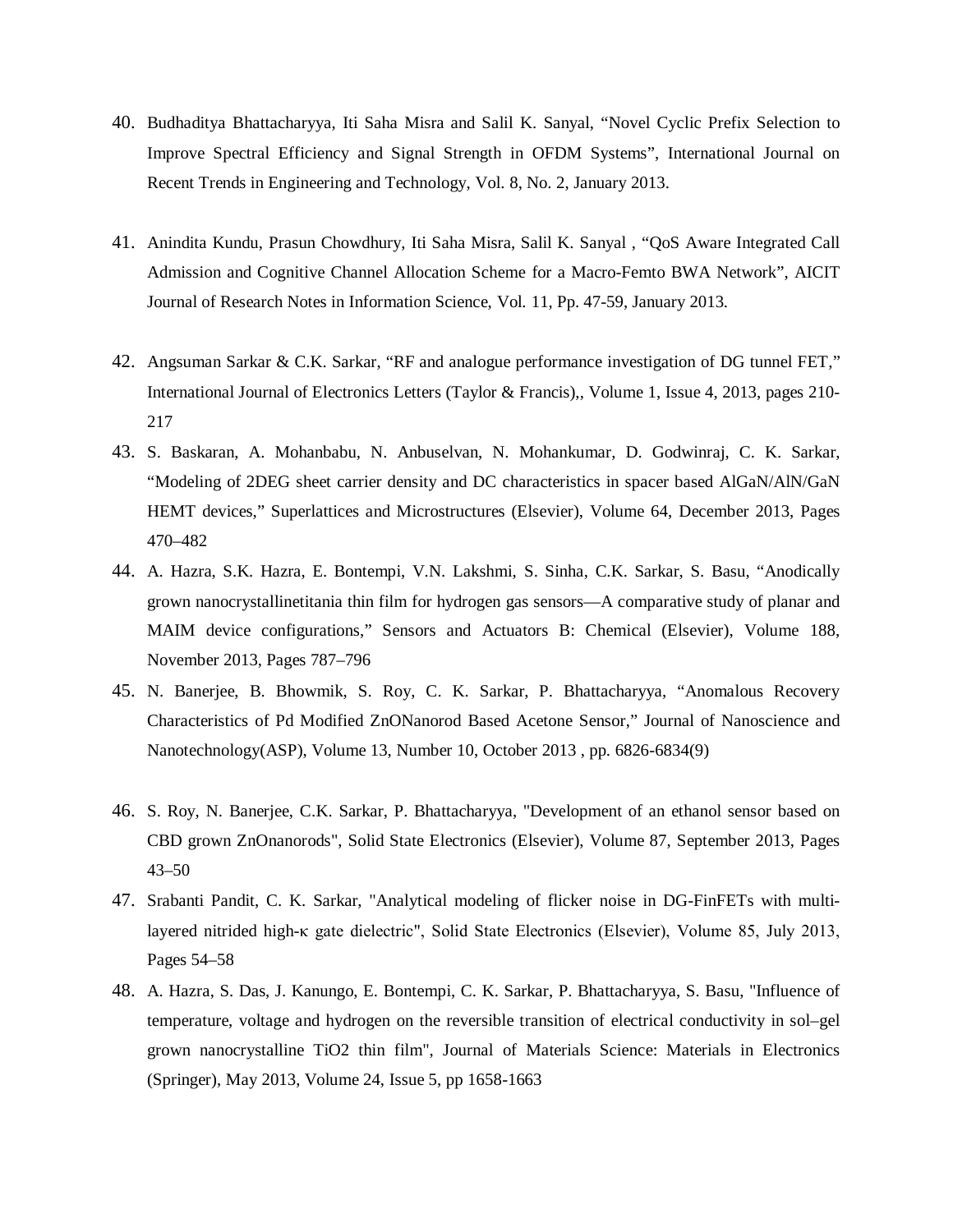- 49. D. Kayal, P. Mostafa, A. Dandapat, C. K. Sarkar, "Design of High Performance 8 bit Multiplier using Vedic Multiplication Algorithm with McCMOS Technique," Journal of Signal Processing Systems (Springer), July 2013, pp 1-9
- 50. J. Kanungo, S. Basu, C. K. Sarkar, "Comparative Study of Pd Modified ZnO/p-Si and ZnO/PS/p-Si Hetero Structure for Hydrogen Detection," Sensor Letters (ASP), Vol. 11, pp 1–6, 2013
- 51. N. Banerjee, B. Bhowmik, S. Roy, C. K. Sarkar, and P. Bhattacharyya, "Anomalous Recovery Characteristics of Pd Modified ZnONanorod Based Acetone Sensor", Journal of Nanoscience and Nanotechnolog (ASP), Vol. 13, pp 1–8, 2013
- 52. A. Hazra, S. Das, J. Kanungo, C. K. Sarkar, S. Basu, "Studies on a resistive gas sensor based on sol– gel grown nanocrystalline p-TiO2 thin film for fast hydrogen detection," Sensors and Actuators B: Chemical (Elsevier), Volume 183, 5 July 2013, Pages 87–95
- 53. Hemant Pardeshi, Godwin Raj, SudhansuPati, N. Mohankumar, Chandan Kumar Sarkar, "Influence of barrier thickness on AlInN/GaN underlap DG MOSFET device performance," Superlattices and Microstructures (Elsevier), Volume 60, August 2013, Pages 47–59
- 54. Godwin Raj, SudhansuPati, N. Mohankumar, Chandan Kumar Sarkar, "Performance assessment of gate material engineered AlInN/GaN underlap DG MOSFET for enhanced carrier transport efficiency", Hemant M. Pardeshi, Superlattices and Microstructures (Elsevier), Volume 60, August 2013, Pages 10–22
- 55. N. Banerjee, S. Roy, C. K. Sarkar, P. Bhattacharyya, "High Dynamic Range Methanol Sensor Based on Aligned ZnONanorods," IEEE Sensors Journal, vol.13, no.5, pp.1669-1676, May 2013.
- 56. Kalyan Koley, Arka Dutta, BinitSaymal, Samar K. Saha and Chandan K. Sarkar, "Subthreshold Analog/RF Performance Enhancement of Underlap DG FETs with High-k Spacer for Low Power Applications", IEEE Transactions on Electron Devices, vol. 60, issue 1, pp. 63-69, January 2013
- 57. Angsuman Sarkar, Swapnadip De, Chandan Kumar Sarkar, "Asymmetric halo and symmetric Single-Halo Dual-Material Gate and Double-Halo Dual-Material Gate n-MOSFETs characteristic parameter modeling," International Journal of Numerical Modelling: Electronic Networks, Devices and Field, Volume 26, Issue 1, pages 41–55, January/February 2013.
- 58. Tamal Chakraborty and Iti Saha Misra, "Design and Analysis of Channel Reservation Scheme in Cognitive Radio Network" communicated to Computers and Electrical Engineering Journal, Elsevier, April 2013. (I.F.:0.97) (Revised and Re-submitted).
- 59. Budhaditya Bhattacharyya, Iti Saha Misra and Salil Kumar Sanyal, "Reduction of Phase Offset in OFDMA based Wireless System using Adaptive Roll-off Factor Strategy" communicated to Computers and Electrical Engineering Journal, Elsevier, 2013. (I.F.:0.97) (Under Review).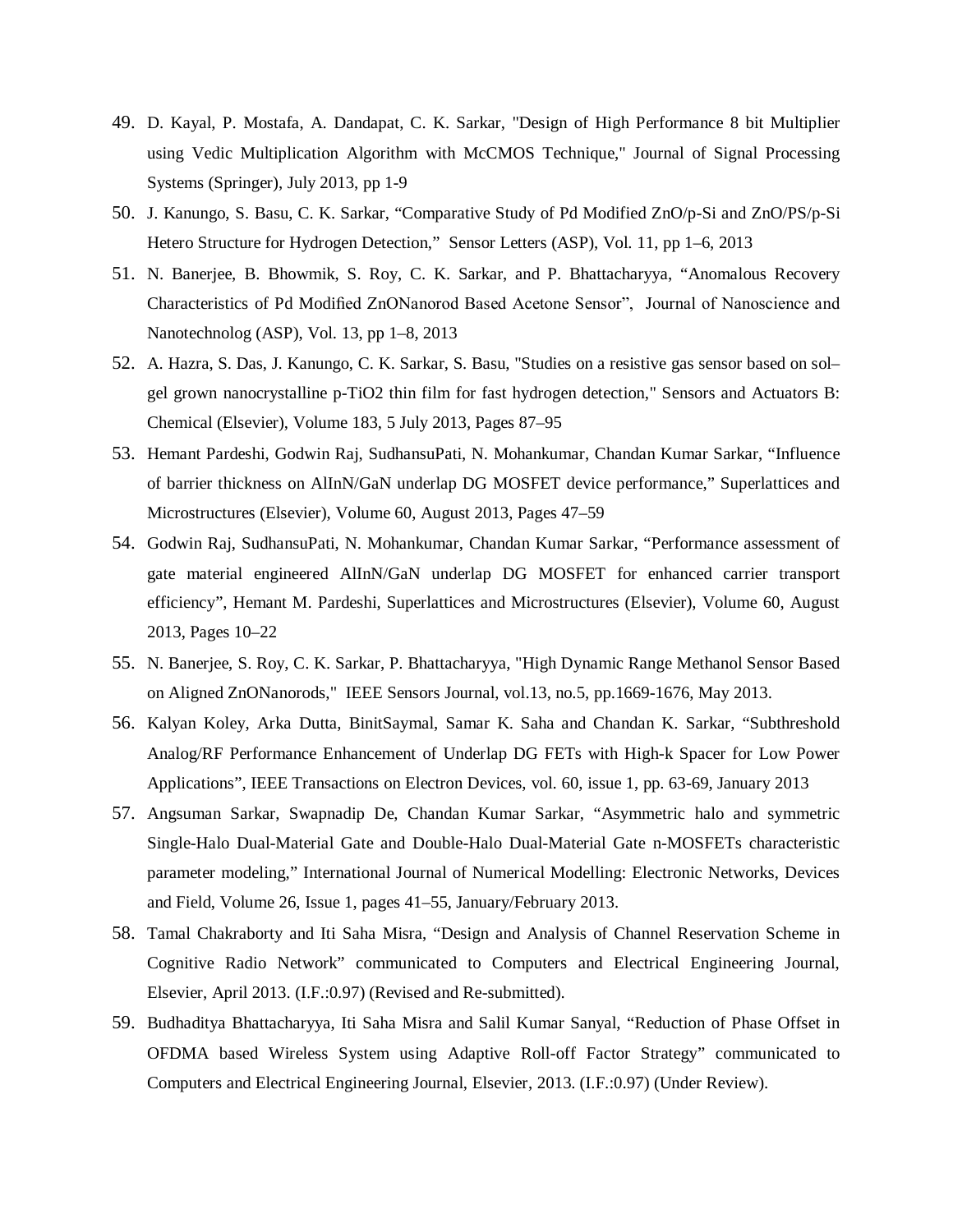- 60. Tanumay Manna and Iti Saha Misra, "Implementation of Relay Based Collaborative Spectrum Sensing Using Coalitional Games In Wireless Cognitive Radio Networks" communicated to Computers and Electrical Engineering Journal, Elsevier, April 2013. (I.F.:0.97) (Revised and Resubmitted).
- 61. Sourjya Dutta and Iti Saha Misra, "Error Analysis of M-ary Dual Ring Star QAM in Shadow Fading Channels, accepted on Jan 2013 in International Journal of Computer Application" (IJCA).
- 62. Nitul Dutta, Iti Saha Misra, Kushal Pokhrel and Md. Abu Safi , "Survey on Mobility Management Protocols for IPv6 based Network", Advances in Network and Communications (ANC). Human Publishers, USA, ISSN: 2093-4734, Vol.1, No. 2, pp. 16-32, July 2013.
- 63. Tamal Chakraborty and Iti Saha Misra, "Designing a Markov Model for the Analysis of 2 tier Cognitive Radio Network" in International Journal of Advanced Computer Science and Applications, vol. 4, no. 6, pp. 183-192, June 2013.
- 64. Anindita Kundu, Prasun Chowdhury, Iti Saha Misra and Salil K. Sanyal , "QoS Aware Integrated Call Admission and Cognitive Channel Allocation Scheme for a Macro-Femto BWA Network", published in the AICIT Journal of Research Notes in Information Science. (ISSN: 2287-1942), vol. 11, pp. 47-59, Jan 2013.
- 65. Budhaditya Bhattacharyya, Iti Saha Misra and Salil Kumar Sanyal, Novel Cyclic Prefix Selection to Improve Spectral Efficiency and Signal Strength in OFDM Systems, International Journal on Recent Trends in Engineering and Technology, Vol. 8, No. 2, Jan 2013.
- 66. Anindita Kundu, P. Chowdhury, Iti Saha Misra and Salil K. Sanyal, "QoS Aware Integrated Call Admission and Cognitive Channel Allocation Scheme for a Macro-Femto BWA Network", AICIT Journal of Research Notes in Information Science, Vol. 11, pp. 47-59, January, 2013.
- 67. B.B.Mangaraj, Iti Saha Misra and Salil K. Sanyal, "Application of Bacteria Foraging Algorithm in Designing Log Periodic Dipole Array for entire UHF TV Spectrum", International Journal of RF and Microwave Computer-Aided Engineering, Vol. 23, No. 2, pp 157-171, March, 2013.
- 68. Aruna Chakraborty, Amit Konar, Nikhil R. Pal, Lakhmi C. Jain,"Extending the Contraposition Property of Propositional Logic for Fuzzy Abduction,"IEEE Trans. Fuzzy Systems,21(4): 719-734 (2013).
- 69. Pratyusha Rakshit, Amit Konar, Pavel Bhowmik, Indrani Goswami, Swagatam Das, Lakhmi C. Jain, Atulya K. Nagar,"Realization of an Adaptive Memetic Algorithm Using Differential Evolution and Q-Learning: A Case Study in Multirobot Path Planning,"IEEE Trans. Systems, Man, and Cybernetics: Systems, 43(4): 814-831 (2013).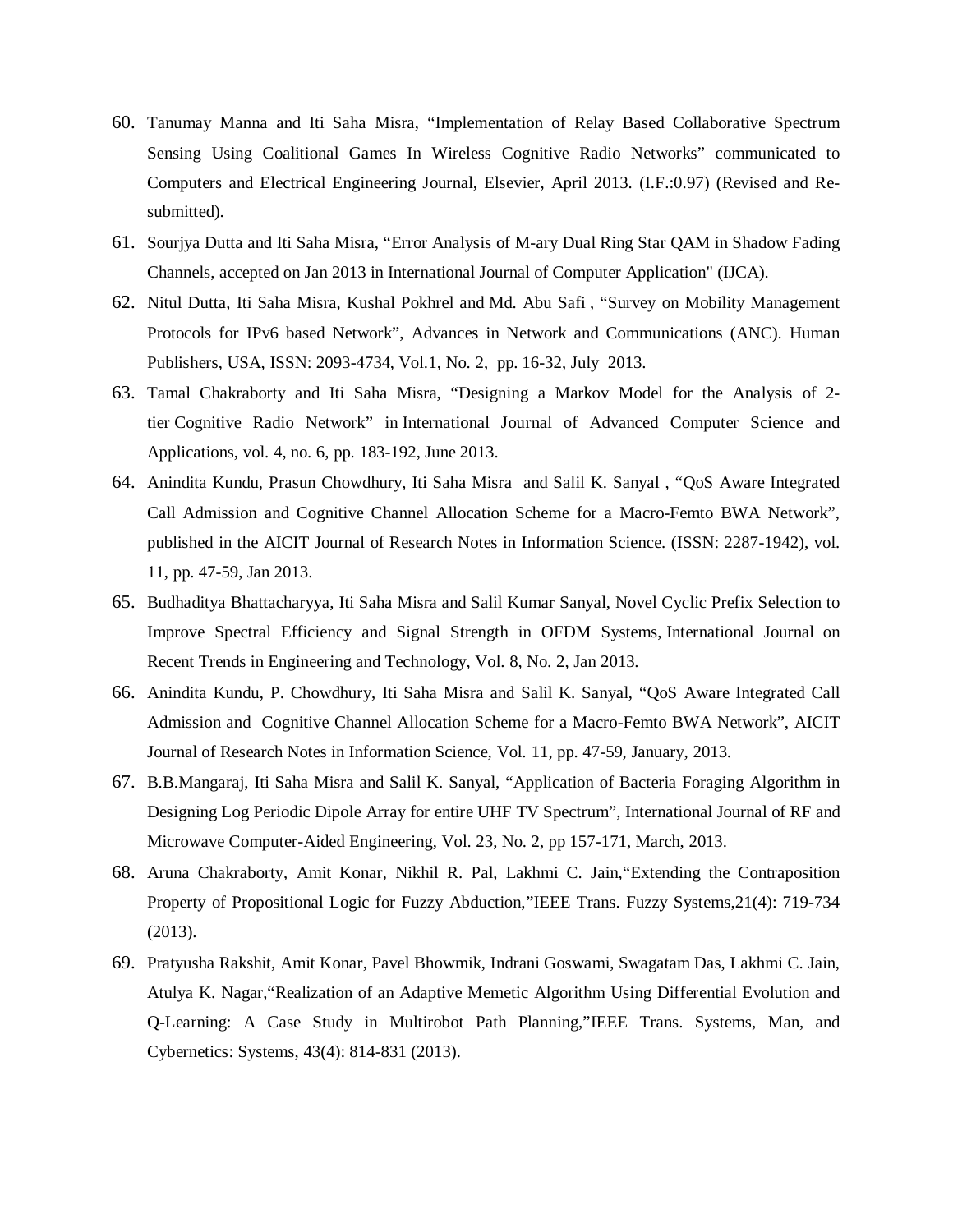- 70. Anisha Halder, Amit Konar, Rajshree Mandal, Aruna Chakraborty, Pavel Bhowmik, Nikhil R. Pal, Atulya K. Nagar,"General and Interval Type-2 Fuzzy Face-Space Approach to Emotion Recognition,"IEEE Trans. Systems, Man, and Cybernetics: Systems,43(3): 587-605 (2013).
- 71. Rajshree Mandal, Anisha Halder, Pavel Bhowmik, Aruna Chakraborty, Amit Konar and Nikhil R. Pal, "General and Interval Type-2 Fuzzy Face-Space Approach to Emotion Recognition,"IEEE Trans. on Systems, Man and Cybernetics, Mar. 2013.
- 72. Anisha Halder, Srishti Shaw, Kanika Orea, Pavel Bhowmik, Aruna Chakraborty, and Amit Konar, "A Computational Intelligence Approach to Emotion Recognition from the Lip Profile of a Subject," In Computational Intelligence in Image Processing, Springer Amitava Chatterjee and Patrick Siarry (Eds.), 2013.
- 73. A. Chakraborty and A. Konar, "Stability Chaos and Limit Cycles in Recurent Cognityive Reasoning Systems," In The Handbook on Reasoning-Based Intelligent Systems, K. Nakamatshu and L.C. jain (Eds.), World Scientific, 2013.
- 74. Rajshree Mandal, Anisha Halder, Amit Konar and Atulya K. Nagar "A Fuzzy Condition Sensitive Hierarchical Algorithm for Approximate Template Matching in Dynamic Image Sequence", In Computational Intelligence in Image Processing, Springer Amitava Chatterjee and Patrick Siarry (Eds.), 2013.
- 75. Amit Konar, Indrani Goswami, Sapam Jitu Singh, Lakhmi C. Jain, Atulya K. Nagar,"A Deterministic Improved Q-Learning for Path Planning of a Mobile Robot,"IEEE Trans. Systems, Man, and Cybernetics: Systems,43(5): 1141-1153 (2013).
- 76. Anwesha Banerjee, Shreyasi Datta, Monalisa Pal, Amit Konar, D.N. Tibarewala, R. Janarthanan, "Classifying Electrooculogram to Detect Directional Eye Movements", Procedia Technology, vol. 10, pp. 67-75, 2013.
- 77. Shreyasi Datta, Anwesha Khasnobish, Amit Konar, D. N. Tibarewala, R. Janarthanan, "Performance Analysis of Object Shape Classification and Matching from Tactile Images Using Wavelet Energy Features", Procedia Technology, vol. 10, pp. 805-812, 2013.
- 78. Archana Chowdhury, Amit Konar, Pratyusha Rakshit, Atulya K. Nagar, "A Multi-Objective Evolutionary Approach to Evaluate the Designing Perspective of Protein-Protein Interaction Network", Journal of Network and Innovative Computing, Volume 1, No. 1, 2013, pp. 270-289.
- 79. M. Biswas, and M. Dam, "Characteristics of Equilateral Triangular Patch Antenna on Suspended and Composite Substrates," Electromagnetics, vol. 33, pp. 99-115, 2013.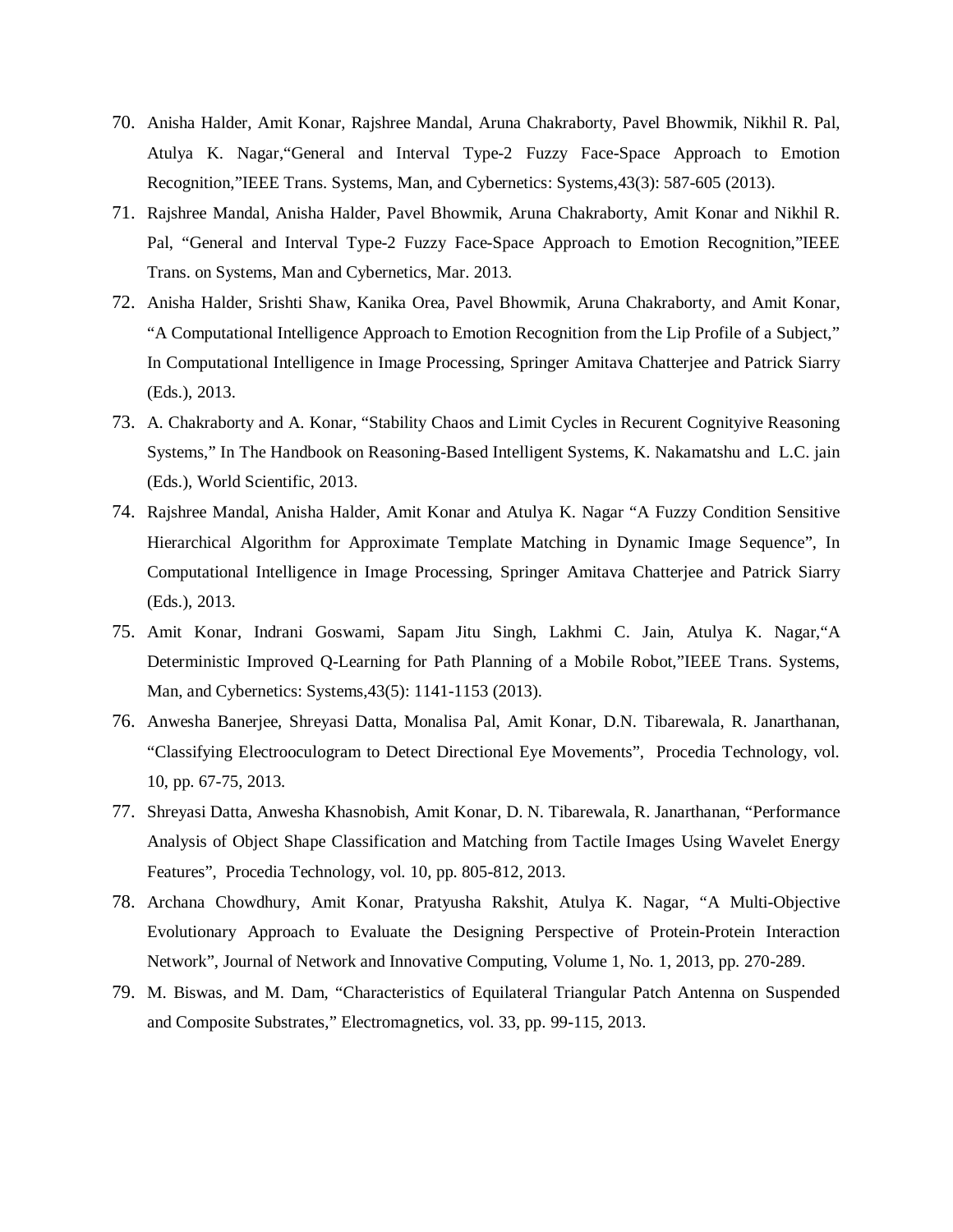- 80. M. Biswas and S. Banik, "Fast and accurate model to investigate the effect of composite and suspended substrate on the characteristics of circular patch antenna", ActaTechnica, vol. 58, pp. 223- 238, 2013.
- 81. M. Biswas, S. Banik, M. Biswas, and A. Shukla, "CAD model to predict the effect of radome on the characteristics of rectangular patch antenna", Microwave and Optical Technology Letters, vol. 55, pp. 2460-2468, Oct. 2013.
- 82. M. Biswas and M. Dam, "Theoretical and experimental studies on characteristics of an equilateral triangular patch antenna with and without variable air gaps", Microwave and Optical Technology Letters, vol. 55, pp. 2271-2277, Oct. 2013.
- 83. V. Agrawal, U. Tiwari, V. Agarwal, P. Venkateswaran and R. Nandi, "Optimal Spectrum Access for users in Multi-Channel Cognitive Radio Networks", International Journal of Wireless and Microwave Technologies (IJWMT), (ISSN 2076-1449 / 9539), MECS Publisher, Hong Kong, Vol. 1, pp. 11-25, Sep. 2013.
- 84. Dipankar Saha, Subhramita Basak, Sagar Mukherjee, Sayan Chatterjee, C. K. Sarkar, "Implementation of the Cluster based Tunable Sleep Transistor Cell Power Gating Technique for a 4×4 Multiplier Circuit", International Journal of Computer Applications (0975-8887), vol. 66, no. 23, March, 2013.
- 85. Sudhabindu Ray, G. Kumar, "Isosceles triangular unequal power divider", Microwave and Optical Technology Letters, 55, 2, 254-258, 2013, Wiley Online Library.
- 86. M. Nath, Sudhabindu Ray, B. Gupta, "Optimal Design of a Waveguide Bandpass Filter Using ANN-GA Algorithm", Microwave Review, 2, 61, 2013.
- 87. M.F. Ali, Sudhabindu Ray, "Detection and Identification of Caries in Human Tooth at GHz Frequencies", International Journal of Scientific & Engineering Research, Volume 4, Issue 5, May 2013.
- 88. M.F. Ali, Sudhabindu Ray, "SAR Analysis for Handheld Mobile Phone Using DICOM Based Voxel Model", Journal of Microwaves, Optoelectronics and Electromagnetic Applications (JMOe), Dec. 2013, Brazilian Microwave and Optoelectronics Society.
- 89. Abhijit Chandra and Sudipta Chattopadhyay, "Canonic Signed Digit Based Design of Multiplier-less FIR Filter using Self-organizing Random Immigrants Genetic Algorithm", International Journal of Artificial Intelligence & Applications, vol. 4, no. 4, pp. 21-34, July 2013.
- 90. R. Chatterjee, M. Ghosh, A. S. Chowdhury, N. Ray: Cell Tracking in Microscopic Video using Matching and Linking of Bipartite Graphs, Computer Methods and Programs in Biomedicine, Elsevier, 112(3), pp. 422 – 431, December 2013.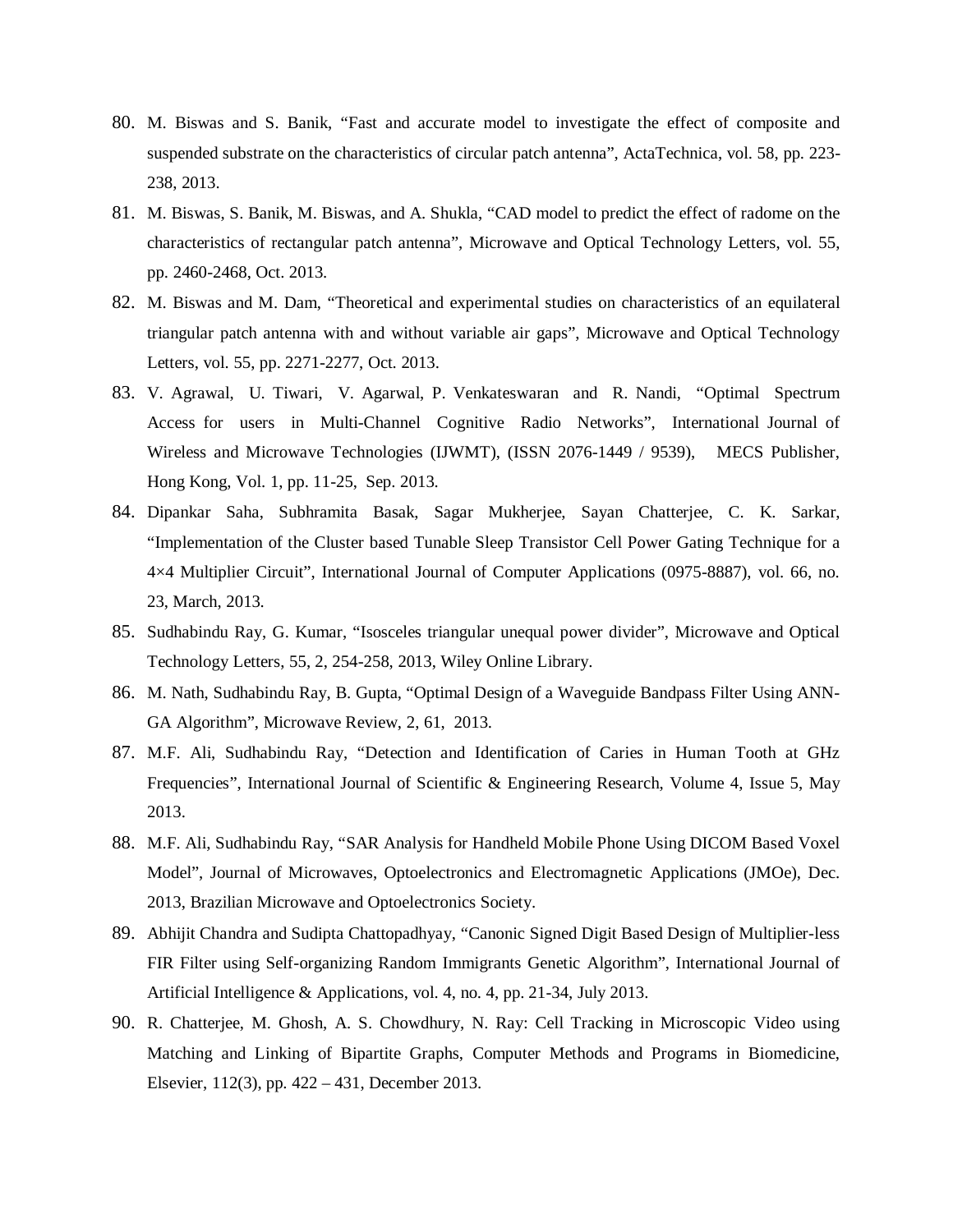- 91. A. K. Rudra, A. S. Chowdhury, A. Elnakib, F. Khalifa, A. Soliman, G. Beache and A. El Baz: Kidney Segmentation using Graph Cuts and Pixel Connectivity, Pattern Recognition Letters, Elsevier, 34(13), pp. 1470-1475, October 2013.
- 92. S. Kuanar, R. Panda and A. S. Chowdhury: Video Storyboard Design using Dynamic Delaunay Clustering with a Structural Constraint, Journal of Visual Communication and Image Representation, Elsevier, 24(7), pp. 1212 – 1227, October 2013.
- 93. Kaushik Chakrabarti, Babusona Sarkar, Vishal Dev Ashok, Kajari Das, Sheli Sinha Chaudhuri and S K De "Interfacial Magnetism and Exchange Coupling in BiFeO3-CuO Nanocomposite", Journal Nanotechnology, Vol. 24, No. 50, 2013, ISSN:0957-4484.
- 94. Swati Choudhuri, Sheli Sinha Chaudhuri, P.K. Banerjee, "Realization of Different Diversity Technique for MIMO Based Mobile Ad Hoc Network Using Space Time Block Codes", International Journal of Computers & Technology, Volume 4 No. 2, pp 301-306, April, 2013, ISSN 2277-3061.
- 95. Nilanjan Dey, Sourav Samanta, Xin-She Yang, Sheli Sinha Chaudhri , Achintya Das, "Optimisation of Scaling Factors in Electrocardiogram Signal Watermarking using Cuckoo Search", International Journal of Bio-Inspired Computation (IJBIC), Vol 5, No. 5, 2013, pp-315-326.
- 96. Swati Choudhuri, Sheli Sinha Chaudhuri, P.K. Banerjee, "Optimum Transmission Ranges of MIMO Equipped Mobile Ad Hoc Network in Presence of Fading", International Journal of Computers & Technology (IJCT), Vol 10, No 5 ,pp 1585-1591, Aug 2013.
- 97. Sourav Naskar and Subir Kumar Sarkar, "A quantum analytical model for inversion charge & threshold voltage of Short channel DMDG SON MOSFET", IEEE Transactions on Electron Devices, vol.60, no.9, pp.2734,2740, Sept. 2013.
- 98. Joyashree Bag and Subir Kumar Sarkar, "Development and VLSI implementation of a data security scheme for RFID system using programmable cellular automata" International Journal Radio Frequency Identification Technology and Applications, Vol. 4, No. 2, Pp: 197-211, 2013.
- 99. Anindya Jana, R S Halder, S S Singh, J K Sing and Subir Kumar Sarkar. "Design and Simulation of Hybrid SET-CMOS based Hysteresis Circuits: Schmitt Trigger, with their Realization", International Journal of Computer Application (IJCA), ISBN:973-93-80875-27-5, 2013.
- 100. Anindya Jana , Biswabandhu Jana, J.K.Sing and Subir Kumar Sarkar, "A comparative performance study of hybrid SET-CMOS based logic circuits for the estimation of robustness," Journal of Nano and Electronic Physics, Vol. 5, No 3.pp 3057(1)- 3057(6).
- 101. Amit Jain, Arpita Ghosh and Subir Kumar Sarkar, "On Simulation of Single Electron Transistor", Asian Journal of Chemistry, Volume. 25, pp: S409-S410, Supplementary Issue (2013).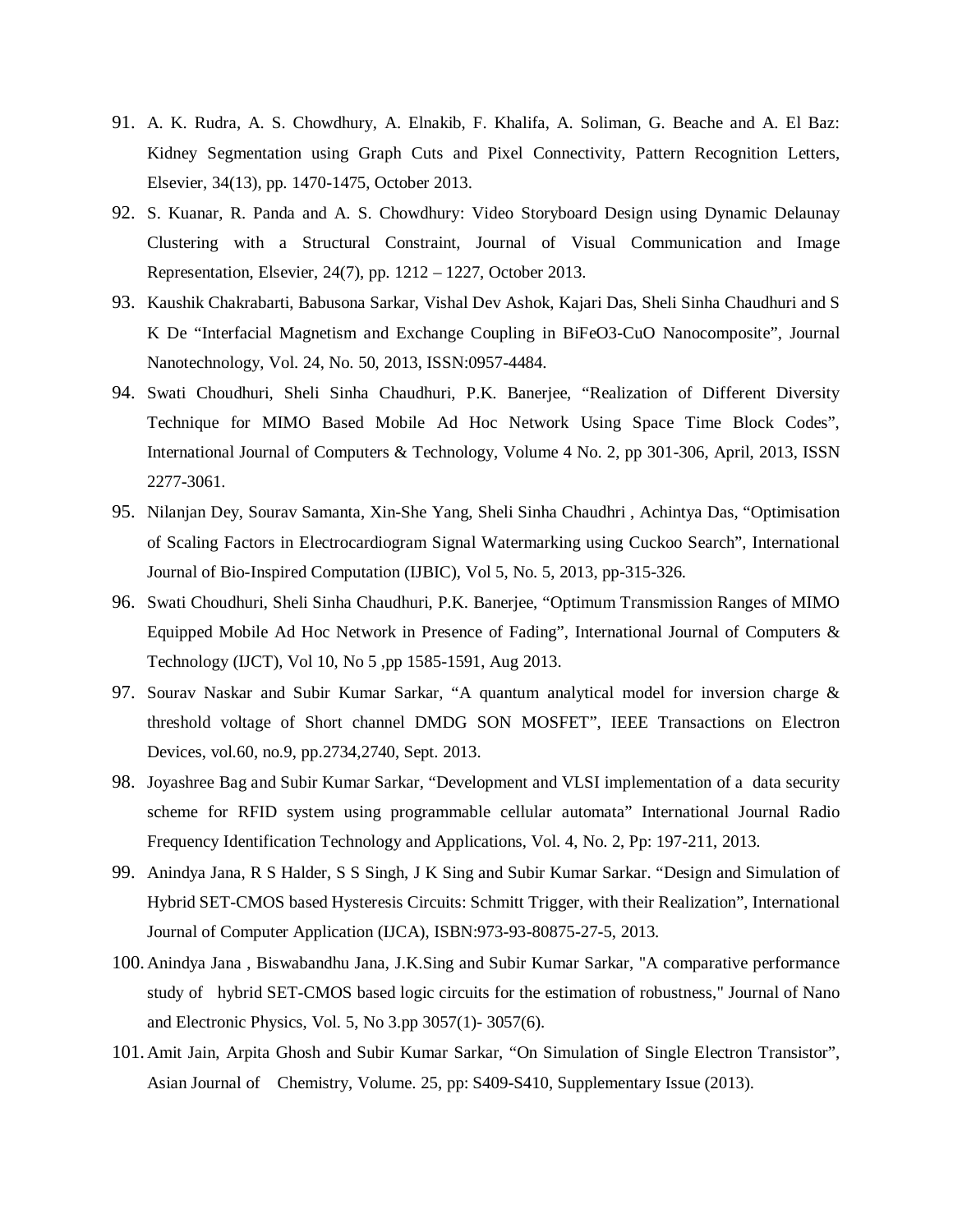- 102. Anindya Jana, N. B. Singh, J.K.Sing and Subir Kumar Sarkar "Design and Simulation of Hybrid CMOS-SET circuits", Microelectronics Reliability (Elsevier), Volume 53, Issue 4, April 2013, Pages 592–599.
- 103. Priyanka Saha, Amit Jain and Subir Kumar Sarkar, "A Comparative Study of CMOS & CNTFET Based Inverter at 32nm Technology node", Asian Journal of Chemistry, Volume. 25, pp: S424-S426, Supplementary Issue 2013.
- 104.Bibhas Manna, Saheli Sarkhel, Ankush Ghosh, S S Singh and Subir Kumar Sarkar,"Dual Material Gate Nanoscale SON MOSFET: For Better Performance", International Journal of Computer Application (IJCA), ISBN: 973-93-80875-27-15, 2013.
- 105. Abhishek Basu and Subir Kumar Sarkar, "On the Implementation of Robust Copyright protection Scheme Using visual Attention Model," Information Security Journal: A Global Perspective, Taylor & Francis, Vol: 22, pp 10-20, 2013.
- 106.Joyashree Bag, Rajanna K.M and Subir Kumar Sarkar, "Design and FPGA Implementation of a Zigbee enabled processor for RFID reader suitable for power efficient home/office automation", European Journal of Scientific Research, Vol. 97, No. 4, pp: 592-603, 2013.
- 107.J. Bag, Rashmi Ranjan Sahoo, P.K.Dutta, Subir Kumar Sarkar, " Design and VLSI Implementation of Power Efficient Processor for object localization in Large WSN," Int. J. High Performance Systems Architecture, Inderscience Journal, Vol 4,No. 4,pp-204-217, 2013.
- 108. S. Majumder, k.J. Devi and Subir Kumar Sarkar, "Singular value decomposition and wavelet-based iris biometric watermarking," IET Biometrics, vol.2, no.1, pp.21-27, March 2013.
- 109. Suman Basu, Samir Kumar Sarkar and Subir Kumar Sarkar, "Exploring Novel Characteristics of Strain Compensated SiGeC Nanoscale MOSFET," Indian Journal of Physics, Volume 87, Issue 4, pp 333-338, April 2013.
- 110. Sudipta Maity and Bhaskar Gupta, "Simplified Analysis for 30°-60°90° Triangular Microstrip Antenna," Journal of Electromagnetic Waves and Applications, Volume: 28, Issue: 01, pages 91 – 101, Nov. 2013.
- 111.M. Ganguly, P. Mukherjee, S. Dhar, B. Gupta, "Resonant Frequency Optimization of Microstrip Patch Antenna Using Particle Swarm Optimization Algorithm" International Journal of Electronics & Communication Technology, Volume 4, Issue 3, Ver 2, July-Sept. 2013 .
- 112.Buddhadev Pradhan and Bhaskar Gupta, "Ku band RF MEMS tunable comb line band reject filter on coplanar transmission line" International Journal of Electronics and Communication (AEU),Elsevier journal,vol.67( June 2013),pp-463-469.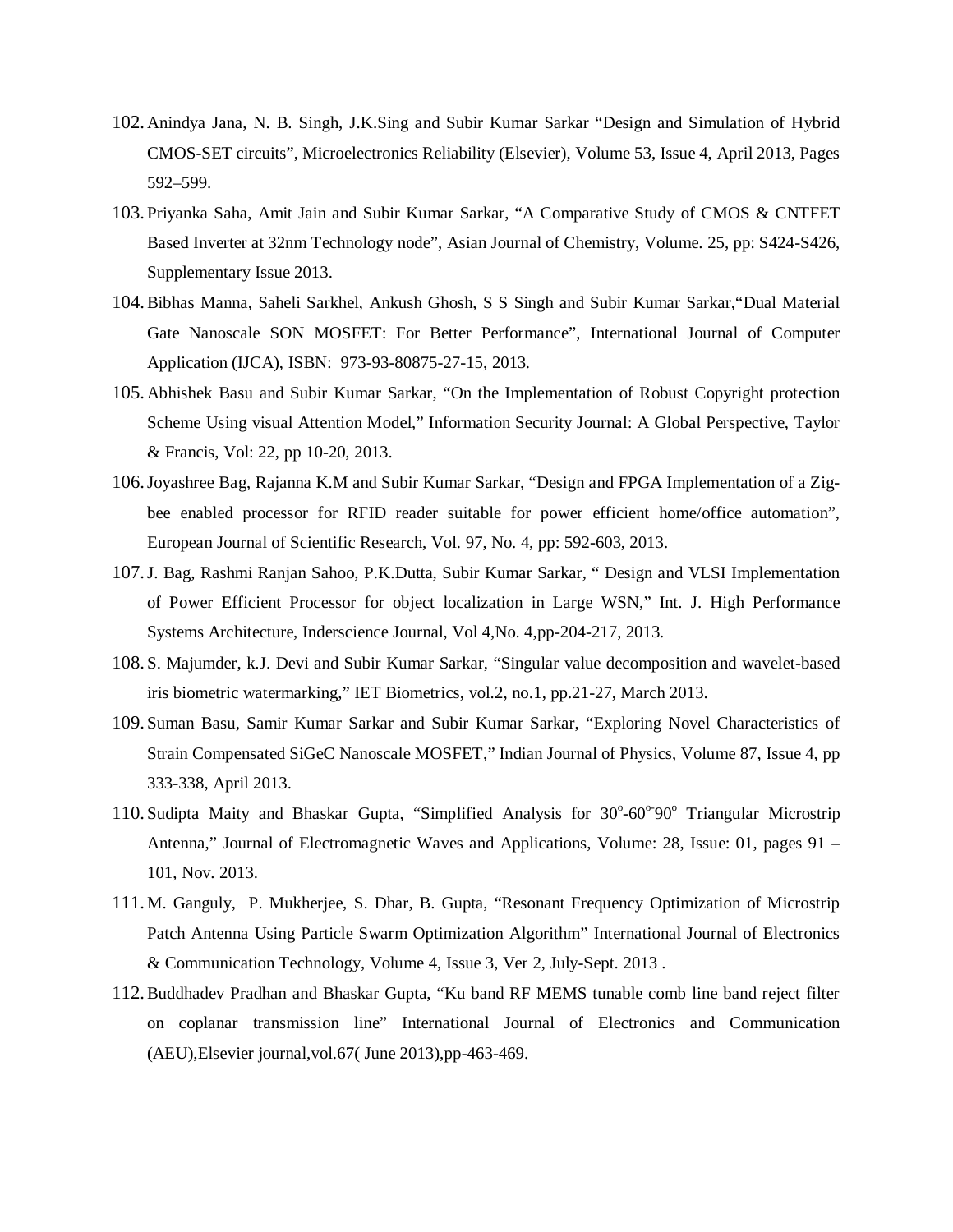- 113.R. P. Ghosh, K. Patra, B.Gupta, P.P.Sarkar, S.K.Chowdhury "Printed Dipole Antennas with Shaped Ground Plane Used to Enhance Impedance Bandwidth", The IUP Journal of Electrical and Electronics Engineering, Vol. VI, No. 3, July 2013, pp. 44-59
- 114. Sudipta Maity and Bhaskar Gupta, "Accurate Resonant Frequency of Isosceles Right Angled Triangular Patch Antenna", Microwave and Optical Technology Letters Vol. 55, No. 6, June 2013.
- 115. Sriparna Bhattacharya (Mitra) and Bhaskar Gupta, "A Novel Multifrequency Hybrid Antenna" Vol. 55, Issue 11, pages-2712-2715, Nov. 2013.
- 116. Sanghamitra Dasgupta and Bhaskar Gupta, "Design And Development Of An Integrated Microwave Amplifier System For Wireless Communication At 2.4GHz", The IUP Journal of Electrical and Electronics Engineering, vol. 6, No.2, April 2013, pp. 7-22.
- 117. Q.M.Alfred, T. Chakravarty and S.K.Sanyal, "Overlapped Subarray Architecture of an Wideband Phased Array Antenna with Interference Suppression Capability", Journal of Electromagnetic Analysis and Applications, Vol. 5, No. 5, pp. 201-204, May, 2013.
- 118.B. K. Upadhyaya and S. K. Sanyal, "Efficient FPGA Implementation of Address Generator for WiMAX De-interleaver", IEEE Transactions on Circuits and Systems – II, Vol. 60, Issue 8, USA, August, 2013, pp. 492-496.
- 119. Subhramita Basak, Anindya Jana and Subir Kumar Sarkar, "Design and Analysis of a High Speed, Power Efficient 8 Bit ALU Based on SOI / SON MOSFET Technology," accepted in Journal of Nano and Electronic Physics, Vol. 5, No. 4, 62, 2013.
- 120.Manash Chanda, Swapnadip De, Chandan K. Sarkar, "Modeling of parameters for nano-scale surrounding-gate MOSFET considering quantum mechanical effect," International Journal of Numerical Modelling: Electronic Networks, Devices and Fields (Wiley Publication), Dec. 2013.
- 121. Sangita Roy and Sheli Sinha Chaudhuri, "Cuckoo Search Algorithm using Levy Flight: A Review", International Journal of Modern Education and Computer Science (IJMECS), Vol. 5, No. 12, pp-10- 15, ISSN:2075-017x, 2013.
- 122. Nilanjan Dey, Prasenjit Maji , Poulami Das, Shouvik Biswas, Achintya Das, Sheli Sinha Chaudhuri, "Embedding of Blink Frequency in Electrooculography Signal using Difference Expansion based Reversible Watermarking Technique", Seria Electronică și Telecomunicații Transactions On Electronics And Communications, ISSN:1224-6034, March 2013.
- 123. Nilanjan Dey, Suvojit Acharjee,Debalina Biswas, Achintya Das, Sheli Sinha Chaudhuri, "Medical Information Embedding in Compressed Watermarked Intravascular Ultrasound Video", Seria Electronică Şi Telecomunicaţii Transactions on Electronics and Communications, March 2013.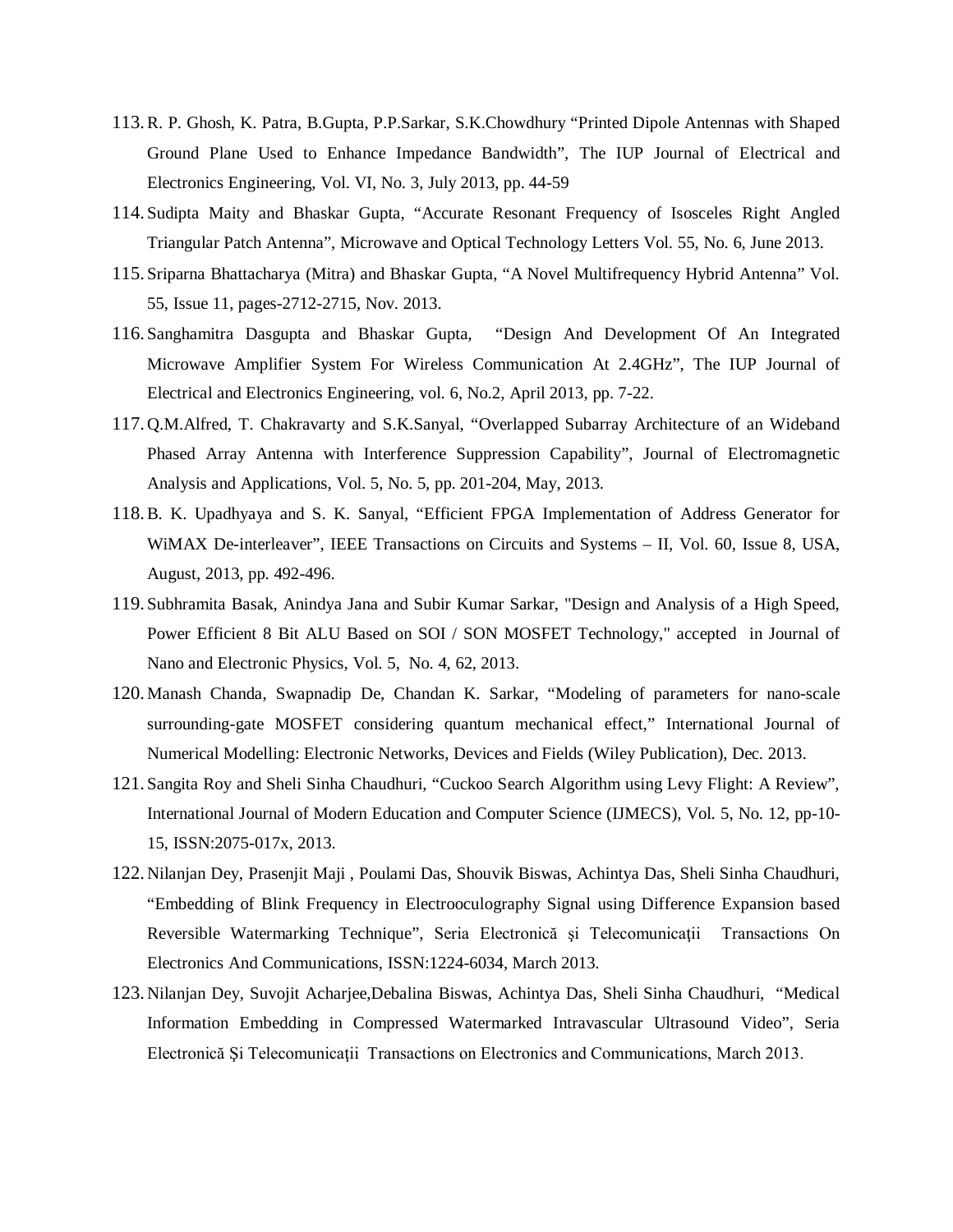- 124. Anisha Halder, Aruna Chakraborty, Amit Konar and Lakhmi C. Jain, "A New Approach to Emotion Recognition from the Lip Contour of a Subject," published in Journal of Artificial Intelligence and tools, Vol. 21, no. 2, 2012.
- 125. Sanchita Ghosh, Amit Konar and Lakhmi C. Jain, "Automatic Call Management in a Cellular Mobile Network by Fuzzy Threshold Logic," KES Journal, Vol. 16, no. 1, pp. 49-68, 2012.
- 126. Anisha Halder, Rajshree Mandal and Amit Konar, "A hierarchical algorithm for fuzzy template matching in emotional facial images," in Journal of Intelligent & Fuzzy Systems, IOS Press, published in 2012.
- 127. Sudipta Maity and Bhaskar Gupta "Accurate Resonant Frequency of Isosceles Right Angled Triangular Patch Antenna," published in Microwave and Optical Technology Letters, Vol. 55, no. 6, pp. 1306 – 1308, June 2013.
- 128. Manidipa Nath , Bhaskar Gupta "Analysis of EM Scattering of Waveguide Filter using Neural Network," International Journal of Electronics and Computer Science Engineering ( IJECSE),Vol.1,no. 2, pp. 639 - 641, March 2012.
- 129. L. Lolit Kumar Singh, Bhaskar Gupta, Partha P Sarkar, "A Review on Effects of Finite Ground Plane on Microstrip Antenna," International Journal of Electronics and Communication Engineering & Technology (IJECET), Vol 3, Issue 3, pp. 287-292, October- December 2012.
- 130. A. Deb, J. S. Roy and B. Gupta "Design of Short-circuited Microstrip Antenna Using Differential Evolution Algorithm," Microwave Review, Vol. 18, Issue 1, pp. 7-10, August 2012.
- 131. Amrita Chakraborty, Avra Kundu, Sayan Chatterjee and Bhaskar Gupta "Design of Compact RF MEMS Phase Shifters Based on Space-Filling Curves," Journal of The Institute of Smart Structures and Systems 2012 (JISSS-2012), Vol.1, September 2012.
- 132. Sudipta Maity and Bhaskar Gupta "Comments on A Triangular Dielectric Resonator Antenna Excited by a Coaxial Probe," Microwave and Optical Technology Letters, Vol. 54, No. 6, pp. 1548, June 2012
- 133. Avra Kundu, Sonali Das, Santanu Maity, Bhaskar Gupta, Samir R. Lahiri, Hiranmoy Saha, "Tunable band- stop filter using metamaterial structure and MEMS bridges on silicon substrate," published in Journal of Micromechanics and Micro engineering, Vol. 22, no. 4, Start Page 045004, March 2012.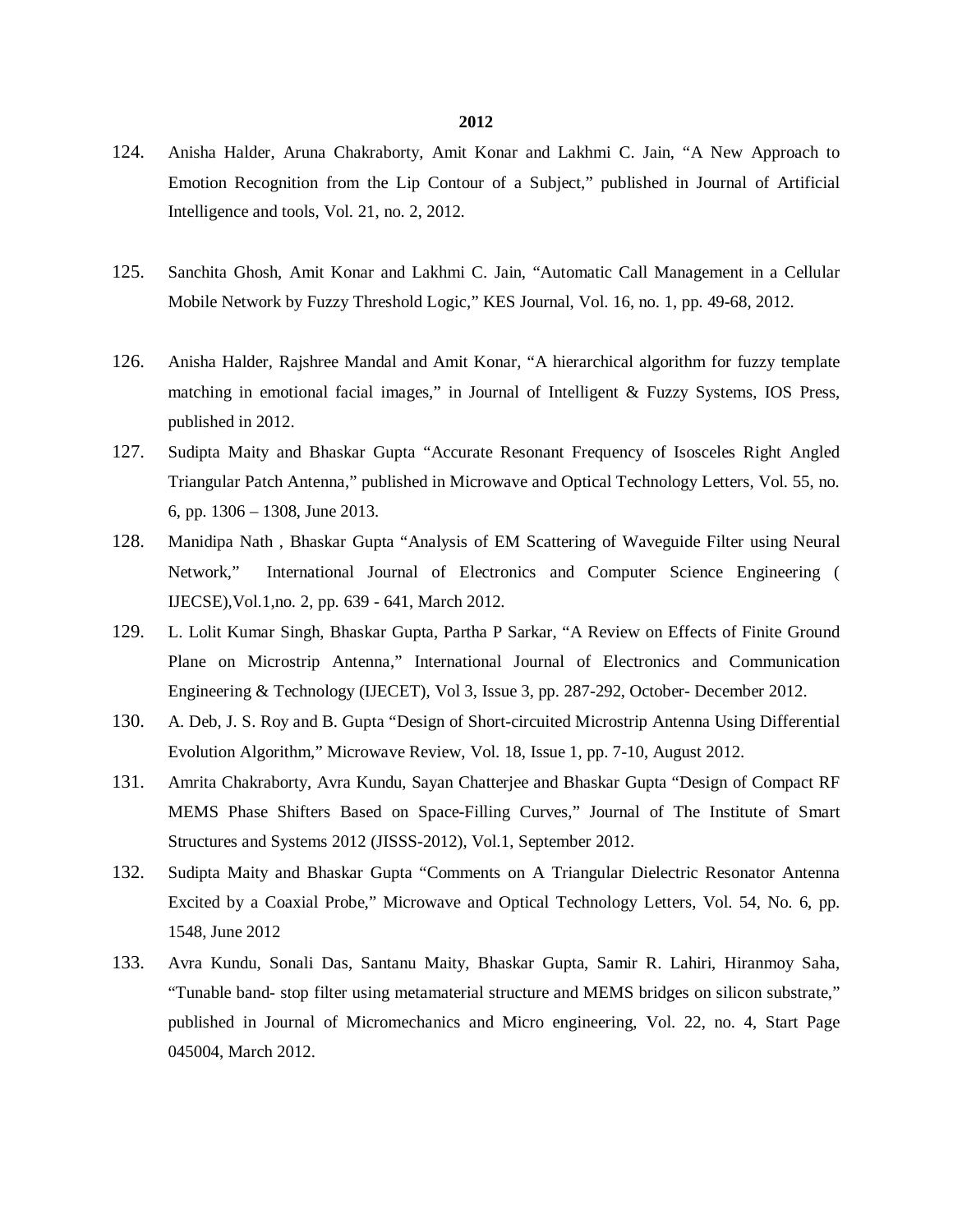- 134. Sankaralingam Subramaniam, Bhaskar Gupta "Impedance and Radiation Characteristics of Circular Patch Wearable Antennas at Flat and Bent Positions," published in International Journal of Signal and Imaging Systems Engineering, Vol. 5, no. 4, pp. 274 – 283, November 2012.
- 135. S. Dhar, R.Ghatak, B.Gupta and D.R. Poddar "Wideband Rhombic Dielectric Resonator Antenna with CPW Slot Excitation for IEEE 802.11a/ HiperLAN Application," published in International Journal of Electronics, Vol. 100, Issue 9, pp. 1270-1282, (online Dec 2012// print 2013).
- 136. Buddhadev Pradhan and Bhaskar Gupta "Comb Line Notch Filter Design on Silicon Coplanar Transmission Line," International Journal of Scientific and Engineering Research (IJSER), Vol. 3, Issue 6, June-2012
- 137. D.Kayal, A. Dandapat, C.K.Sarkar "Design of a High Performance Memory Using a Novel Architecture of Double Bit CAM and SRAM," International Journal of Electronics (Taylor & Francis), Vol. 99, Issue 12, pp. 1691 – 1702, First Published: 06 Jun 2012.
- 138. Angsuman Sarkar, Swapnadip De, AnupDey and Chandan Kumar Sarkar "Analog and RF performance investigation of cylindrical surrounding-gate MOSFET with an analytical pseudo-2D model," Journal of Computational Electronics (Springer), Vol 11, Number 2, Pp 182- 1952012.
- 139. Roy, S.; Sarkar, C.K.; Bhattacharyya, P, "Low Temperature Fabrication of a Highly Sensitive Methane Sensor with Embedded Co-Planar Nickel Alloy Microheater on MEMS Platform,"Sensor Letters (ASP), Vol 10, Numbers 3-4, March/April 2012, Pp. 760-769.
- 140. Angsuman Sarkar, Swapnadip De, AnupDey and Chandan Kumar Sarkar, "1/f noise and analogue performance study of short-channel cylindrical surrounding gate MOSFET using a new subthreshold analytical pseudo-two-dimensional model," IET Circuits, Devices & Systems, vol.6, no.1, Pp.28-34, January 2012.
- 141. Angsuman Sarkar, Aloke Kumar Das, Swapnadip Deb, Chandan Kumar Sarkar "Effect of gate engineering in double-gate MOSFETs for analog/RF applications," Microelectronics Journal, Vol 43, Issue 11, November 2012, Pp 873–882.
- 142. Prasun Chowdhury, Iti Saha Misra and Salil K. Sanyal, "Cross Layer QoS Support Architecture with Integrated CAC and Scheduling Algorithms for WiMAX BWA Networks" International Journal of Advanced Computer Science and Applications (IJACSA), USA, Vol. 3, No. 1, Pp. 76- 92, 2012.
- 143. Budhaditya Bhattacharyya, Iti Saha Misra and Salil K. Sanyal, "Design of Simulink-VSA based Novel WiMAX Transceiver Model and its Quantitative Performance under Different Signal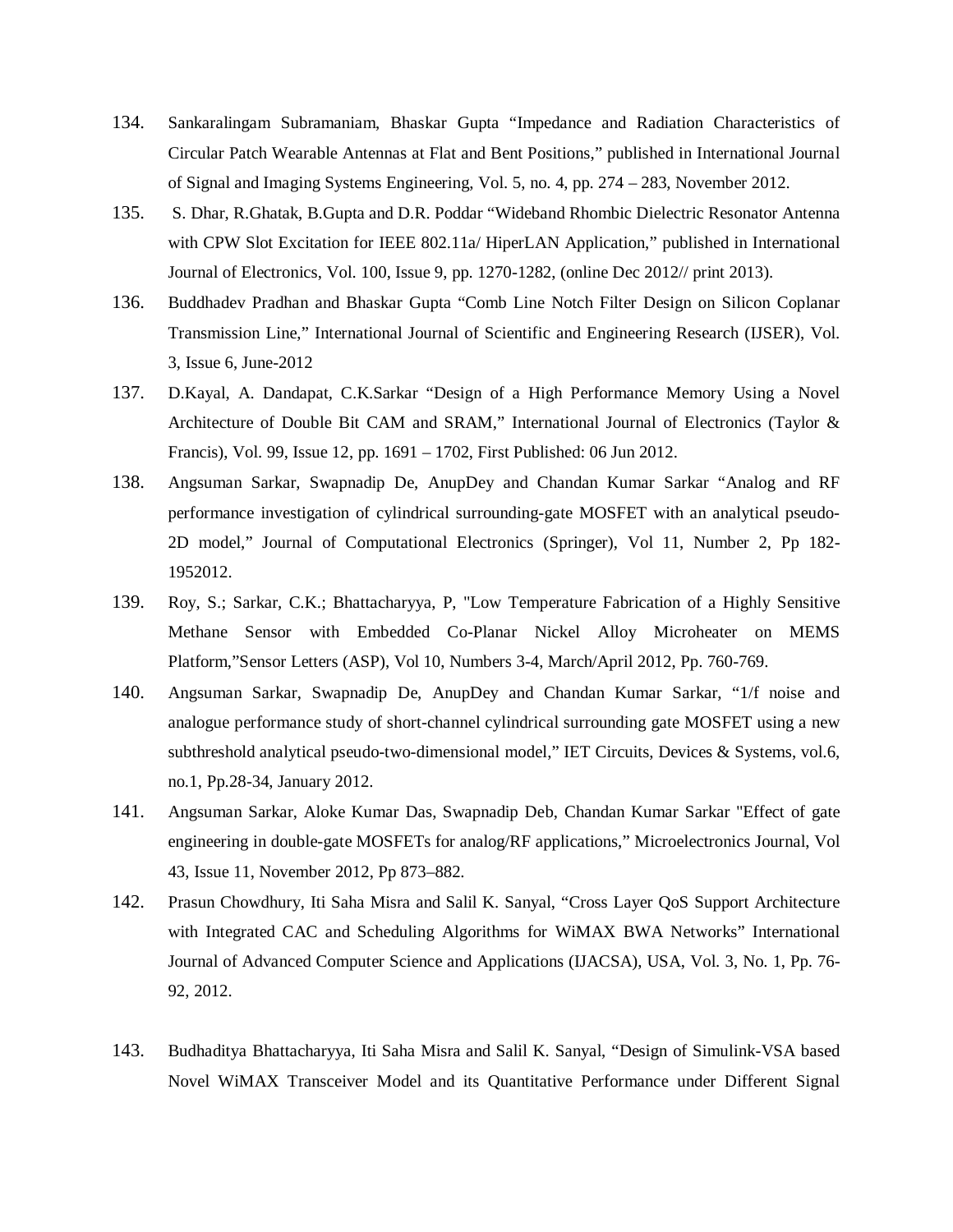Processing Environments," Advances in Wireless and Mobile Communications, Vol. 5, No. 1, March 2012, Pp. 17-44, ISSN 0973-6972.

- 144. Tamal Chakraborty, Atri Mukhopadhyay, Suman Bhunia, Iti Saha Misra and Salil K. Sanyal, "An Optimization Technique for 0Improved VoIP Performance over Wireless LAN," in Journal of Networks, Vol. 7, No. 3, Pp. 480-493,March, 2012
- 145. Prasun Chowdhury, Anindita Kundu, Iti Saha Misra and Salil K. Sanyal, "Load Balancing with Reduced Unnecessary Handoff in Energy Efficient Macro/Femto-cell based BWA Networks," International Journal of Wireless & Mobile Networks (IJWMN) Vol. 4, No. 3, Pp. 105-118, June 2012.
- 146. Atri Mukhopadhyay, Tamal Chakraborty, Iti Saha Misra and Salil K. Sanyal, "Enhancing the QoS of a VoIP Call using an Adaptive Jitter Buffer Playout Algorithm with Variable Window Size," in International Journal of Mobile Network Communications & Telematics (IJMNCT), Vol. 2, No. 3, Pp. 59-77,June, 2012
- 147. Tamal Chakraborty, Iti Saha Misra and Salil K. Sanyal, "QoS Enhancement Techniques for Efficient VoIP Performance in Cognitive Radio Network," accepted in International Journal of Computer Information Systems and Industrial Management Applications, June, 2012
- 148. Budhaditya Bhattacharyya, Iti Saha Misra and Salil K. Sanyal, "Analysis and Optimization of Error Performance of a WiMAX Transceiver using Novel Adaptive Cyclic Prefix Strategy under AWGN and Rayleigh Fading Scenario," Journal Of Networks, Vol. 7, No. 12, Pp. 1952-1966, December 2012
- 149. Tamal Chakraborty, Iti Saha Misra and Salil K. Sanyal, "Proactive QoS Enhancement Technique for Efficient VoIP Performance over Wireless LAN and Cognitive Radio Network," in Journal of Networks, Nol. 7, No. 12, . 1925-1942, 1925-1942, December, 2012.
- 150. Biswa Binayak Mangaraj, Iti Saha Misra and Salil K. Sanyal, "Application of bacteria foraging algorithm in designing log periodic dipole array for entire UHF TV spectrum," International Journal of RF and Microwave Computer-Aided Engineering, John Wiley and Sons, JUN 2012,
- 151. Sanjoy Deb, N.B.Singh, Nurul Islam and Subir Kumar Sarkar, "Work Function Engineering With Linearly Graded Binary Metal Alloy Gate Electrode for Short Channel SOI MOSFET," IEEE Transaction on Nano ,Vol: 11 ,Issue: 3 Page(s): 472 – 478,2012.
- 152. Bibhas Manna, Saheli Sarkhel, N.Islam, S.Sarkar, Subir Kumar Sarkar, "Spatial Composition Grading of Binary Metal Alloy Gate Electrode for Short-Channel SOI/SON MOSFET Application," IEEE Transaction on ED Vol-59, Issue-12, Pp-3280-3287, 2012.
- 153. Anindya Jana, Rajat Suvra Halder, J. K. Sing, Subir Kumar Sarkar. "Design and simulation of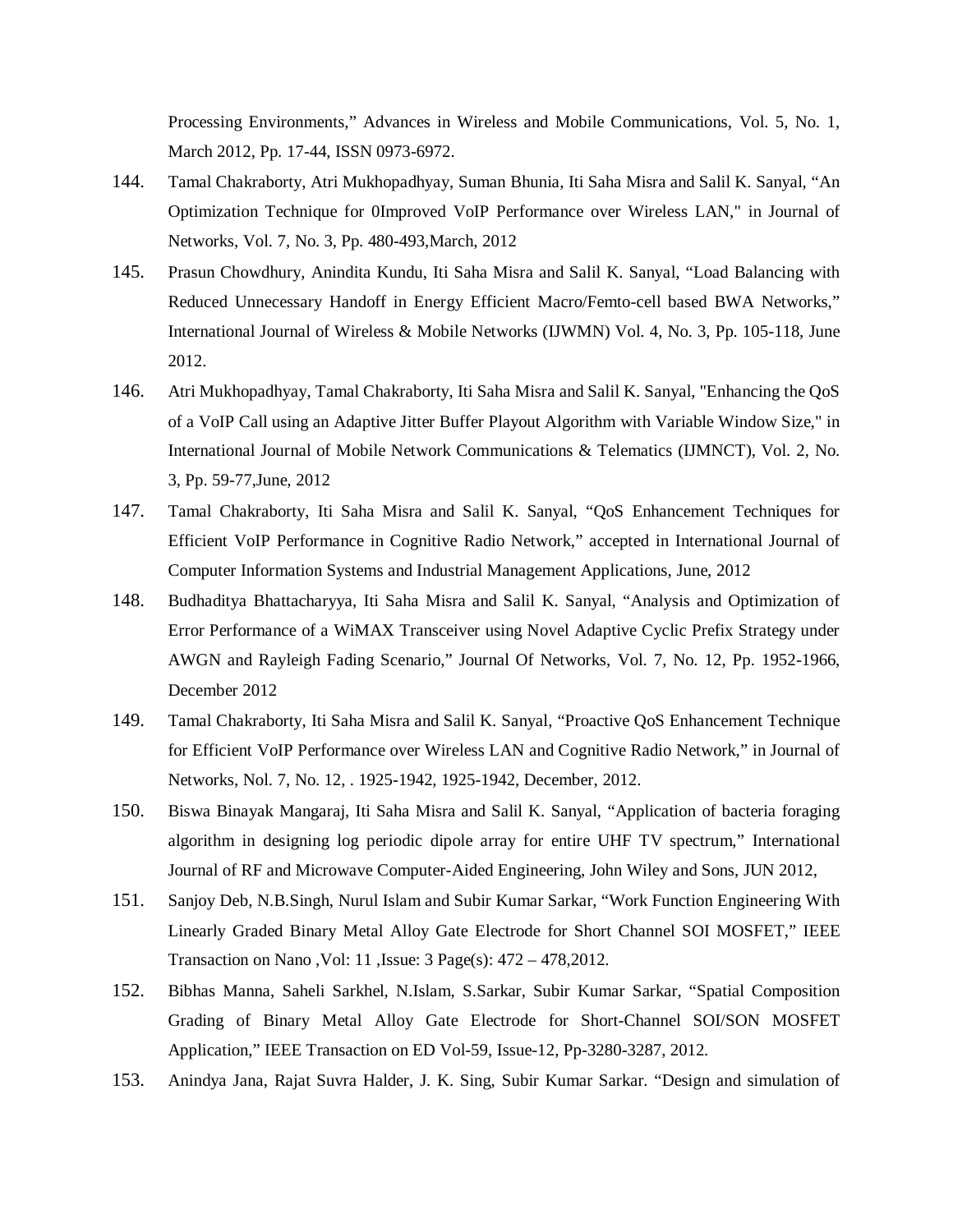hybrid SET CMOS based sequential circuit," International Journal of Computer Science & Informatics (IJCSI), ISSN (PRINT) : 2231–5292, Vol.- II, Issue-1, 2.

- 154. Anindya Jana, Rajat Suvra Halder, J. K. Sing, Subir Kumar Sarkar. , "Design and simulation of hybrid SET CMOS based sequential circuits," Journal of Nano and Electronic Physics, Vol.4 No.2, 2004(5Pp) (2012).
- 155. Saheli Sarkhel, Sounak Naha and Subir Kumar Sarkar "Reduced SCEs in Fully Depleted Dual-Material Double-Gate(DMDG) SON MOSFET: Analytical Modelling and Simulation," IJSER Vol 3, Issue 6, 2012.
- 156. Kousik Naskar, C. J. Clement Singh, Subir Kumar Sarkar, "Analytical modelling of SON MOSFET and realization of future high speed and ultra-dense low power Circuits,"JNEP, Vol-4, No-2, 02023(5Pp) (2012).
- 157. Suman Basu, Anindya Jana, Samir Kumar Sarkar, Subir Kumar Sarkar, "Influence of High K Dielectric as Gate Material in the Response Characteristics of Nanoscale DG MOSFET," IJECT Vol. 3, Issue 1, Jan. - March 2012.
- 158. Amit Jain and Subir Kumar Sarkar "Design and Reliability analysis of a 4 :1 Mux using Single Electron Tunnelling technology based Threshold Logic Gate," Journal of Electron Devices, Vol-15, Pp-1241-1248,2012.
- 159. Anindya Jana, N. B. Singh, J.K.Sing and Subir Kumar Sarkar "Design and Simulation of Hybrid CMOS-SET circuits," Microelectronics Reliability (Elsevier), Vol 53, Issue 4, April 2013, Pp 592–599.
- 160. Joyashree Bag, Rajanna K.M, Subir Kumar Sarkar, "Design and VLSI implementation of Anticollision enabled Robot Processor using RFID Technology," VLSI Journal of Communication System, Vol-3, No-6,December 2012.
- 161. Bijoy Kantha, Subhashis Roy and Subir Kumar Sarkar, "Electro-Thermo-Mechanical analysis of MEMS based Micro-hotplate for gas sensor application," International Journal of APplied Engineering Research, ISSN No:- 0973-4562, Vol-7, No-11 2012.
- 162. Suman Basu and Subir Kumar Sarkar, "Modelling of Simple Capacitive SON MOSFET Structure and Study Its Performance," International Journal Of Emerging Sciences (Accepted)
- 163. Suman Basu, Samir Kumar Sarkar and Subir Kumar Sarkar, "Exploring Novel Characteristics of Strain Compensated SiGeC Nanoscale MOSFET," Indian Journal of Physics, DOI-10.1007/s12648-012-0233-9.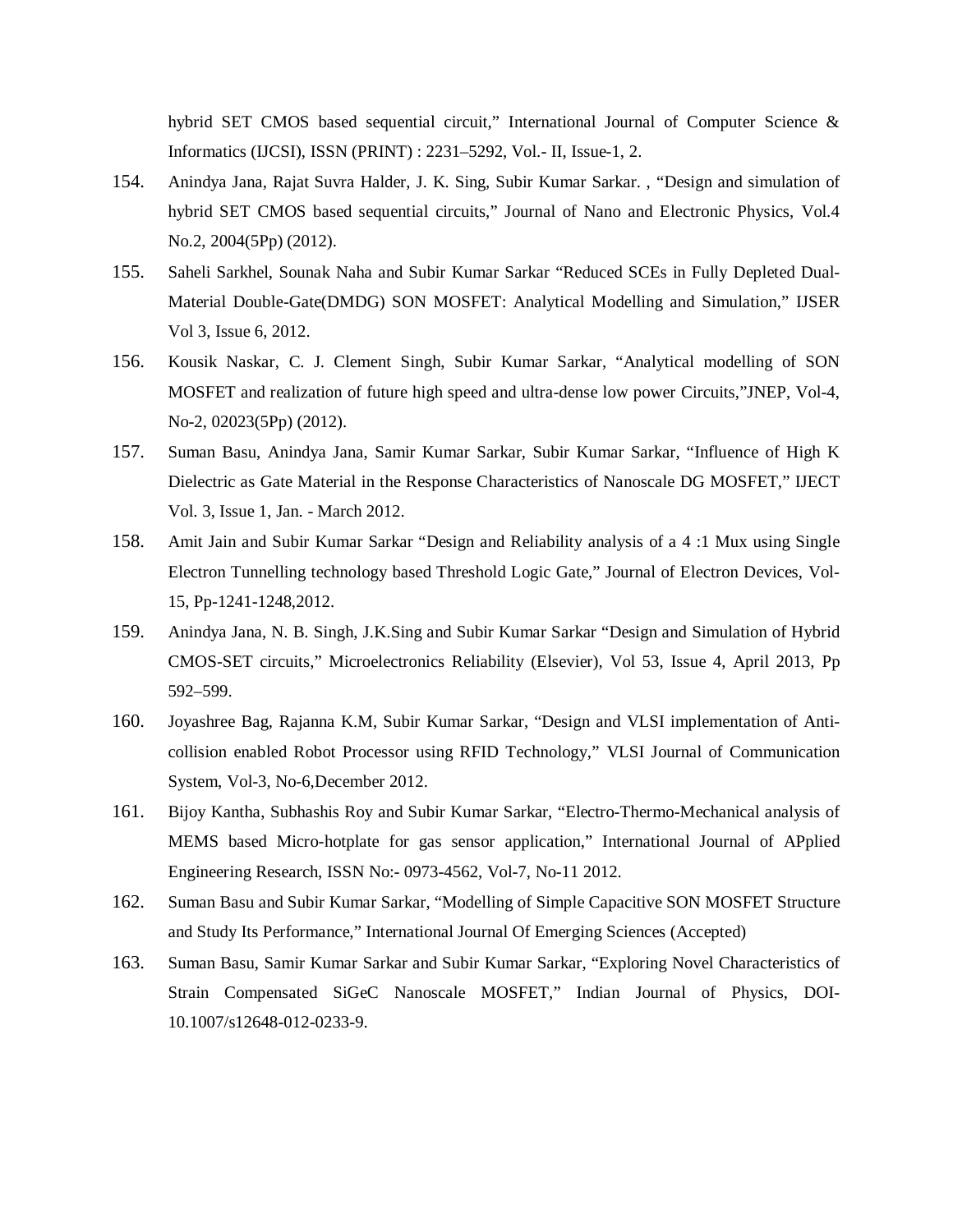- 164. G. Bhattacharya, K. Ghosh and A.S. Chowdhury: "An Affinity-based New Local Distance Function and Similarity Measure for kNN Algorithm," Pattern Recognition Letters, Elsevier, 33(3), (2012), 356-363.
- 165. S. Dasgupta and C. Bose, "Design and simulation of photonic crystal based optical filter of specified flat toPpass bandwidth", Journal of Optical Communications, (JOC Germany), vol. 33, Pp. 163-168, 2012.
- 166. A.Chandra, C. Bose, "Series solutions for π/4-DQPSK BER with MRC," International Journal of Electronics (Taylor & Francis), vol. 99, no. 3, Pp. 391-416, 2012.
- 167. A.Chandra, C. Bose, M. K. Bose, "Performance of order-L post detection switch and examine combiner in Hoyt fading," IEICE Communication Express (IEICE Japan), Pp. 1-6, 2012.
- 168. A.Chandra, C. Bose, M. K. Bose, "Symbol error probability of non-coherent M-ary frequency shift keying with post detection selection and switched combining over Hoyt fading channel," IET Communications (IET), vol. 6, no. 12, Pp. 1692-1701, 2012.
- 169. M. Biswas, and M. Dam, "Fast and Accurate Model of Equilateral Triangular Patch Antennas with and without Suspended Substrates," Microwave and Optical Technology Letters, vol. 54, Pp. 2663-2668, 2012.
- 170. M. Biswas, and S. Banik, "Characteristics of Circular Patch Antenna with and without Air-Gaps," Microwave and Optical Technology Letters, vol. 54, Pp. 1692-1699, 2012.
- 171. P. Venkateswaran, R. Nandi and Sagarika Das, "New Integrators and Differentiators using a MMCC," Journal Circuits and Systems (CS), (ISSN 2153-1285), Scientific Research Publishing, USA, Vol. 3, No. 3, Pp. 288-294, July 2012.
- 172. S. Dhabal and P. Venkateswaran, "An Efficient Nonuniform Cosine Modulated Filter Bank Design using Simulated Annealing," Journal of Signal and Information Processing (JSIP), (ISSN 2159-4465), Scientific Research Publishing, USA, Vol. 3, No. 3, Pp. 330-338, August 2012.
- 173. S. Dhabal, P. Venkateswaran, "Efficient Cosine Modulated Filter Bank Using Multiplierless Masking Filter and Representation of Prototype Filter Coefficients Using CSD," International Journal of Image, Graphics and Signal Processing - IJIGSP, (ISSN 2074-9074), MECS Publisher, Hong Kong, Vol.4, No.10, Pp.25-33, Sep. 2012.
- 174. Suvojit Acharjee and Sheli Sinha Chaudhuri--"Fuzzy Logic Based Four Step Search Algorithm for Motion Vector Estimation," International Journal of Image, Graphics and Signal Processing (IJIGSP), ISSN: 2074-9074(Print), ISSN: 2074-9082 (Online), Pp:49-55,Vol 4 issue 4,May 2012. , 46,Published By: MECS Publisher,[Indexed at EBSCO]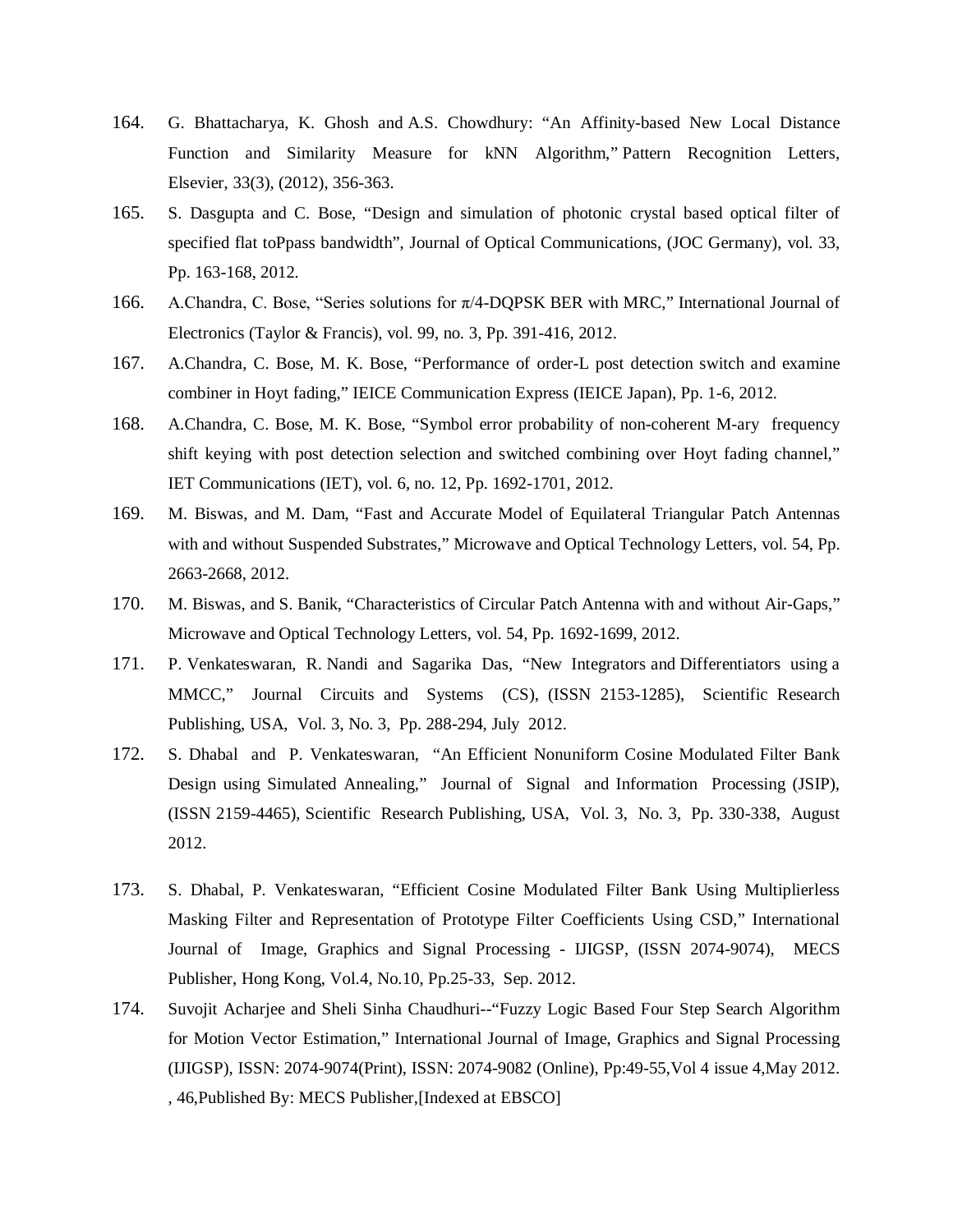- 175. Abhijit Chandra and Sudipta Chattopadhyay, " A novel APproach for co efficient for co-efficient quantization of Low pass finite impulse response filter using differential evaluation algorithm," Signal, image and Video processing, Springer, DOI: 10.1007/S11760-012-0359-4,2012.
- 176. Abhijit Chandra and Sudipta Chattopadhyay, " Role of Mutation strategies of differential evaluation algorithm in designing hardware efficient multiplier-less low pass FIR filter, " Journal of Multimedia, Vol. 7, No:5, Pp. 353-363, 2012.
- 177. Suvojit Acharjee and Sheli Sinha Chaudhuri--"Fuzzy Logic Based Three Step Search Algorithm for Motion Vector Estimation," International Journal of Image, Graphics and Signal Processing (IJIGSP), ISSN: 2074-9074(Print), ISSN: 2074-9082 (Online), Page Number: 37-43,Vol 4 issue 2,March 2012. Published By: MECS Publisher,[Indexed at EBSCO, Crossref ]
- 178. Nilanjan Dey, Prasenjit Maji , Poulami Das, Achintya Das, Sheli Sinha Chaudhuri, "Blink Frequency Measurement of Difference Expansion Based Reversible Watermarked Electrooculography Signal," Seria ELECTRONICĂ şi TELECOMUNICAŢIITRANSACTIONS on ELECTRONICS and COMMUNICATIONS , Issue 2012, vol. 57(71) no. 2, pp. 7-12.
- 179. Nilanjan Dey, Suvojit Acharjee, Debalina Biswas, Achintya Das, Sheli Sinha Chaudhuri, "Medical Information Embedding in Compressed Watermarked Intravascular Ultrasound Video," Seria electronică și telecomunicații transactions on electronics and communications , Issue 2012, vol. 57(71) no. 2, pp. 13-19.
- 180. Nilanjan Dey, Achintya Das, Sheli Sinha Chaudhuri, "Wavelet Based Normal and Abnormal Heart Sound Identification Using Spectrogram Analysis ," International Journal of Computer Science & Engineering Technology (IJCSET), Vol. 3 No. 6 June 2012, ISSN: 2229-3345.
- 181. Nilanjan Dey, Sayantan Mukhopadhyay, Achintya Das, Sheli Sinha Chaudhuri, "Using DWT analysis of P, QRS and T Components and Cardiac Output Modified by Blind Watermarking Technique within the Electrocardiogram Signal for Authentication in the Wireless Telecardiology," I.J. Image, Graphics and Signal Processing(IJIGSP), ISSN:2074-9074, 2012, 7, 33-46,Published By: MECS Publisher.
- 182. R.Ghatak, S.Chatterjee, D.R.Poddar, "Wideband fractal shaped slot antenna for X-band application," Electronics letters, Vol. 48, No. 4, Pp.  $483-486$ ,  $16<sup>th</sup>$  February, 2012.
- 183. Rituparna Dasgupta, Dipankar Saha, Jagannath Samanta, Sayan Chatterjee, Chandan Kumar Sarakar, " Implementation of a New Offset Generator Block for the Low-Voltage, Low-Power Self Biased Threshold Voltage Extractor Circuit," Book Title: Progress in VLSI Design and Test, LNCS, vol. 7373, Springer Berlin Heidelberg.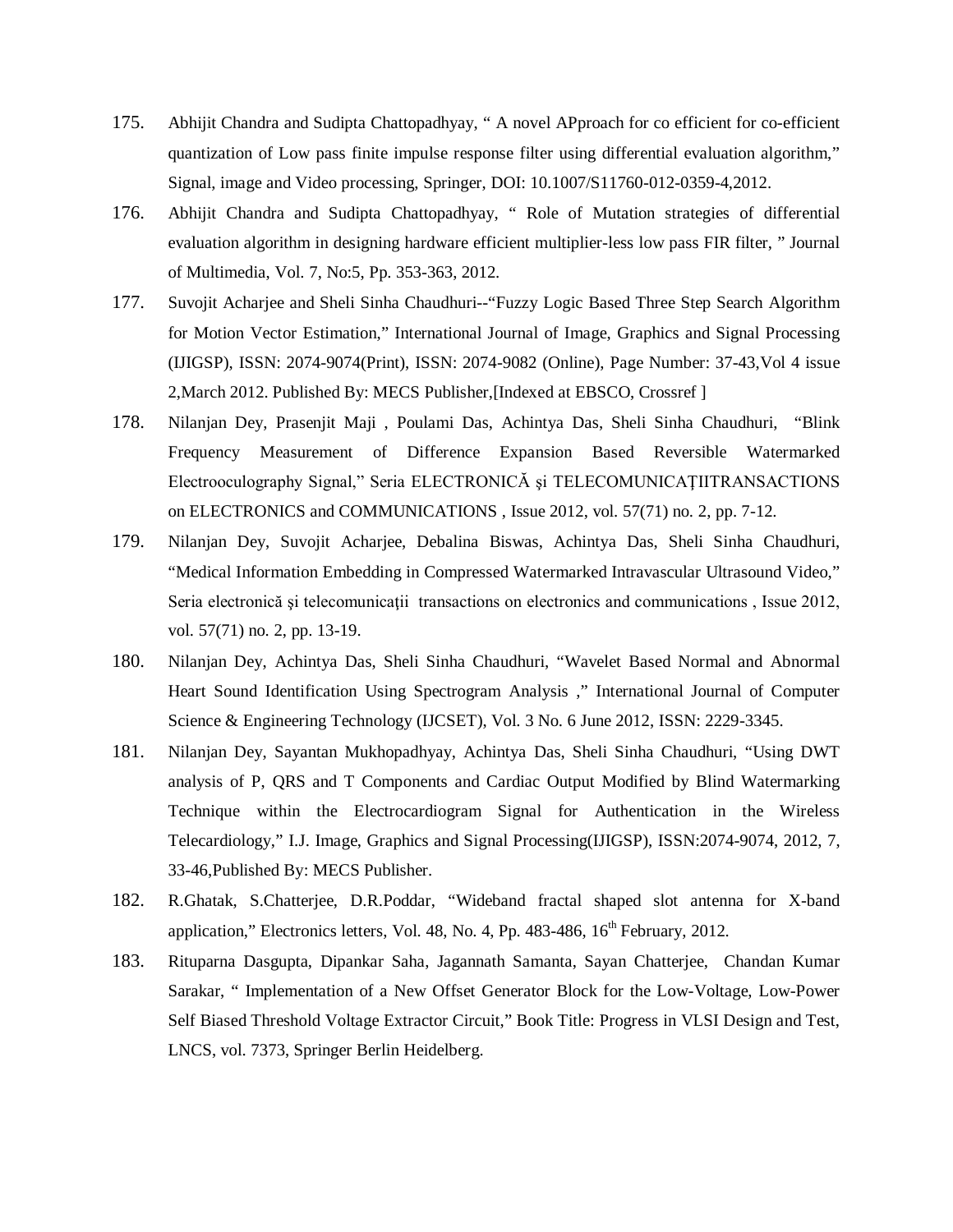184. Abhijit Chandra and Sudipta Chattopadhyay, "Novel APproach of Designing Multiplier-less Finite Impulse Response Filter using Differential Evolution Algorithm," International Journal of Intelligent Systems and APpli`cations, MECS Publishers,Vol.4, No.4, Pp.54-62, 2012.

- 185. A. Chakraborty and A. Konar, "Stability and Chaos in Cognitive Reasoning," In Reasoning in Intelligent Systems, J. Nakamatshu and L. C. Jain (eds.), World Scientific, Feb. 2011.
- 186. D. Datta, A. Konar, S. Das and B. K. Panigrahi, "Gene Regulatory Network Identification from Gene Expression Time Series Data Using Swarm Intelligence," In Swarm Intelligence Hand Book, L. M. Hiot,Y. Shi, B. K. Panigrahi, (eds.), Springer, Mar. 2011.
- 187. Sanchita Ghosh and Amit Konar, "An evolutionary approach to velocity and traffic sensitive call admission control" Intelligent Decision Technologies, IOS Press, The Netherlands, vol. 5, No. 1, 2011.
- 188. Sanchita Ghosh, Amit Konar and Lakhmi C. Jain, "A Fuzzy Conditional Approach to Call Admission Control in a Dynamic Cellular Network," Int. J. on Knowledge Engineering Systems, March 2011.
- 189. Rajshree Mandal, Anisha Halder, Pavel Bhowmik, Aruna Chakraborty, Amit Konar and Nikhil R. Pal, "General and Interval Type-2 Fuzzy Face-Space Approach to Emotion Recognition," IEEE Trans. on Systems, Man and Cybernetics, Mar. 2011.
- 190. Saugat Bhattacharyya, Anwesha Khasnobish, Amit Konar, D.N.Tibarewala and L. C. Jain, "Motor movement classification from EEG signals using SVM for neuroprosthetic application," Neurocomputing, Elsevier, Mar. 2011.
- 191. L. Lolit Kumar Singh, Bhaskar Gupta, Partha P Sarkar "Compact Circularly Polarized Microstrip Antenna with Slits on both Patch and Ground Plane," International Journal in Electronics and Communication Technology (IJECT), Vol. 2. Issue 4. Oct.-Dec, 2011, Pp. 77-80.
- 192. L. Lolit Kumar Singh, Bhaskar Gupta, Partha P Sarkar "A review on the design of Compact Microstrip Antennas" International Journal in Electronics and Communication Technology (IJECT), Vol. 2. Issue 4. Oct.-Dec, 2011, Pp. 71-76.
- 193. Sankaralingam Subramaniam, Bhaskar Gupta "Design and Development of Flexible Fabric Antenna for Body-Worn Applications and its Performance Study Under Flat and Bent Positions" ,Microwave and Optical Technology Letters, Vol. 53, No. 9, Pp. 2004- 2011, Sep. 2011.
- 194. Rajeev Wakodkar, Samik Chakraborty and Bhaskar Gupta "Resonant frequency variation of Rectangular Patch Antenna due to Accumulation of Water over its Surface" published in Asian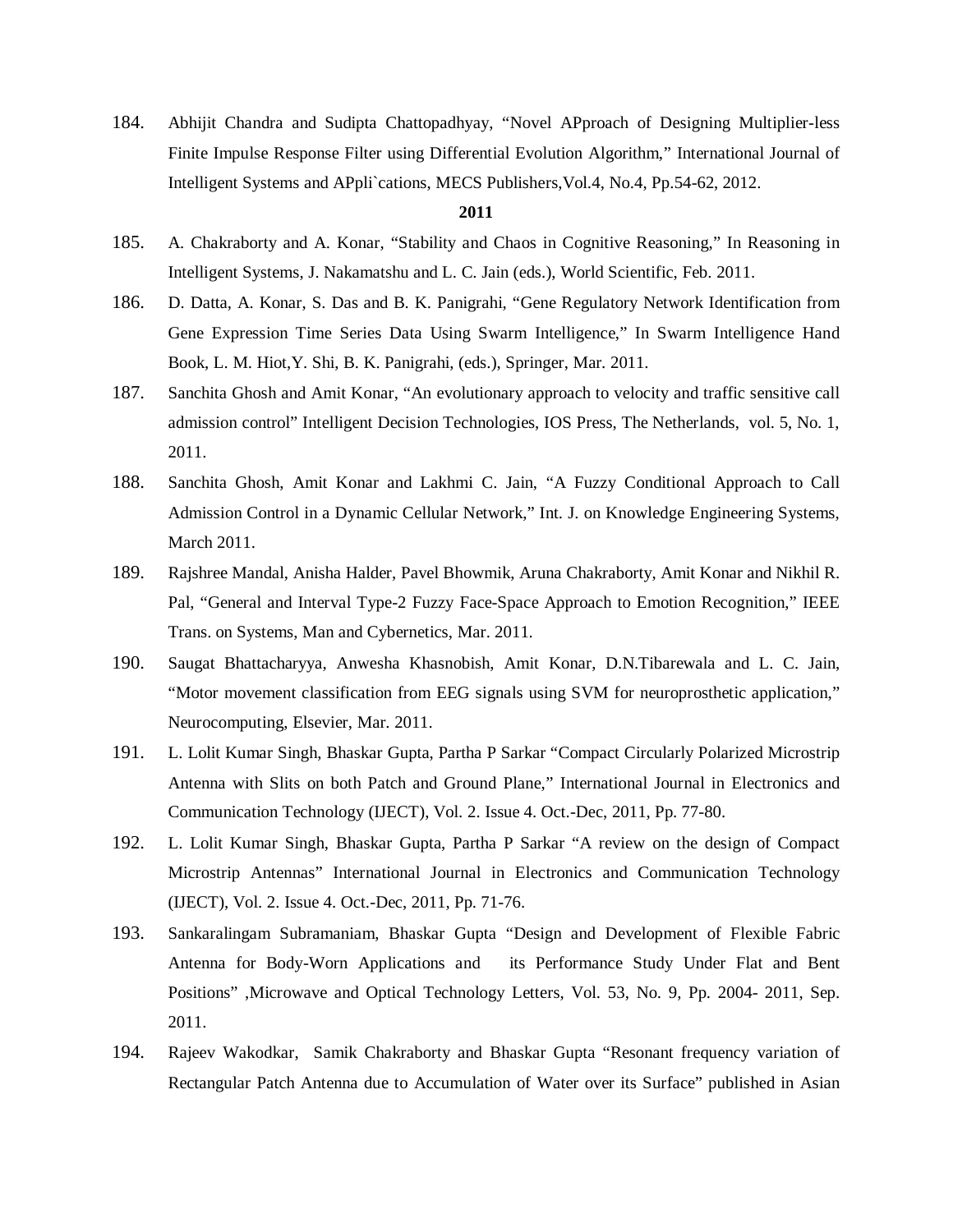Research Publications Network Journal of Engineering and Applied Sciences, Vol. 6, issue 4, pp. 49 – 60, April 2011, London.

- 195. Arindam Deb, Jibendu Sekhar Roy and Bhaskar Gupta, "Design of Microstrip Antennas using Differential Evolution Algorithm," International Journal of Information Systems and Communication, Vol. 1, no. 1 , June 2011.
- 196. L. Kumar Singh, Bhaskar Gupt, Partha P Sarkar, Kunikai Yoshitomi, Kiyotoshi Yasumoto "Cross slot multifrequency patch antennas," Microwave and Optical Technology Letter, vol.53, No.3, March 2011, Pp. 612-615.
- 197. Pinaki Mukherjee and Bhaskar Gupta "Radio-frequency properties of carbon nanotubes and applications-a brief overview," Acta Technica, No. 1, vol-56,No.-3(2011), Pp. 255-270.
- 198. L. Lolit Kumar Singh, Bhaskar Gupta, Partha P Sarkar, "T-slot Broadband Rectangular Patch Antenna" , International Journal of Electronics Engineering Research (IJEER), Vol. 4, No. 1 (2011), Pp.43-47
- 199. Anup Kumar Bandyopadhyay, TLRO Based Modeling of Alternative Commands and its Application to Generalized Distributed Resource Allocation Problem, ACM SIGSOFT Software Engineering Notes, Vol 36, Number 6. November 2011, Pp 1-5.
- 200. S. Mallik, C. Mahata, M.K. Hota, C.K. Sarkar, C.K. Maiti, "Si<sub>1-x</sub>Ge<sub>x</sub> metal-oxide-semiconductor capacitors with HfTaOx gate dielectrics" Thin Solid Films (Elsevier), Vol 520, Issue 1, 31 October 2011, Pp 101-105
- 201. Hota, M.K., Mallik, S., Sarkar, C.K., Maiti, C.K. "Temperature dependence of TaAlO  $<sub>x</sub>$  metal-</sub> insulator-metal capacitors," , Journal of Vacuum Science and Technology B:Microelectronics and Nanometer Structures (AIP),Vol 29, Issue 1, January 2011, Pp 01AC061- 1AC065.
- 202. Hota, M.K. , Mahata, C., Mallik, S., Sarkar, C.K., Maiti, C.K "Impact of top (Pt, Au, and Al) electrodes on HfAl O<sub>x</sub>-based MIM capacitors"., Journal of the Electrochemical Society (ECS), Vol 158, Issue 1, 2011, Pp H44-H49
- 203. Swapnadip De, Angsuman Sarkar & Chandan Kumar Sarkar "Modelling of parameters for asymmetric halo and symmetric DHDMG n-MOSFETs," International Journal of Electronics (Taylor & Francis), Vol 98, Issue 10, October 2011, Pp 1365-1381
- 204. S. Chakraborty, A. Mallik and C. K. Sarkar, "Subthreshold performance of pocket-implanted silicon-on-insulator CMOS devices and circuits for ultra-low-power analogue/mixed-signal applications," IET Circuits, Devices & Systems, Vol 5, Issue 4, Pp 343-350, 2011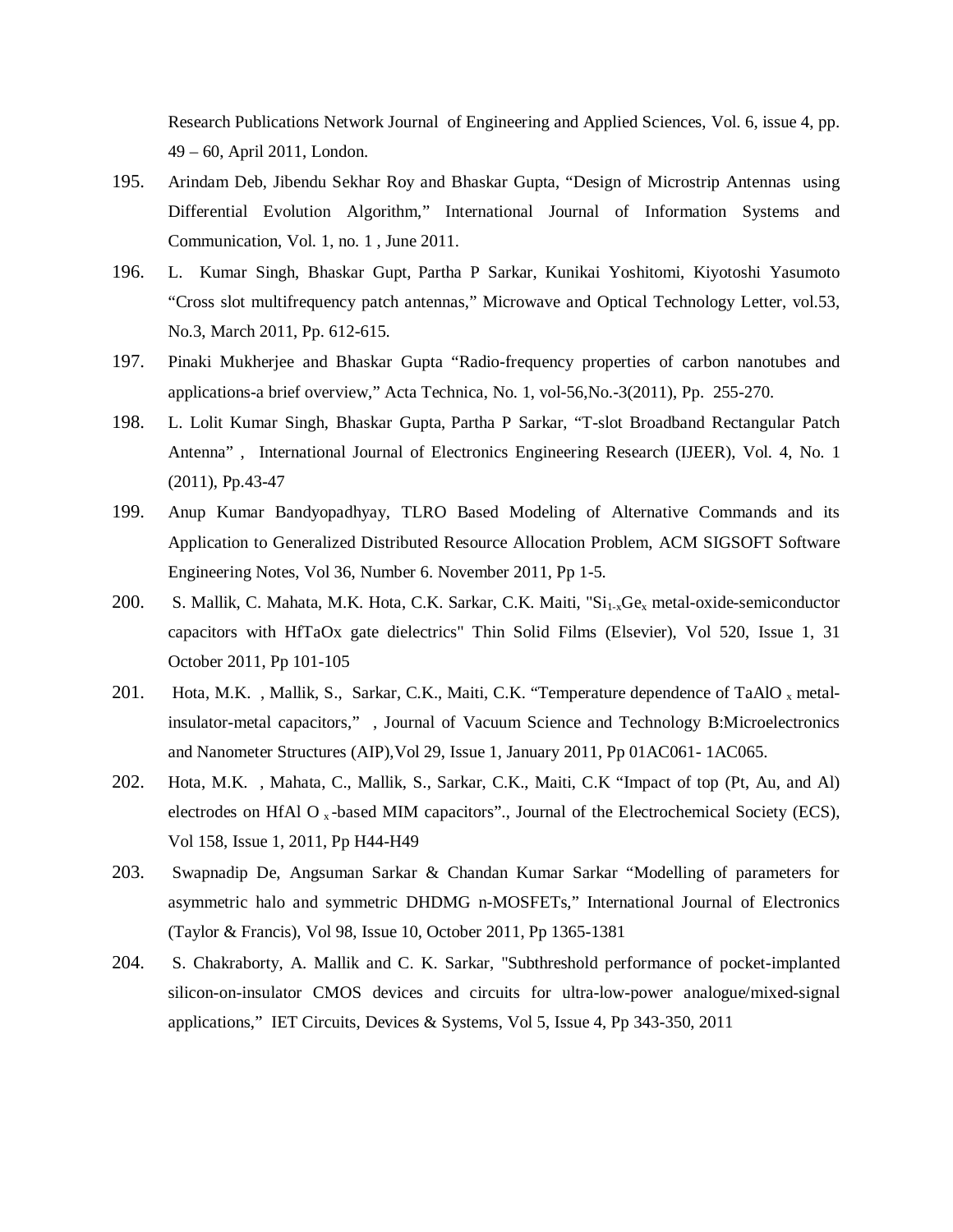- 205. Romesh Laishram, Iti Saha Misra, "A Bandwidth Efficient Adaptive Call Admission Control Scheme for QoS Provisioning in IEEE 802.16e Mobile Networks," International Journal of Wireless Information Networks, Springer, April 2011, DOI 10.1007/s10776-011-0135-3.
- 206. Chandi Pani, Iti Saha Misra, "TLMPLS: A Three Layered MPLS Based Mobility Solution for Next Generation All - IP Networks," Advances in Wireless and Mobile Communications, Vol 4, Number 1, Pp. 31–61, April 2011.
- 207. Sudip Kumar Murmu and Iti Saha Misra, "Design of V-shaped Microstrip Patch Antenna at 2.4 GHz" Microwave and Optical Technology Letters, Vol. 53, April 2011, pp. 806-811, DOI 10.1002/mop.25877.
- 208. Suman Bhunia, Iti Saha Misra, Salil K. Sanyal and Anindita Kundu, "Performance study of Mobile WiMAX Network with Changing Scenarios under Different Modulation and Coding," Wiley International Journal of Communication System, Vol. 24, Issue 8, pp. 1087-1104, August 2011.
- 209. Bijoy Kumar Upadhyay and Salil Kumar Sanyal, "An Improved LUT based Reconfigurable Multimode Interleaver for WLAN Application," International Journal on Recent Trends in Engineering and Technology, ACEEE(USA), Vol.6, No.2, Pp. 183-188, Nov 2011.
- 210. N. Basanta Singh, Sanjoy Deb, Asish Kumar De and Subir Kumar Sarkar, 'Design and Simulation of 2–to-4 Decoder Using Single Electron Tunnelling Technology based Threshold Logic Gate' Journal of Electron Devices, Vol. 9, 2011, Pp. 342-351.
- 211. Sanjoy Deb, N Basanta Singh, Debraj Das and Subir Kumar Sarkar, "particle swarm aPproach for parameter optimization of quantum well nano structure" Expert Systems With Applications, Elsevier. Vol 38, Issue 10, 15<sup>th</sup> September 2011, Pp: 12999-13004
- 212. Subir Kumar Sarkar, Sanjoy Deb, N.Basanta Singh, Debraj Das, 'Analytical model of threshold voltage and sub-threshold Slope of SOI and SON MOSFET: A comparative study', Material Science: An Indian Journal, Vol. 7, Issue 1, 2011.
- 213. P Bhattacharya, GP Mishra and Subir Kumar Sarkar, "The effect of Pd surface modification and catalytic metal contact on methane sensing performance of nano ZnO-Si hetero junction" ,Microelectronics reliability , Elsevier,2011
- 214. Sanjoy Deb, N Basanta Singh, Debraj Das, A K De and Subir Kumar Sarkar, "Analytical I-V Model of SOI and SON MOSFETs: A Comparative Analysis," International Journal of Electronics, 1–17, July, 2011.
- 215. Sanjoy Deb, Saptarsi Ghosh, N Basanta Singh and Subir Kumar Sarkar, "Two-dimensional Analytical Model Based Comparative Threshold Performance Analysis of SOI-SON MOSFET,"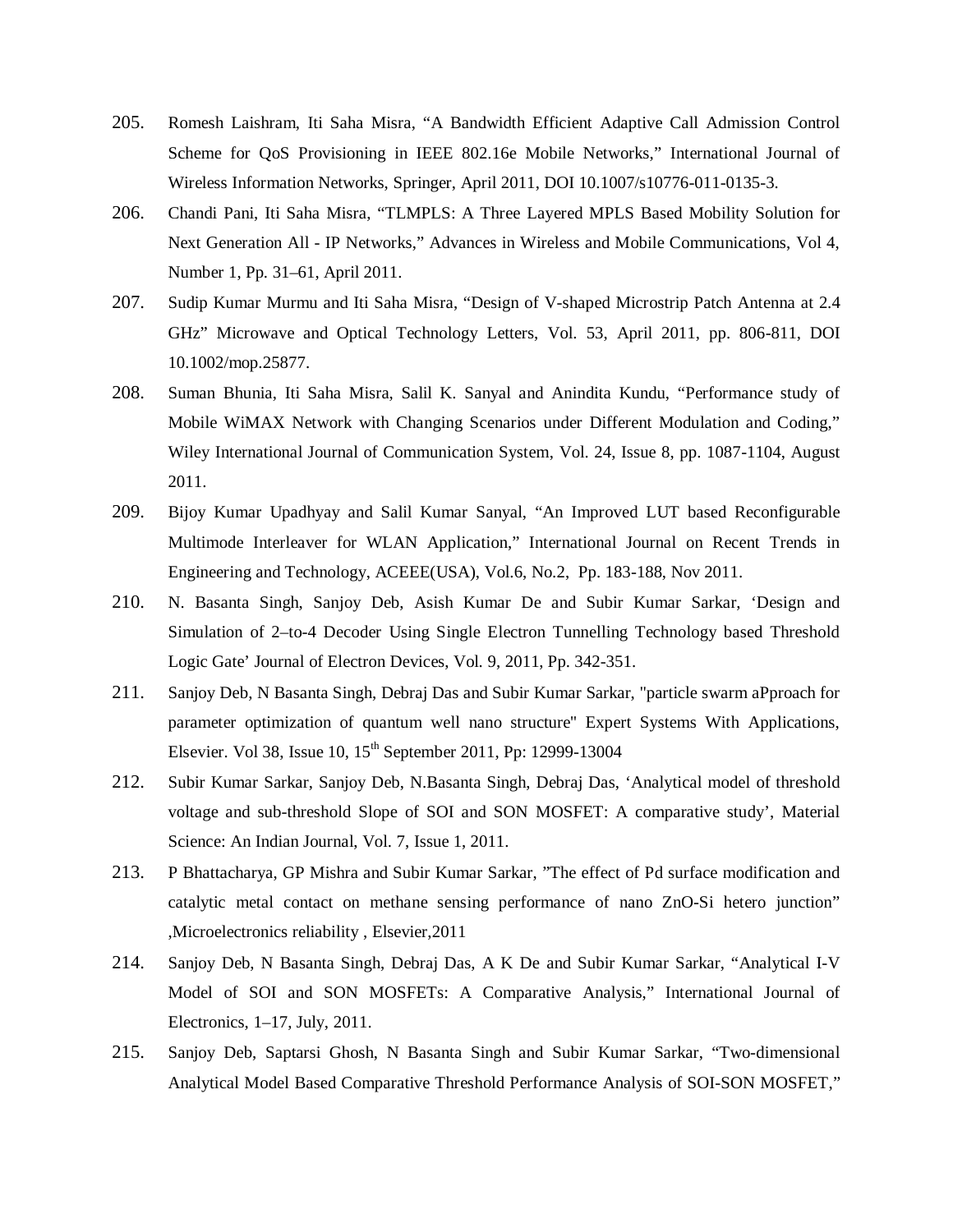Journal of Semiconductor, IOP, Vol. 32 (10), 2011.

- 216. Sanjoy Deb, N Basanta Singh, A K De, Subir Kumar Sarkar'Electron transport analysis in quantum well HEMT with hot electron mobility model' Int. J. Nanoelectronics and Materials, Vol. 4 (2), 2011.
- 217. Saptarsi Ghosh, Khomdram Jolson Singh, Sanjay Deb,Subir Kumar Sarkar, "Two Dimensional Analytical Modelling For SOI And SON MOSFET And Their Performance Comparison, Journal of Nano Electron Phys.," vol-3,Pp.569-575, 2011.
- 218. Sudip Dogra, Rajanna KM, Joyashree bag and Subir Kumar Sarkar "An experimental study of the effects of different mediums on the performance of RFID system," IUP Journal of electrical and electronics Engineering and scheduled for 2011.
- 219. Abhishek Basu, D B Roy, D Banerjee, A Sengupta, A Saha, T S Das, and Subir Kumar Sarkar, " FPGA Implementation of IP protection through visual information hiding," International Journal of Engineering Science and Technology, vol.3, Pp. 4191, 2011.
- 220. Sanjoy Deb, N Basanta Singh , Rohan Mukherjee, Subir Kumar Sarkar "A Simple Compact Analytical Model For Performance Analysis Of SON MOSFET" World Journal of Condensed Matter Physics, Scientific Research (accepted).
- 221. Koushik Majumder, Sudhabindu Ray, Subir Kumar Sarkar, Implementation and Performance Evaluation of the Gateway Discovery APproaches in the Integrated MANET Internet Scenario, International Journal on Computer Science and Engineering (IJCSE), Vol. 3 No. 3 Mar 2011.
- 222. Koushik Majumder , Subir Kumar Sarkar, Hybrid Scenario Based Performance Analysis of DSDV and DSR, International Journal of Computer Science and Information Technology, Vol 2, Number 3, June 2010, Pp. 56
- 223. Koushik Majumder, Subir Kumar Sarkar, Clustered Chain based Power Aware Routing (CCPAR) Scheme for Wireless Sensor Networks, International Journal on Computer Science and EngineeringVol. 02, No. 09, 2010, 2953-2963.
- 224. Kh. Jolson Singh, Subir Kumar Sarkar, " Highly efficient less InGaP/GaAsDJ solar cell numerical modelling using optimized InALGaP BSF layers.," Springer Science+Business Media, LLC 2011.
- 225. K Senthil Kumar, Saptarsi Ghosh, Anup Sarkar, S Bhattacharya and Subir Kumar Sarkar "Analytical modelling for short channel SOI MOSFET and to study its performance," Journal of APplied Mechanics and Materials Vols. 110-116. Pp 5150-5154.
- 226. Sudip Dogra, Joyashree Bag, Subir Kumar Sarkar, "VHDL Implementation of Anti-Collision Algorithm for RFID Tag Identification,"Published in the "International Journal of VLSI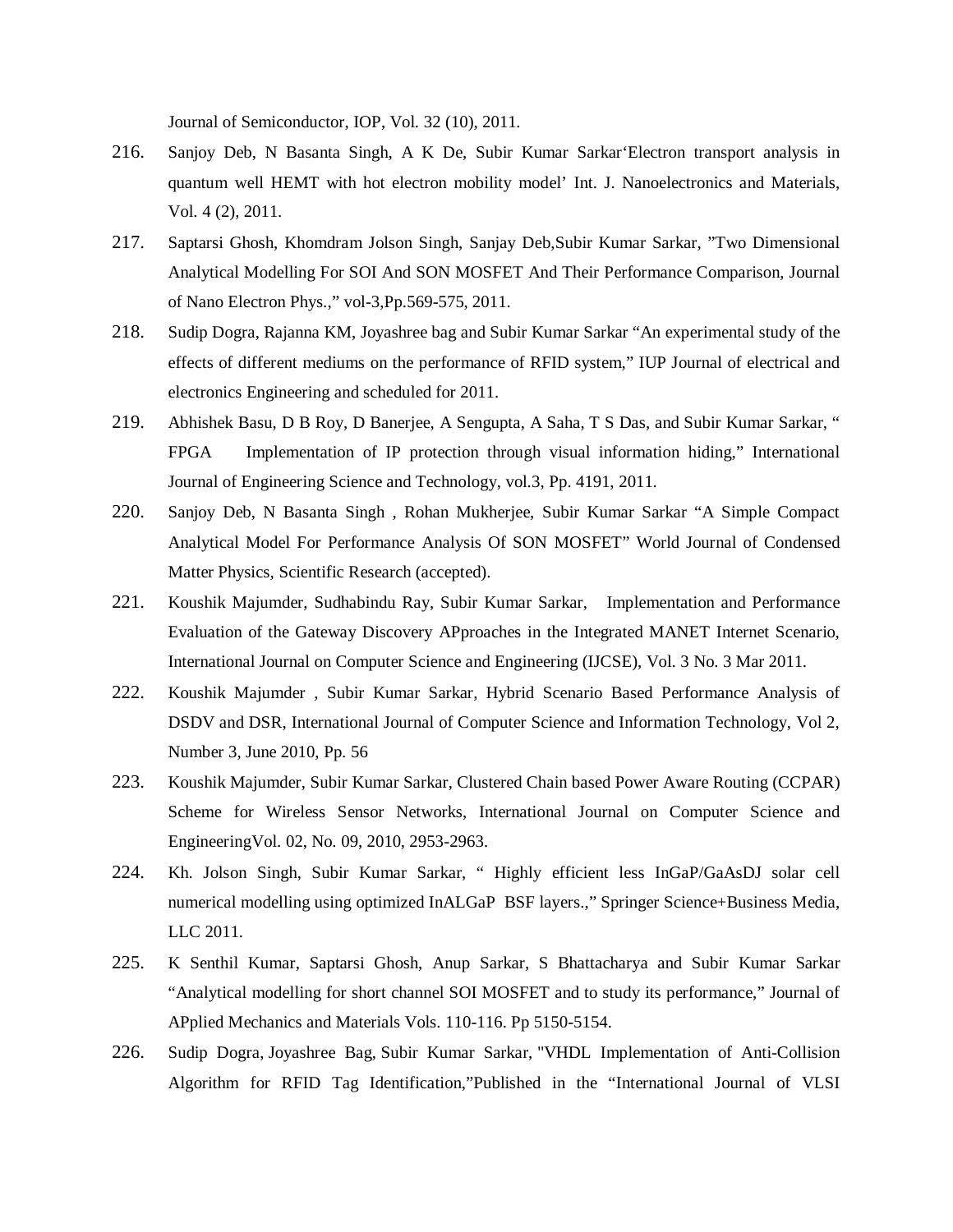design," ISSN 2229-3176; vol2, page 37-42;International Conference on communication and signal processing (ICCOS'11);

- 227. Sudip Dogra, Joyashree Bag, Subir Kumar Sarkar, "Development & VLSI Implementation of a new scheme for Traffic Management using RFID with least stoPpage time facility to Priority Cars,"International Journal on Recent Trends in Engineering & Technology, 2011, Association of computer Electronics and Electrical Engineering. ACEEE ;Pp 177-181);
- 228. Sudip Dogra, Rajanna KM and Subir Kumar Sarkar, "Development of RFID based automatic system for saving suicides at metro railway stations," International Symposium on Devices MEMS, Intelligent Systems & Communication. Proceedings published by IJCA, International Journal of Computer Application.
- 229. S. Majumder, T. S. Das, Subir Kumar Sarkar. International Journal of Recent Trends in Engineering [ISSN 1797-9617] "BPNN and SVD based Watermarking Scheme," DOI: 01.IJRTET 04.01.3, Pp. 44-47 of Vol 4 No. 1, February 2011.
- 230. Abhishek Basu, Tirtha Sankar Das, and Subir Kumar Sarkar, "FPGA IMPLEMENTATION OF IP PROTECTION THROUGH VISUAL INFORMATION HIDING," International Journal of Engineering Science and Technology, Vol 6, number A11. ISSN-0975-5462, 2011.
- 231. Abhishek Basu, Tirtha Sankar das, Subir Kumar Sarkar, "Robust Visual Information Hiding Framework Based on HVS Pixel Adaptive LSB Replacement (HPALR) Technique," International Journal of Imaging and Robotics, 2011, vol 6, Pp 71-98.
- 232. A.K. Rudra, M.Sen, A.S. Chowdhury, A. Elnakib and A. El-Baz: "3D Graph Cut with New Edge Weights for Cerebral White Matter Segmentation," Pattern Recognition Letters, Elsevier, 32(7), (2011), 941-947.
- 233. A.Chandra, C. Bose, and M. K. Bose, "Wireless relays for next generation broadband networks," IEEE Potentials, vol. 30, no. 2, Pp. 39-43, 2011.
- 234. A.Chandra, A. Patra, and C. Bose, "Performance analysis of PSK systems with phase error in fading channels: A survey," Physical Communication (Elsevier), vol. 4, no. 1, Pp. 63-82, 2011.
- 235. A.Chandra, S. Rao Poram, and C. Bose, "SEP calculations for coherent M-ary FSK in different fading channels with MRC diversity," International Journal of Communication Systems (Wiley), vol. 24, no. 2, Pp. 202-224, 2011.
- 236. A Chandra, C. Bose, and M. K. Bose, "Unified BER and optimum threshold analysis of binary modulations in simple and cascaded Rayleigh fading channels with switched combining," International Journal of Communication Systems (Wiley), vol. 24, no. 2, Pp. 153-167, 2011.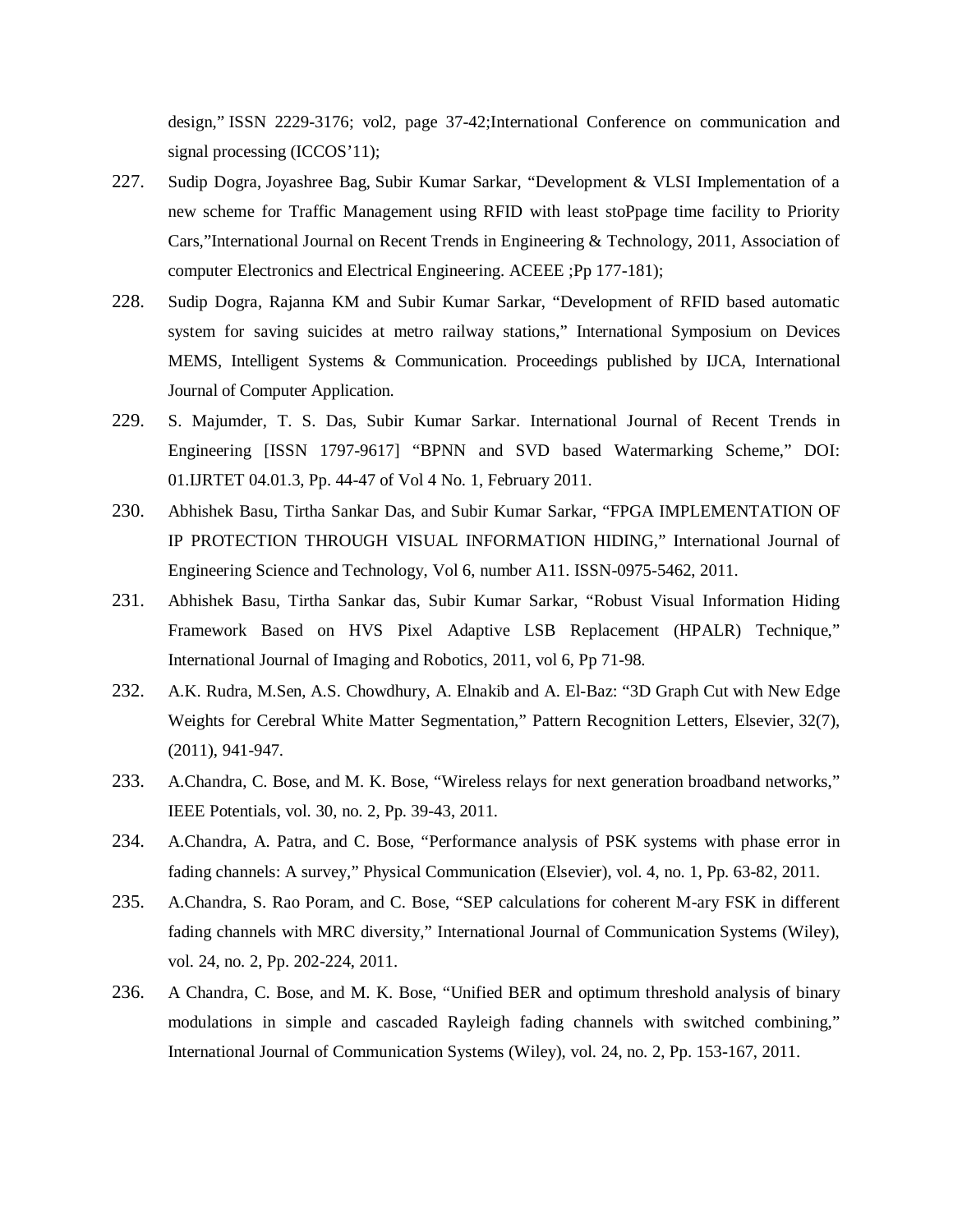- 237. M. Biswas, and A. Mandal, "The Effect of Radome on Resonance Characteristics of an Equilateral Triangular Microstrip Patch Antenna," Int. J. of Engineering Science and Technology, vol. 3, Pp. 536-543, 2011.
- 238. P. Venkateswaran, M. Kundu, S. Shaw, K. Orea and R. Nandi, "Fuzzy Logic Based Mobility Metric Clustering Algorithm for MANETs," International Journal of Business Data Communications and Networking - IJBDCN, (ISSN 1548-0631), IGI Global Publishers, Vol. 7, Issue 3, Pp. 39-52, July-Sep. 2011, USA
- 239. Tamal Chakraborty, Atri Mukhopadhyay, Iti Saha Misra and Salil K. Sanyal, "VoIP Call Optimization In Diverse Network Scenarios Using Learning Based State-Space Search Technique," International Journal of Wireless & Mobile Networks (IJWMN), Vol. 3, No. 5, October 2011.
- 240. Abhijit Chandra and Sudipta Chattopadhyay, "Performance Analysis of Small Set Orthogonal Kasami Codes in CDMA System under Multi-path Scenario," IUP Journal of Electrical and Electronics Engineering, Vol. IV , No. 4, Pp. 7-21, October 2011.
- 241. S. Chattopadhyay, S.K. Sanyal, A. Chandra, " Design of pass finite Impulse Response pulseshaping filter using novel self-adaptive Differential evolution technique," Advanced science Letters, American Scientific Publishers, Vol.4, No. 11/12, Pp. 3746-3748, Nov/Dec 2011.
- 242. S. Chattopadhyay, S.K. Sanyal, A. Chandra, " Optimization of control parameters of Differential Evolution Technique for the design of FIR pulse-shaping filter in QPSK modulated system," Journal of communication special issue: Advances in wireless communications and Networks, Vol. 6, No.7, Pp: 558-570, 2011.
- 243. Biswa Binayak Mangaraj, Iti Saha Misra and Salil K. Sanyal, " Application of Bacteria Foreging algorithm for the design optimization of multi-objectives Yagi-Uda array," International Journal of RF and Microwave Computer aided engineering, Vol. 21, No:1, Pp: 25-35, 2011.

- 244. K. Bakshi, S. Chandra, A. Konar and D. N. Tiberawala, "Hand Tremor Prediction & Classification Using Electromyogram Signals To Control Neuro-Motor Instability," In Cross-Disciplinary Applications of Artificial Intelligence and Pattern Recognition: Advancing Technologies, V. K. Mago and N. Bhatia (eds.), IGI Global, Dec. 2010.
- 245. Veera Talukdar, Amit Konar, Shibram Paria, Subhasis Maity, Tapas Kumar Pal, "A new Approach to gene prediction, based on the self-organising map," International Journal of Medical Engineering and Informatics, Vol 2, Number 2,Pp. 107 - 121 , Oct. 2010.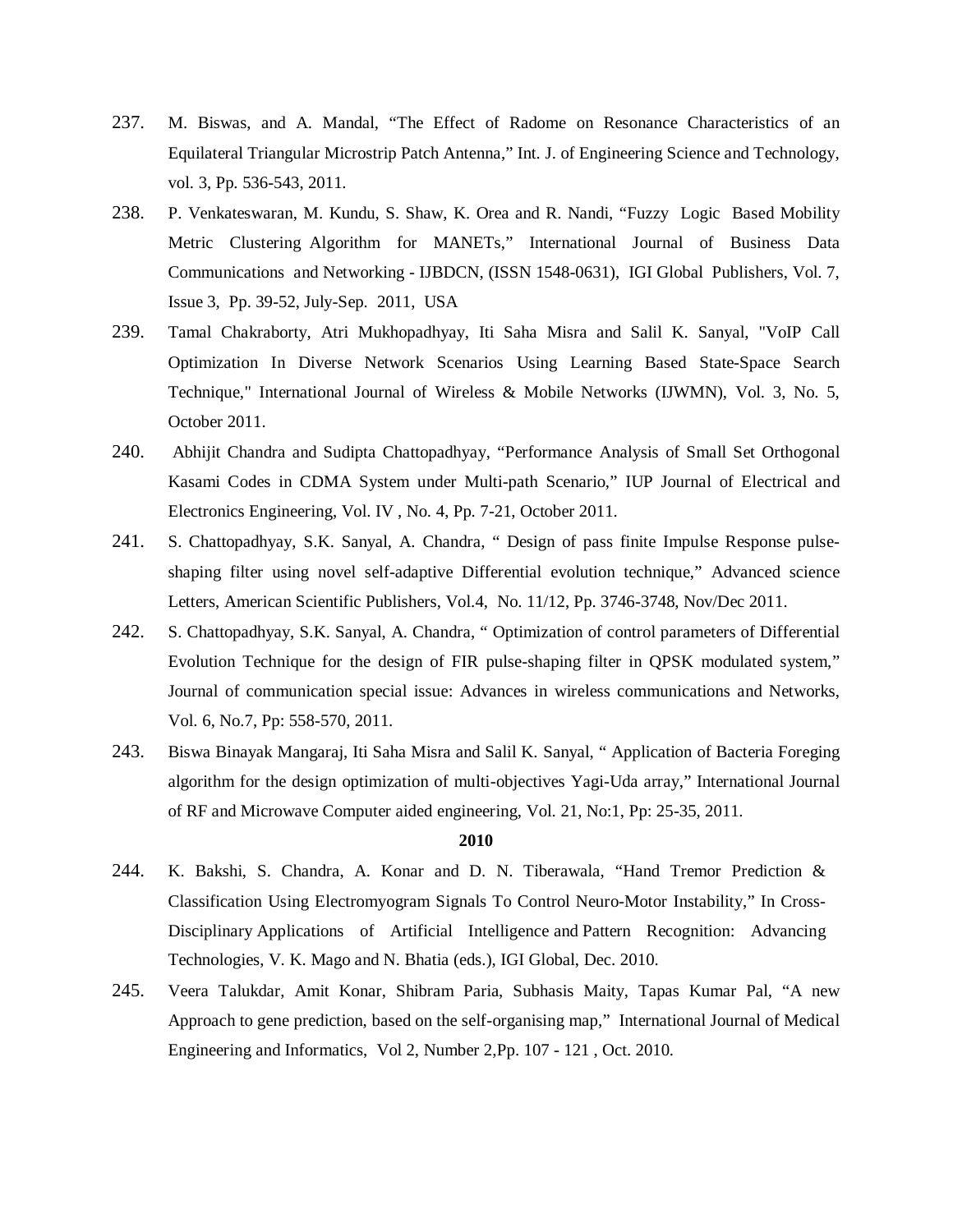- 246. P.Bhowmik, Souvick Das, A. Konar, D. Nanda and A. Chakraborty, "Emotion Clustering from the Stimulated Electroencephalographic Signals Using a Duffing Oscillator," Int. J. of Computers in Healthcare, vol.1, no.1, 2010.
- 247. S. Chakraborty, A. Konar and L. C. Jain, "An Efficient Algorithm to Computing Max-Min Inverse Fuzzy Relation for Abductive Reasoning," IEEE Trans. on Systems, Man and Cybernetics, Part-A,vol. 40, no. 1, Pp. 158-169, Jan. 2010.
- 248. T. P. Banerjee, A. Konar, S. Das and A. Abraham, "An intelligent lossless data compressor implementation using reconfigurable hardware," J. of Information Hiding and Multimedia Signal Processing, Ubiquitous International, vol. 2 no. 1, 2010.
- 249. N. R. Samal, A. Konar, S. Das and A. K. Nagar, "Parameter selection of a Particle Swarm Optimization dynamics by closed loop stability analysis," Int. J. of Computing Science and Mathematics, Pp. 1-30, 2010.
- 250. P. K. Das, A. Konar, R. Laishran, "Path planning of mobile robot in unknown environment," Int. J. of Computer and Communication Technology, vol. 1, no.2/3/4, Pp. 26-30, 2010.
- 251. P. K. Das, A. Konar, R. Laishran, " Visual perception based motion planning using road maps," Int. J. of Computational Vision and Robotics, vol. 1, no. 3/4, 2010.
- 252. S. Bhattacharyya, A. Konar, S. Das and S. Y. Han, "A Lyapunov based extension to particle Swarm Dynamics for Continuous function optimization," Sensors, vol. 9, no. 12, Pp. 9977-9997, 2010.
- 253. Chakraborty, S., Konar, A. and Jain, L. C., "An efficient approach to computing max-min inverse fuzzy relation," IEEE Trans. on Systems, Man and Cybernetics: Part-A, 2010, January (to appear).
- 254. Anup Kumar Bandyopadhyay, Weakest precondition based modeling and verification of a class of concurrent systems, Int. J. Artificial Intelligence and Soft Computing, Vol. 2, Nos. 1/2, Pp 115  $-131, 2010.$
- 255. Anup Kumar Bandyopadhyay, "Modeling of State Transition Rules and its Application,"ACM SIGSOFT Software Engineering Notes, Vol 35 Number 2, March 2010, Pp 1-7
- 256. Anup Kumar Bandyopadhyay and Nibedita Lenka, " Application of TLRO to Dining Philosophers Problem, ACM SIGSOFT Software Engineering Notes," Vol 35 Issue 6,Pp 1-6 November 2010 .
- 257. Anup Kumar Bandyopadhyay, "Spatial Ordering of Messages in a Cyclic Architecture," ACM SIGSOFT Software Engineering Notes, Vol 35 Number 6, November 2010, Pp 1-6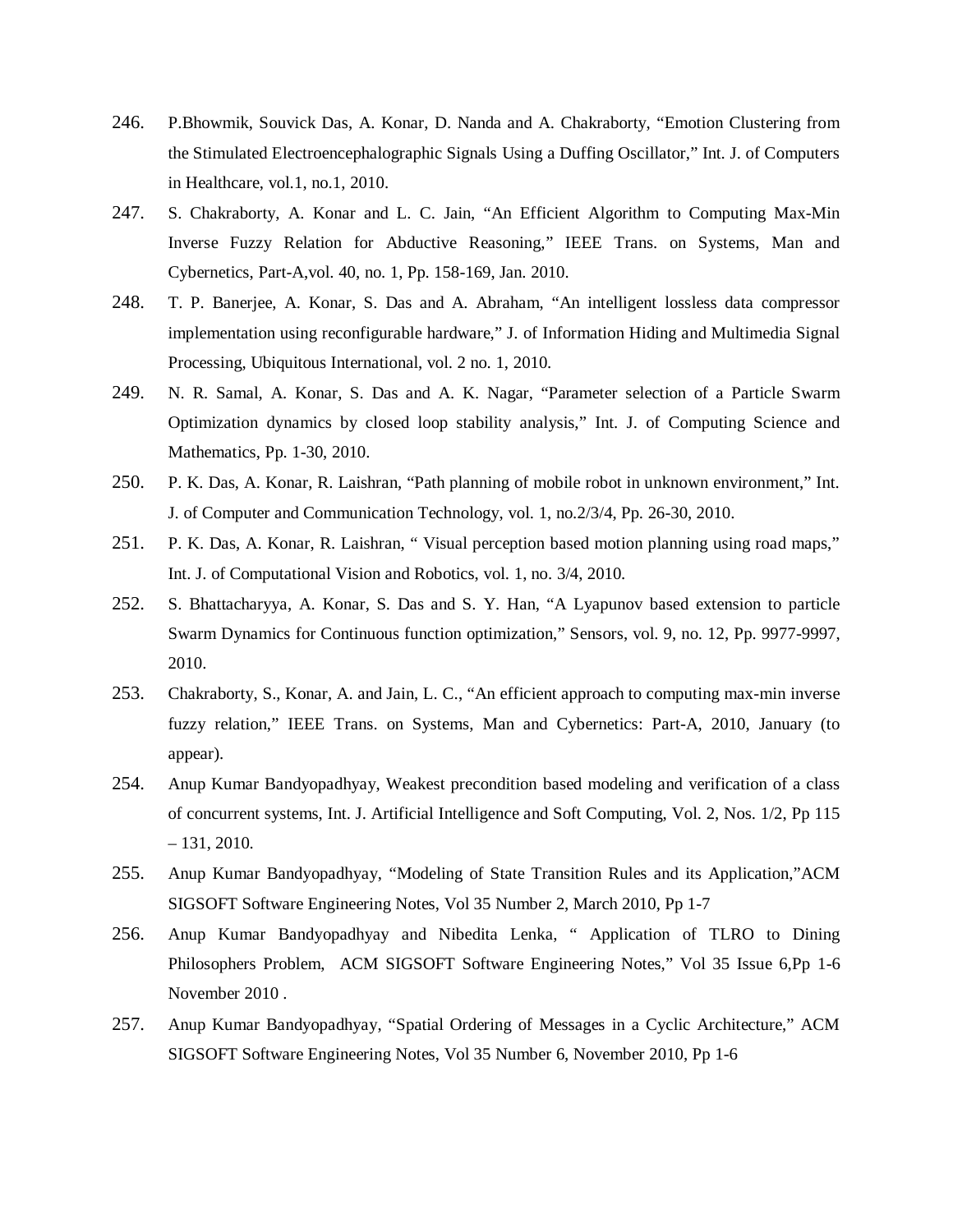- 258. Anup Kumar Bandyopadhyay and Nibedita Lenka, "Application of TLRO to Dining Philosophers Problem," ACM SIGSOFT Software Engineering Notes, Vol 35 Number 6, November 2010, Pp 1-6.
- 259. S. Sankaralingam and Bhaskar Gupta, "A novel technique for determination of dielectric constant of fabric materials suitable for wearable antennas," IEEE Transactions on Instrumentation and Measurements, Vol. 59, No. 12, Pp: 3122-3130, Dec 2010.
- 260. A. Kundu, S. Sethi, N.C. Mondal, B. Gupta, S.K. Lahiri and H. Saha, "Performance improvement of RF MEMS switch with two movable plates," International Journal of Advances in Engineering Sciences and Applied Mathematics,Vol.2, Issue 1-2, Pp: 44-49, June 2010.
- 261. A. Kundu, S. Sethi, N.C. Mondal, B. Gupta, S.K. Lahiri and H. Saha, "Analysis and optimization of two movable plates RF MEMS switch for simultaneous improvement in actuation voltage and switching time," Microelectronics Journal, Vol. 41, Issue. 5, Pp.257–265, May 2010.
- 262. S. Sankaralingam and B.Gupta, "Use of Electro-textiles for Development of WiBro Antennas," PIER C, Vol. 16, pp. 183-193, 2010.
- 263. S. Sankaralingam and Bhaskar Gupta, "Development of textile antennas for body wearable applications and investigations on their performance under bent conditions," Progress In Electromagnetics Research B, Vol. 22, 2010, Pp. 53-71.
- 264. M. Thomas, J. S. Roy, B. Gupta, "Design of a miniaturized proximity-coupled microstrip antenna for 5 GHz band wireless communication," Acta Technica, Vol. 55, no. 2, July 2010, Pp.131–138.
- 265. S. Maity and B. Gupta, "Effective wave guide model (EWGM) for resonant frequency computation of rectangular dielectric resonator antennas," Progress In Electromagnetics Research C, Vol. 16, pp. 1-12, 2010.
- 266. L. Lolit Kumar Singh, Bhaskar Gupta, K.Yoshitomi and K. Yasumoto, "A novel versatile multiband rectangular patch antenna," Microwave and Optical Technology Letters, Vol. 52, no.6, June 2010, Pp.1348-1353.
- 267. L. Lolit Kumar Singh, Bhaskar Gupta, Kiyotoshi Yasumoto and Kuniaki Yoshitomi, "L-shaped slot broadband single layer rectangular patch antennas," International Journal of Microwave and Optical Technology, Vol.5, No.6, November 2010, Pp. 390-395.
- 268. Kiyotoshi Yasumoto, Vakhtang Jandieri and Bhaskar Gupta, "Scattering of electromagnetic plane waves from layered cylindrical arrays of circular rods," International Journal of Microwave and Optical Technology, Vol.5, No.6, Pp. 354-360, November 2010.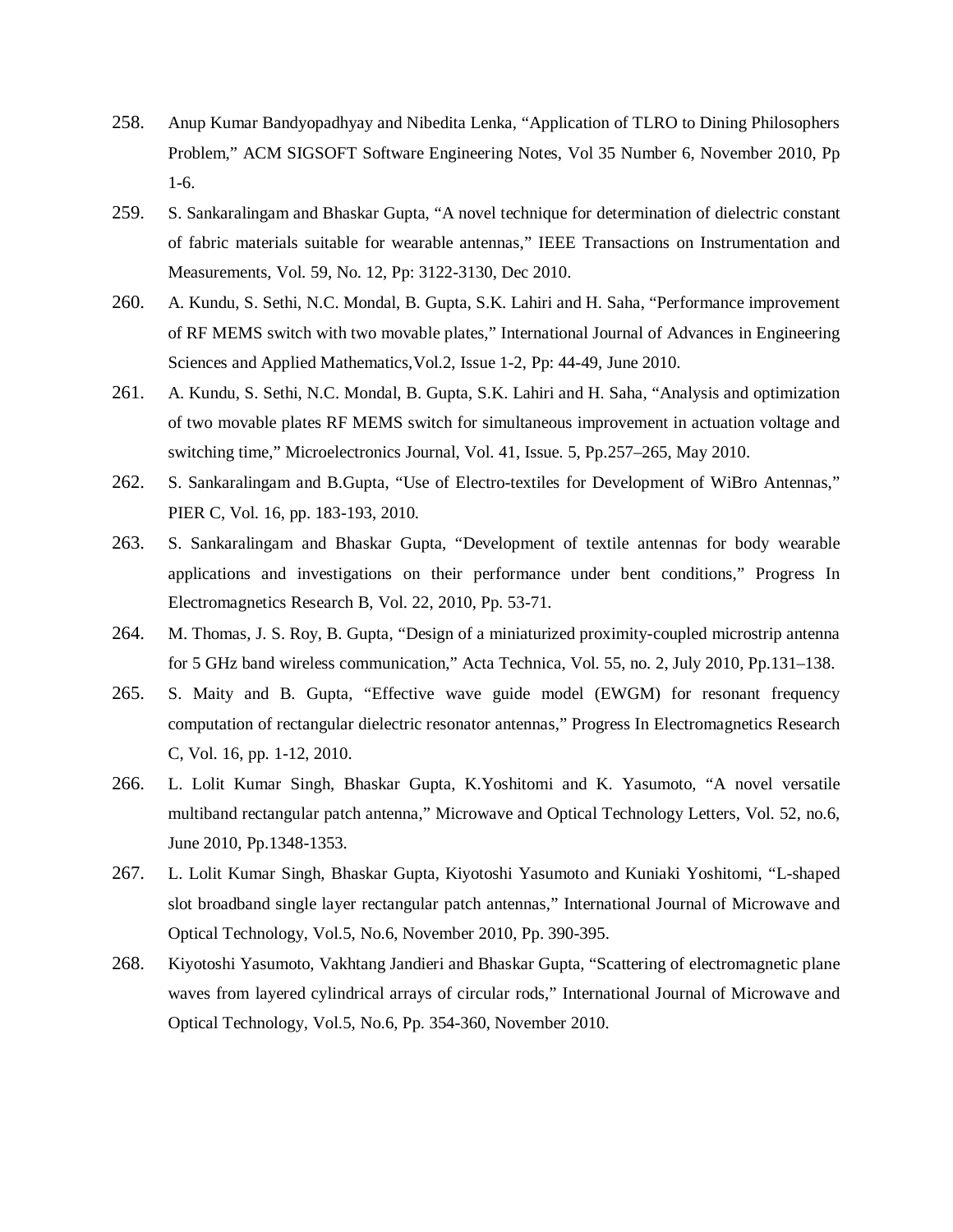- 269. L. Lolit Kumar Singh, Bhaskar Gupta, Partha P Sarkar, "Wideband Rectangular Patch Antenna," International Journal of Electronics and Communication Engineering (IJECE), Vol.3, No: 3, Pp: 419-424, 2010.
- 270. L. Lolit Kumar Singh, Bhaskar Gupta, Partha P Sarkar , "Effects of Different Shaped and Size Ground Planes for Different Shaped Patch Antennas Characteristics," International Journal of Recent Trends in Engineering , Vol. 4, No. 3, Pp. 17-21, Nov 2010.
- 271. L. Lolit Kumar Singh, Bhaskar Gupta, Partha P Sarkar "Analysis of Small Shorted Microstrip Antennas," International Journal on Computer Science and Technology (IJCST), vol. 1, Issue 2, pp. 26 – 32, Dec 2010.
- 272. L. Lolit Kumar Singh, Bhaskar Gupta, Partha P Sarkar, Kunikai Yoshitomi, Kiyotoshi Yasumoto "Cross Slot Versatile Rectangular Patch Antenna" International Journal of Electronics and Communication Engineering, Vol 3, Number 1, Pp. 189—194,2010.
- 273. L. Lolit Kumar Singh, Bhaskar Gupta and Partha P Sarkar, "Analysis of multifrequency cross slot patch antennas," International Journal of Electronics Engineering Research, Vol 2 No 5 (2010) Pp. 765–776.
- 274. A. Nag, S. Biswas, P. P. Sarkar and B. Gupta, "A simple feature extraction technique of a pattern by Hopfield network," International Journal on Advancements in Technology, Vol. 1, No. 1, June 2010, Pp. 45-49.
- 275. Bhaskar Gupta ,"Skill development mission in India: few thoughts and suggestions," The Journal of Technical Education and Practical Training, vol. V, March 2010 (Invited paper).
- 276. M.K. Hota, C. Mahata, M. K. Bera, S. Mallik, C. K. Sarkar, S. Verma, and C. K. Maiti, "Preparation and Characterization of TaAlOx for MIM Capacitor Applications," Thin Solid Films (Elsevier) vol. 519, Issue 1, Pp. 423-429, Oct.2010.
- 277. Sunipa Roy, H.Saha, C. K. Sarkar,"High sensitivity methane sensor by chemically deposited nanocrystallineZnO thin film," International journal on smart sensing and intelligent systems, vol. 3, no. 4, December 2010.
- 278. A. Chakraborty, C.K. Sarkar, "Electron Transport in Two Dimensional Electron Gas Formed at the Heterojunction of AlxGa(1-x)N/GaN at Microwave Frequencies," Microelectronics Reliability (Elsevier) 2010 (Article in Press).
- 279. Tirthankar Chakraborty, Bhasker Gahtori, M. A. H. Ahsan, Geetha, Y.-S.Chen, Y.-K.Kuo, Ashok Rao, Chandan Kumar Sarkar,S. K. Agrawal, "Thermal conductivity and thermo-power of Y1  $xPrxBa2(Cu1-xMx)3O7$ - (M=Fe, Mn,Zn and Ni) bulk superconductors," Solid State Communication (Elsevier), vol. 150, Pp.454-457, 2010.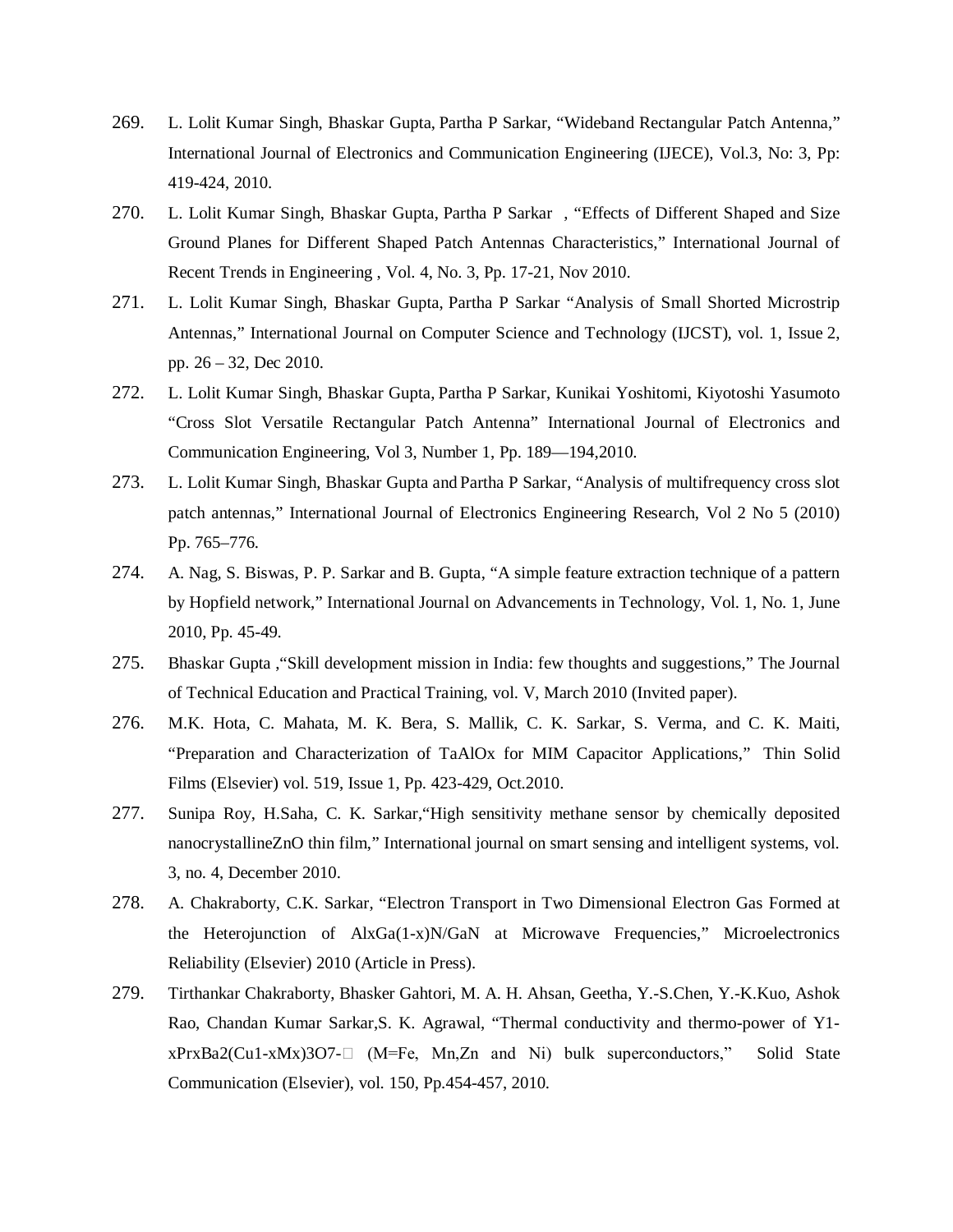- 280. Nitul Dutta and Iti Saha Misra, "Cost Analysis of a Three Layered MIPv6 (TLMIPv6) Mobility Model and HMIPv6," Int. Journal on Computer Science and Engineering, ISSN: 0975–3397, Vol., 2S, No.1, January 2010, Pp. 44-54.
- 281. Nitul Dutta and Iti Saha Misra,"Performance, Studies of Layered MIPv6 based Network Architecture for better QoS: a Mathematical Approach," Int. Journal of Computer Science and Network Security, ISSN: 1738-7906 Vol.10, No.1, January, 2010 Pp. 251-259.
- 282. Nitul Dutta and Iti Saha Misra, "Use of Service Curve for Resource Reservation in Wired-cum-Wireless Scenario,"Int. Journal of Computer Science and Information Security, ISSN:1947-5500, Vol.7, No.2, February 2010, Pp. 087-093.
- 283. Chandi Pani (Banerjee) and Iti saha Misra, "Two Dimensional State Space Channel Allocation Scheme for Handoff Management," Int. Journal of Advances in Wireless and Mobile Communications ISSN 0973-6972 Vol 3, Number 2 (2010), Pp. 165–174.
- 284. Prasun Chowdhury, Iti Saha Misra and Salil K. Sanyal, "An Integrated Call Admission Control and Uplink Packet Scheduling Mechanism for QoS Evaluation of IEEE 802.16 BWA Networks," Canadian Journal on Multimedia and Wireless Networks Vol. 1, No. 3, Pp. 14-30, April 2010.
- 285. Anindita Kundu, Iti Saha Misra, Salil K. Sanyal and Suman Bhunia, "VoIP Performance over Broadband Wireless Networks under Static and Mobile Environments," International Journal of Wireless & Mobile Networks, Vol.2, No.4, Pp. 82-93, November 2010.
- 286. Prasun Chowdhury and Iti Saha Misra, "A Fair and Efficient Packet Scheduling Scheme for IEEE 802.16 Broadband Wireless Access systems," Int. Journal of AdHoc, Sensor and Ubiquitous Computing, Vol. 1, No. 3, Pp. 93-104, September 2010.
- 287. C Pani (Banerjee) and Iti Saha Misra, "Two Dimensional State Space Channel Allocation Scheme for Handoff Management," Int. Journal of Advances in Wireless and Mobile Communications, Vol. 3, No. 2, Pp. 165–174, November 2010.
- 288. Prasun Chowdhury and Iti Saha Misra, "Compatibility of Various Queue Scheduling Algorithms with Varied Network Service Load in IEEE 802.16 BWA Networks" International Journal of Computer Information Systems (IJCIS) Vol.1, No.5, pp. 61-69, December 2010.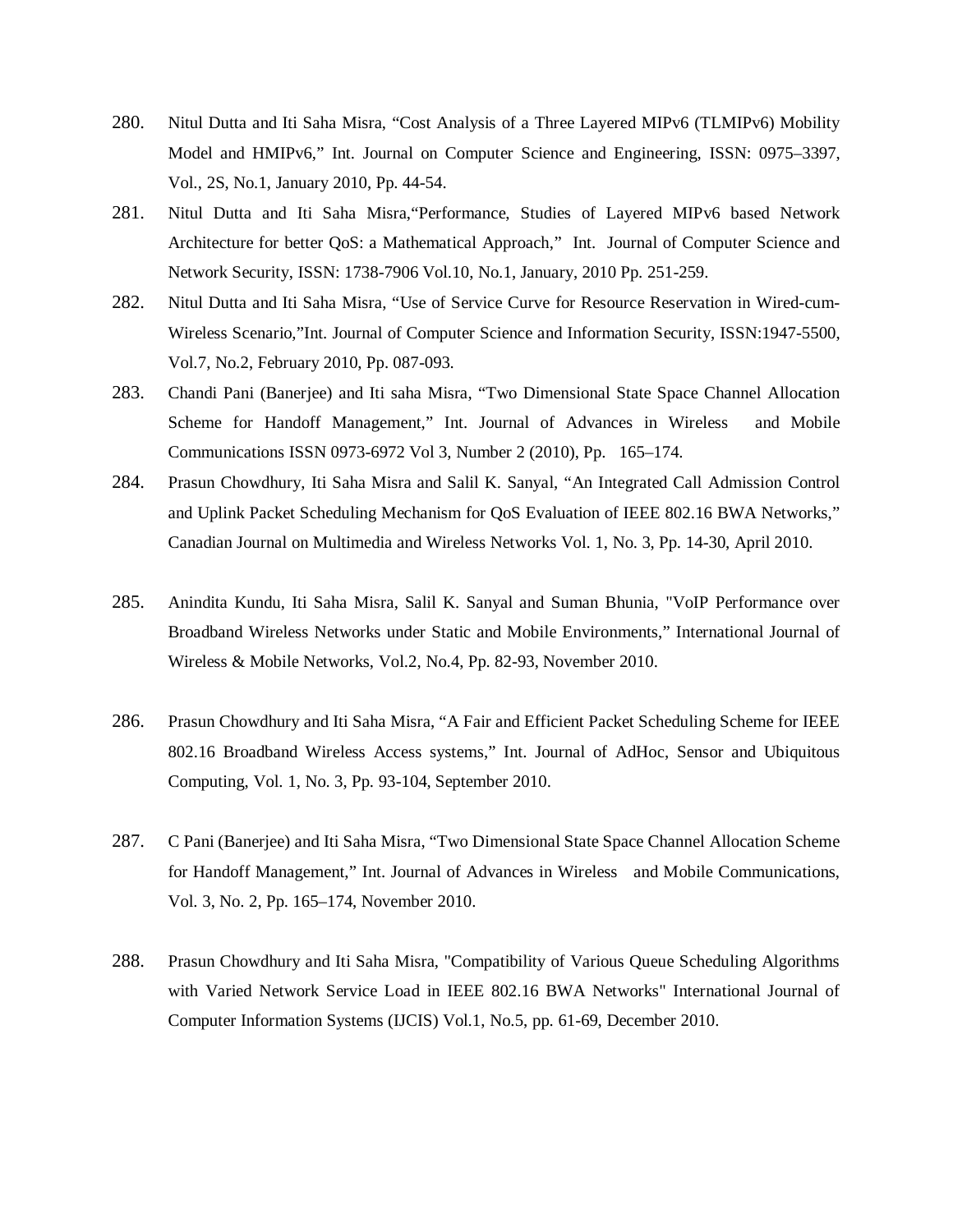- 289. S. Khara, I. S. Misra and D. Saha, "Global Gateway based UMTS/WLAN Integration for Improved Delay Performance," Int. Journal of Parallel, Emergent and Distributed Systems, Taylor & Francis (England), Vol. 25, No. 2, Pp. 153-170, 2010.
- 290. Iti Saha Misra, K. Suresh, S. K Sanyal and K. Saha (Roy), "An Efficient Bandwidth and Delay Guaranteed Call Admission Control Scheme for IEEE 802.16d Networks," Advances in Wireless and Mobile Communications, Vol 3, No. 1, Pp 43-54, 2010.
- 291. Nitul Dutta and Iti Saha Misra, "QoS provisioning in three layer MIPv6 Architecture using RSVP," Int. Journal of Communication Networks and Information Security, Vol. 2, No. 2, Pp. 90-97, Aug 2010.
- 292. Nitul Dutta and I.S. Misra, "Mathematical Analysis of Signaling Overhead in MIPv6 based N-Layer Architecture," Int. journal of Convergence Information Technology, Vol. 5, No.B, Pp. 252- 261, October 2010.
- 293. S.Chattopadhyay, S.K.Sanyal and A.Chandra, "Design of FIR Filter using Differential Evolution Optimization & to Study its Effect as a Pulse-shaping Filter in a QPSK Modulated System," International Journal of Computer Science and Network Security, Vol. 10, No. 1, January 2010, Pp. 313-321.
- 294. S.Chattopadhyay and S.K.Sanyal, "Evaluation of Performance Metrics for QPSK Modulated Mobile Communication system using Root Raised Cosine & Raised Cosine pulse-shaping filters," International Journal of Recent Trends in Engineering, Academy Publisher, Finland, Vol. 3, No. 1, 2010, Pp. 25-29.
- 295. A.Ghosh, N B Singh, S Deb , Goutham MA and Subir Kumar Sarkar "Millimetre and submillimetre wave response of two-dimensional hot electron in double delta doped PbTe QW," International Journal of Computer Applications, vol. 1, no. 23, 2010.
- 296. S Deb, N B Singh, Samir K Sarkar and Subir Kumar Sarkar, "Parameter Optimization for Better Quantum well Nanostructure Based on Comparative Performance Analysis of PSO and GA," Journal of Computational and theoretical Nanoscience, Vol. 7, no. 10, Oct. 2010, Pp. 2024-2030.
- 297. Sanjoy Deb, N. Basanta Singh, A K Dey and Subir Kumar Sarkar ,"High frequency transport of Two-Dimensional Hot Electrons in Cds Quantum well with inserted barrier layer," Journal of nanoelectronics and optoelectronics, vol.5, Pp.349-354, 2010.
- 298. Sanjoy Deb, C. J. Clement Singh, N Basanta Singh, A. K De and Subir Kumar Sarkar, "Parameter optimization of quantum well nanostructure: A PSO and GA based comparative study," IJLTC, Vol 1 (2), December, 2010.
- 299. G.P.S Mishra and Subir Kumar Sarkar, "Single spin implementation of a Low Power Cost-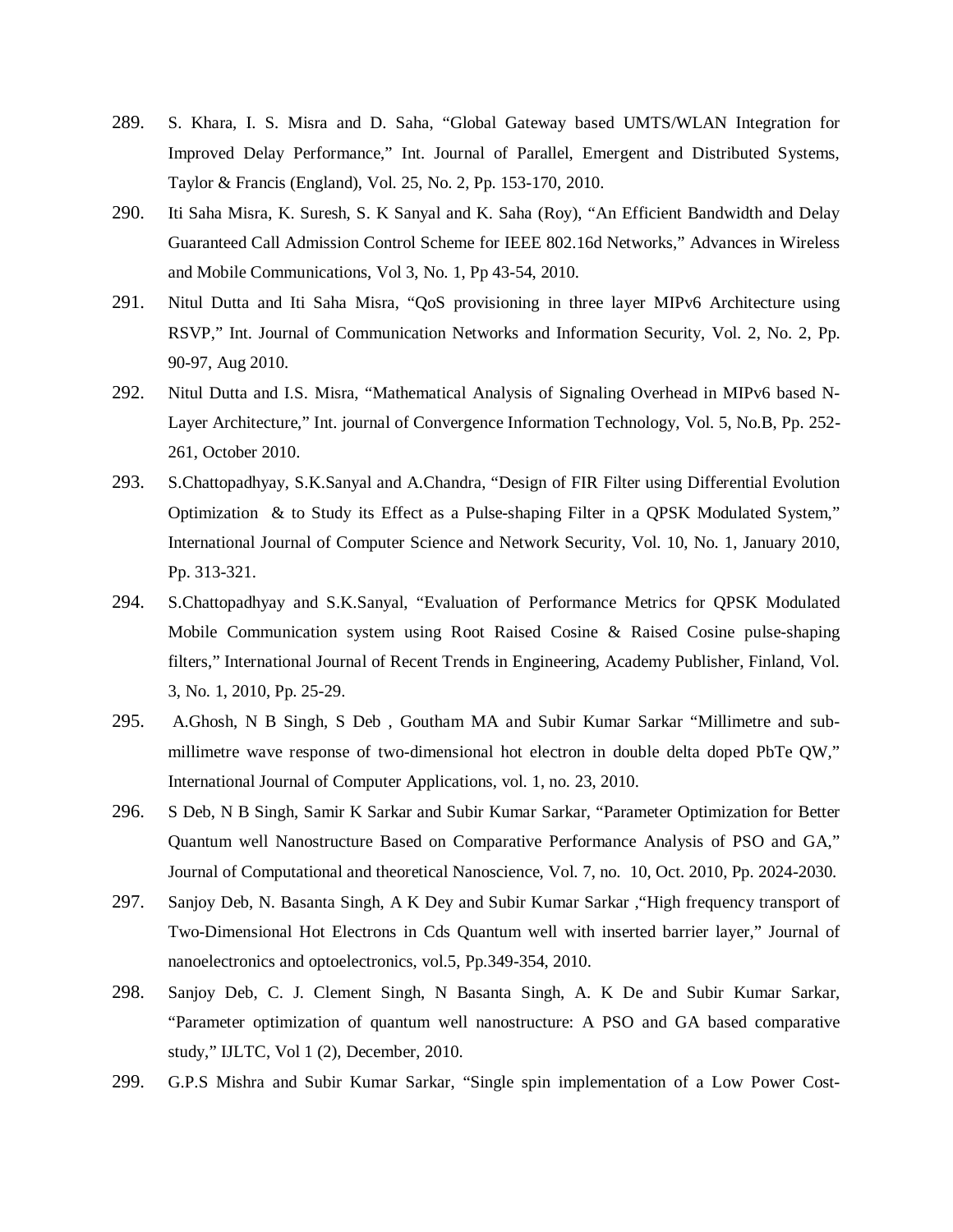effective adder," Journal of nanoelectronics and optoelectronics, Vol. 5, no. 1, April 2010, Pp. 79-81.

- 300. G.P. Mishra , A. Sengupta , S. Maji, Subir Kumar Sarkar, P. Bhattacharyya ," The Effect of Catalytic Metal Contact on Methane Sensing Performance of Nanoporous ZnO -Si Heterojunction," International journal on smart sensing and intelligent systems vol. 3, no. 2, June 2010, Pp. 273-191.
- 301. Debasis Samanta, Ankush Ghosh, Souvik Sarkar, A. K. De and Subir Kumar Sarkar, "Bidirectional Sequence Generator Using Single Electron Device Based Threshold Logic Gates," Journal of Nanoelectronics and Optoelectronics, Vol 5, Number 3, December 2010, Pp. 323-331.
- 302. Debasis Samanta, A. K. De, A Jana and Subir Kumar Sarkar, " SET-MOS Hybrid Logic Circuit," International Journal of Recent Trends in Engineering& Technology [IJRTE&T]), Vol.4, Pp-42- 45, 2010.
- 303. Sanjoy Deb, N. Basanta Singh,D Das, A K De and Subir Kumar Sarkar, "Analytical model of threshold voltage and sub-threshold slope of SOI and SON MOSFETs: A Comparative study," Journal of electron devices, Vol.8, Pp-300- 309, 2010.
- 304. S Majumder, T S Das, S Sarkar, Subir Kumar Sarkar, "SVD and lifting wavelet based fragile Image watermarking," International journal of recent trends in engineering, Vol. 3 ,No.1, May 2010, Pp. 97-100.
- 305. S. R. Biradar, Subir Kumar Sarkar, PuttamadaPpa C, "A Comparison of the TCP Variants Performance over different Routing Protocols on Mobile Ad Hoc Networks," International Journal on Computer Science and Engineering (IJCSE) Vol. 02, No. 02, 2010,Pp. 322-326.
- 306. S. R. Biradar, Koushik Majumder, Subir Kumar Sarkar, PuttamadaPpa C, "Performance Evaluation and Comparison of AODV and AOMDV," International Journal on Computer Science and Engineering (IJCSE) Vol. 02, No. 02, 2010, 354-358.
- 307. Gowrishankar S, Basavaraju T G, Subir Kumar Sarkar, "Effect of community based mobility model and SMS mobility model on the performance of AOMDV , DYMO, FSR, LAR, OLSR and TORA routing protocols in MANNET under diversified scenario," International Journal of Computer Science and Network Security, Vol: 2; Issue: 5; Start page: 30; 2010.
- 308. S. R. Biradar, Rajanna K M, Subir Kumar Sarkar, PuttamadaPpa C, " Analysis QoS Parameters for MANETs Routing Protocols," International Journal on Computer Science and Engineering , Vol. 02, No. 02, Pp.593-599, 2010.
- 309. J. Gope, Giriprakash H D, and Subir Kumar Sarkar ,"Cellular automata based data security scheme in computer network using single electron devices," International Journal of Computer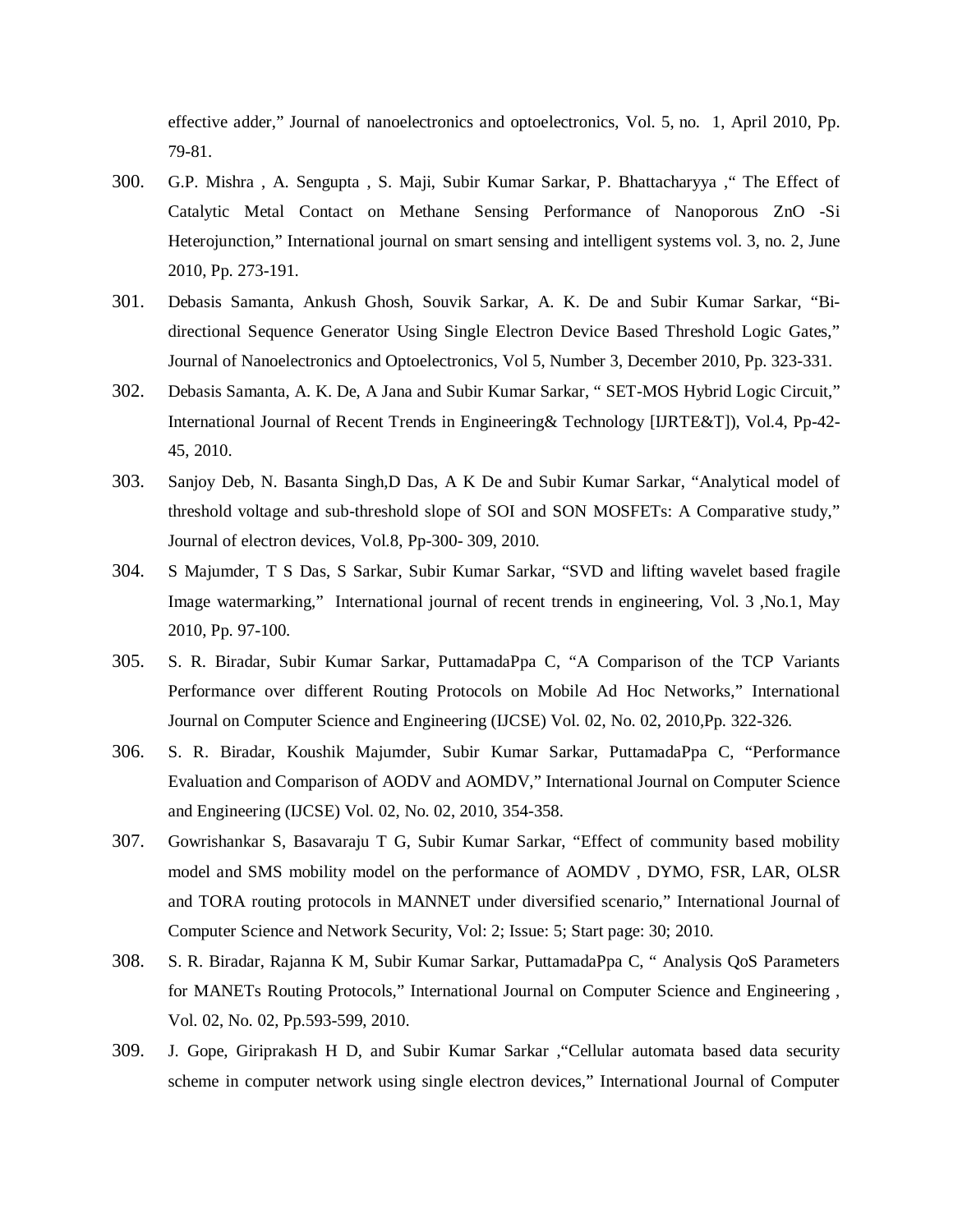and communication Technology, Vol. 1, issue 2, Pp 146-152,2010.

- 310. G. P. S Mishra, S. S Mahato and Subir Kumar Sarkar, " Performance improvement for Silicon Solar Cells using better Antireflection coating materials," International Journal of Photonic material. Vol 2, Number 1. Pp 15-22, 2010.
- 311. Gowrishankar S Basavaraju T G and Subir Kumar Sarkar "Mobility based energy analysis of five mobility models in MANNET using five routing protocols," International Journal of Computer Science and Network Security, vol 10, Pp.64-72,2010.
- 312. Gowrishankar S Basavaraju T G and Subir Kumar Sarkar,"Analysis of AOMDV and OLSR Routing protocols under Levy-Walk Mobility model and Gauss-Morkov model for Ad Hoc Networks," International Journal of Computer Science and Engineering, vol 2, Pp.979-986, 2010.
- 313. J. Yao, A.S. Chowdhury, J. Aman and R.M. Summers, " Reversible Projection Technique for Colon Unfolding," IEEE Transactions on Biomedical Engineering, 57(12), 2861-2869, 2010.
- 314. A.S. Chowdhury, S. Tan, J. Yao and R.M. Summers, " Colonic Fold Detection from Computed Tomographic Colonography Images using Diffusion-FCM and Level Sets," Pattern Recognition Letters, Elsevier, 31(9), 876-8832010.
- 315. S. Dasgupta and C. Bose, "Add/drop filters for coarse wavelength division multiplexing demultiplexing based on photonic crystal with defects," Journal of Optoelectronics and Advanced Materials, vol.12, no. 8, p. 1646-1651, 2010 .
- 316. S. Dasgupta and C. Bose, "Photonic crystal based add/drop optical filter with flat-top response," Journal of Optoelectronics and Advanced Materials, Vol.12, no. 7, p. 1441—1445, 2010 .
- 317. S. Dasgupta and C. Bose, "Design of All-Optic Demultiplexer Based on Photonic Crystals with Defects," International Journal of Electronic and Communication Engineering (IJECE), Vol. 3, no. 1, Pp. 169—178. 2010. (ISSN 0974-2166).
- 318. A. Chandra and C. Bose, "BER of Differentially Detected  $\pi$  /4-DQPSK with Selection Combining in Nakagami-m fading channels," International Journal of Wireless Information Networks (Springer), vol. 17, no. 1, Pp. 54-63, 2010.
- 319. M. Biswas, and A. Mandal, "CAD Model to Compute the Input Impedance of an Equilateral Triangular Microstrip Patch Antenna with Radome," Progress In Electromagnetics Research M, Vol. 12, Pp. 247-257, 2010.
- 320. P. Venkateswaran, M. Mukherjee, A. Sanyal, S. Das, M. Kar and R. Nandi, "A Novel FPGA based Incremental Encoder Circuit," Intl' Jl. of Recent Trends in Engineering - IJRTE, (ISSN 1797-9617), Academy Publishers, Finland, Vol. 3, No. 3, Pp. 6-9, Mar. 2010.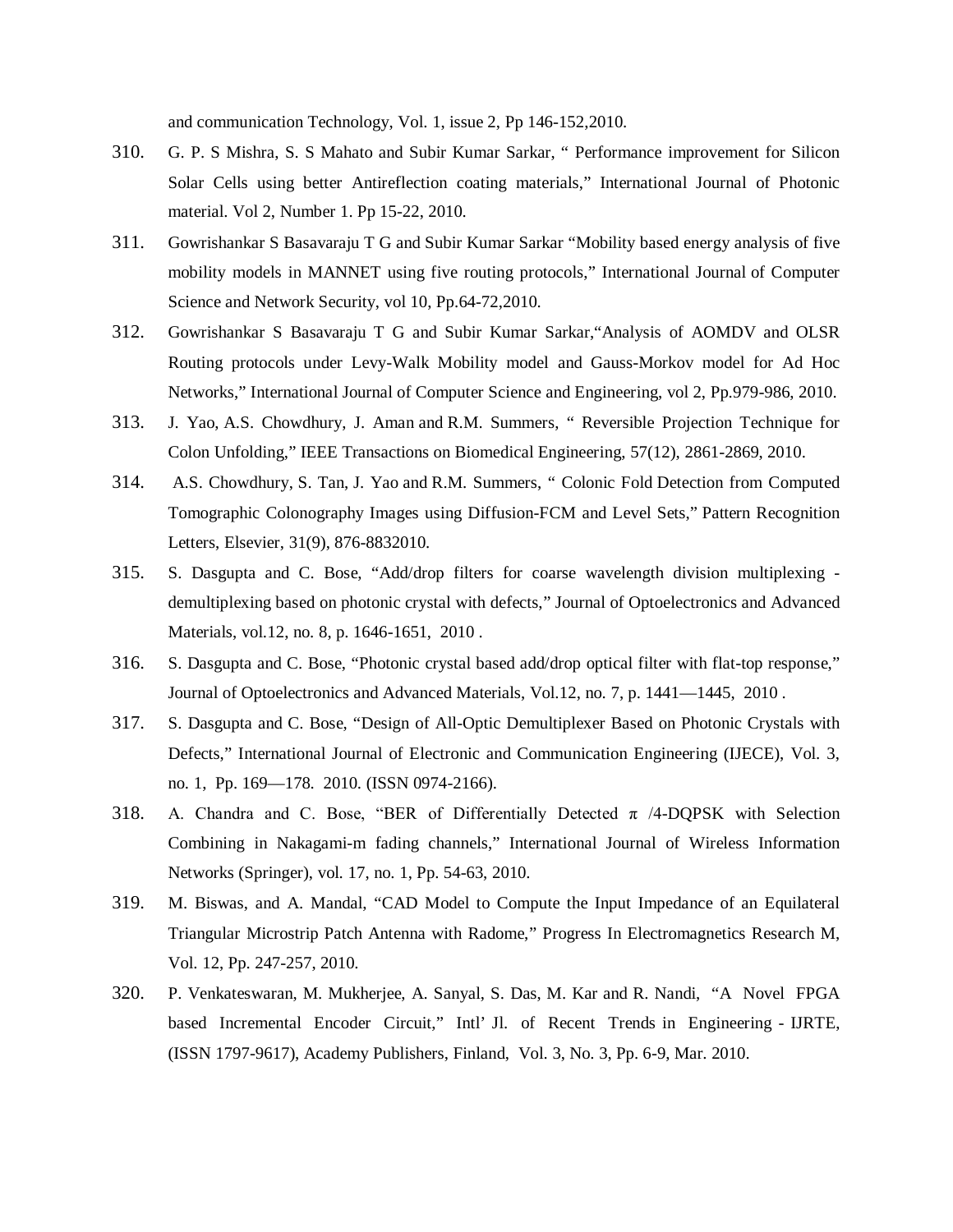- 321. P. Venkateswaran, M. Mukherjee, S. M. Lalan Chowdhury and R. Nandi, "FPGA Based Interface Model and Inter-FPGA Communication," Journal EngineerIT, (ISSN 1991-5047), EE Publishers, S. Africa, Pp. 56-59, June 2010.
- 322. R. Nandi, P. Venkateswaran, Soumik Das and M. Kar , "CDBA-Based Electronically Tunable Filters and Sinusoid Quadrature Oscillator," Journal of Telecommunications, (ISSN 2042-8839), Vol.4, Issue 1, Pp. 35-41, Aug. 2010.
- 323. P.Venkateswaran, M. Kar, S.Das, and R.Nandi, "Active-R Dual Input Integrator With Enhanced Time Constant Using a CDBA : Quadrature Oscillator Design," Journal of Telecommunications, (ISSN 2042-8839), Vol.5, Issue 2, Pp. 1-5, Nov. 2010.

- 324. A .Chakraborty , A. Konar, U. Chakraborty and A.Chatterjee, "Emotion recognition and control using fuzzy logic," IEEE Trans. on Systems, Man and Cybernetics Part-A, vol. 39, no. 4, Pp. 726- 743, July 2009.
- 325. S. Das, A. Abraham, U. K. Chakraborty, and A. Konar,"Differential Evolution with a Neighborhood based Mutation Operator: A Comparative Study," IEEE Transactions on Evolutionary Computing, vol.13, no.3, Pp.526-553, June 2009.
- 326. D. Maiti, M. Chakraborty, A. Acharya and A. Konar, "A Partly Deterministic and Partly Stochastic Scheme for the Identification of Fractional Order Processes," International Journal of Applied Image Processing, Vol. 1, no. 3, 2009.
- 327. Sudipta Chottopadhyay and Salil Kumar Sanyal, "Comparison of performance metrics for QPSK and OQPSK transmission using Root Raised Cosine and Raised Cosine pulse- shaping filters for applications in mobile communication," International Journal of Computer Science and Information Security, vol.6, no.2, Pp. 106-112, 2009.
- 328. S. Das, S. Dasgupta, A. Biswas, A. Abraham, and A. Konar,"On Stability of Chemotactic Dynamics in Bacterial Foraging Optimization Algorithm," IEEE Transactions on SMC, Part- A, vol. 39, no. 3, Pp.670-679, May 2009.
- 329. J. Chakraborty, A. Konar, L.C. Jain and U.K. Chakraborty, "Co-operative multi-robot path planning using differential evolution," Journal of Intelligent and Fuzzy Systems, vol. 20, no. 1, Pp. 13-29, 2009.
- 330. M. Ghosh, A. Konar, L.C Jain and U.K Chakraborty,"Behavioral analysis of cooperative/competitive antibody dynamics in garbage cleaning applications," Journal of Intelligent and Fuzzy Systems, vol. 20, no. 1, Pp. 45-61, 2009.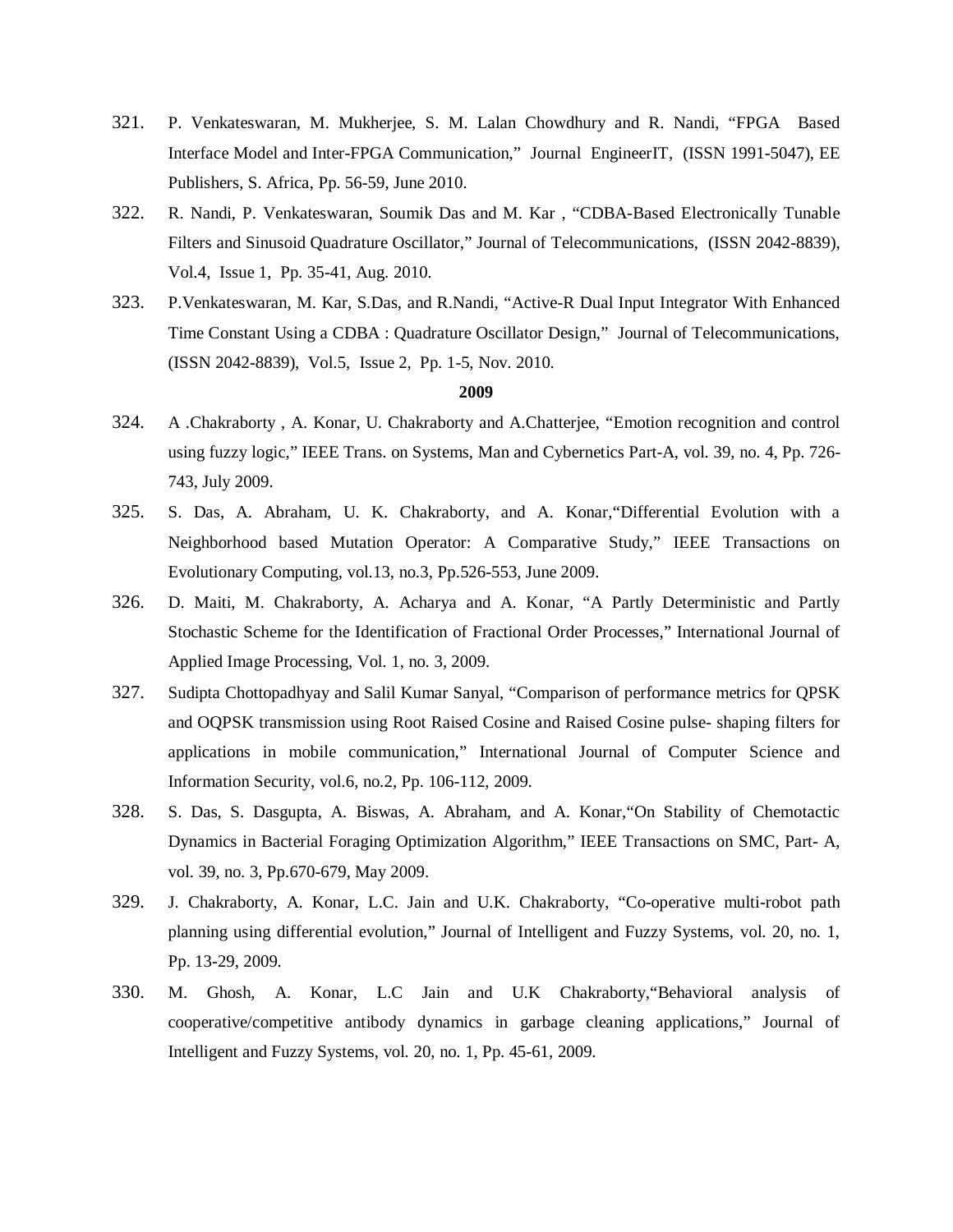- 331. Datta, V. Talukdar, A. Konar and L.C J`ain "A neural network based aPproach for protein structural class prediction," Journal of Intelligent and Fuzzy Systems, vol. 20, no. 1, Pp. 61-73, 2009.
- 332. Malay Bhattacharyya and Anup Kumar Bandyopadhyay, " Comparative Study of Some Solution Methods for Traveling Salesman Problem using Genetic Algorithms," Cybernetics and Systems, Vol 40, Issue 1, Pp 1 – 24, January 2009. DOI: 10.1080/01969720802492967.
- 333. Anup Kumar Bandyopadhyay, "Fairness and Conspiracy Concepts in Concurrent Systems," Vol 34 Number 2, March 2009.
- 334. Indrajit Bhattacharyya, Anup Kumar Bandypopadhyay, Bhaskar Gupta, Aloknath Chattopadhyay, Rajeswari Chattopadhyay and Kiyotoshi Yasumoto, "Vector GA - A novel enhancement of genetic algorithms for efficient multi-variable or multi-dimensional search," ACM Software Engineering Notes, Vol. 34, Issue 6, November 2009, Pp.1-5.
- 335. Samik Chakraborty, Ayona Sarkar and Bhaskar Gupta, \* "Novel dual polarized high gain planar antenna for GSM base station applications" Asian Journal of Physics, Vol 18, No 2, 2009, Pp.187-192.
- 336. L. Lolit Kumar Singh, Bhaskar Gupta, K. Yoshitomi and K. Yasumoto, \* "New single layer wideband rectangular patch antenna," Asian Journal of Physics, Vol 18, No 2, 2009, Pp.193-198.
- 337. M.G.Tiary, A.K.Aditya and Bhaskar Gupta, \* "Impedance and loss analysis of Cu interconnections on non conventional dielectrics for VLSI application" Asian Journal of Physics, Vol 18, No 2, 2009, Pp.231-242.
- 338. M.G.Tiary, A.K.Aditya and Bhaskar Gupta \* "Dispersion characteristics of Cu interconnections on non conventional dielectric for VLSI application," International Journal on Microwave and Optical Technology, Vol. 4, No. 5, September 2009, Pp. 293-301.
- 339. S. Sankaralingam, Bhaskar Gupta and S.Raghavan, \* "Dielectric constant and loss tangent measurement of fabric materials suitable for wearable antennas," The ICFAI University Journal of Electrical & Electronics Engineering, Vol. II, No.3, July 2009, Pp.25-35.
- 340. Vakhtang Jandieri, Kiyotoshi Yasumoto and Bhaskar Gupta, \* "Directivity of radiation from a localized source coupled to electromagnetic crystals," International Journal of Infrared, Teraherz and Millimeter Waves, Vol. 30, Issue. 10, pp. 1102 – 1112, Oct 2009.
- 341. Ashok Rao, BhaskerGahtori, S.K. Agarwal, TirthankarChakraborty, Chandan Kumar Sarkar, Anirban Das, "Low temperature specific heat (zero field and with field) of Fe and Mn-doped MgB2," Physica C (Elsevier), 469 (2009) 64-69.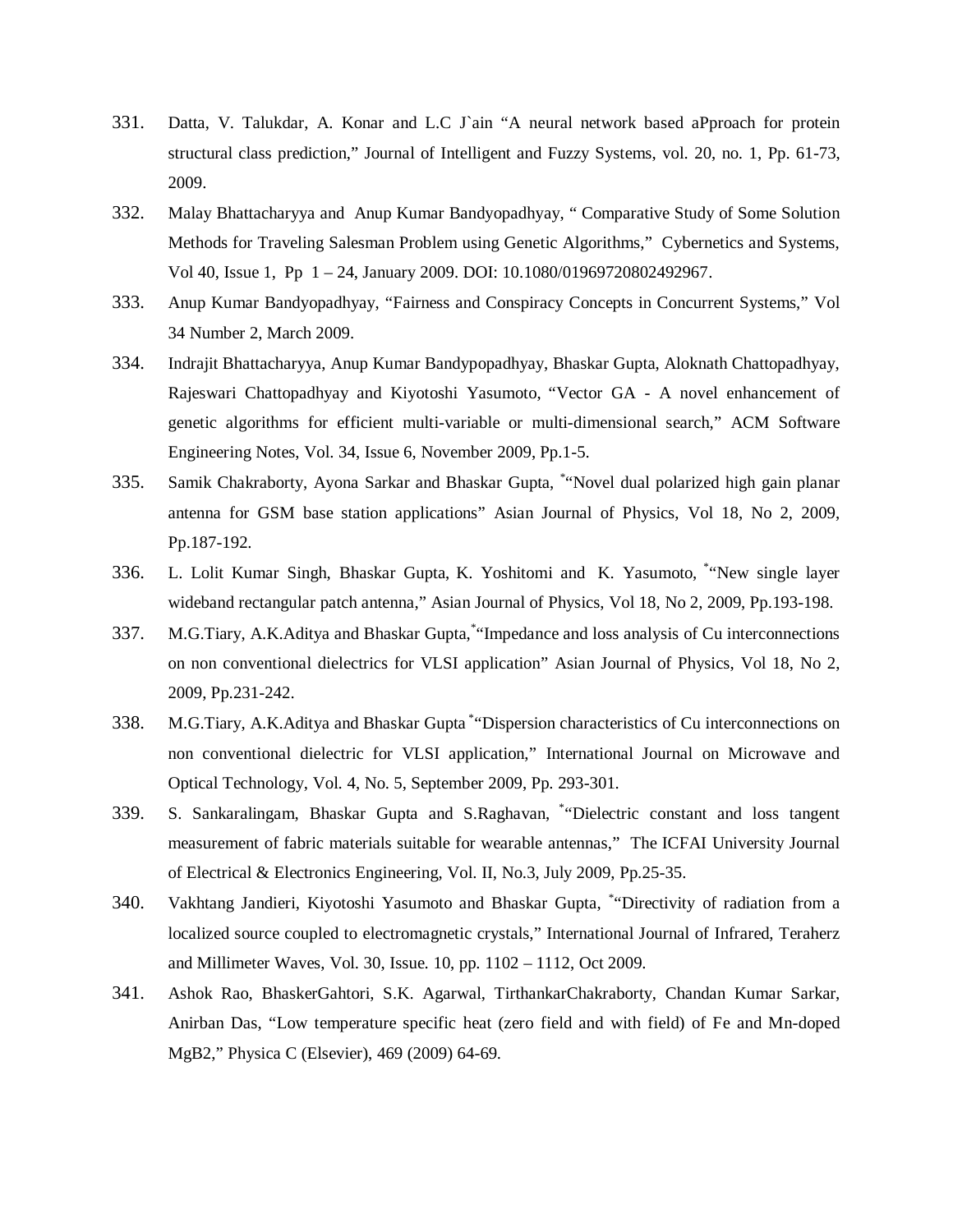- 342. K.Saha Roy and Iti Saha Misra, "Improved Call Admission Control protocol using Limited Fractional Guard Channel Scheme in Cellular Networks," MASAUM Journal of Computing, Vol. 1, No. 4, Pp. 521-, November 2009.
- 343. K. Saha (Roy), Iti Saha Misra, "An Adaptive Call Admission Control Protocol for Cellular Networks," Advances in Wireless and Mobile Communications, Vol 2, Pp.21-28, 2009,
- 344. Sudipta Chottopadhyay and Salil Kumar Sanyal, "Comparison of performance metrics for QPSK and OQPSK transmission using Root Raised Cosine and Raised Cosine pulse- shaping filters for applications in mobile communication," International Journal of Computer Science and Information Security, vol.6, no.2, Pp. 106-112,2009.
- 345. K. Saha (Roy), Iti Saha Misra, "A Brief Review of Call Admission Control Protocols in Mobile Cellular Networks," Int. Journal of Emerging Technologies and Applications in Engineering Technology and Sciences, Vol. 2, Issue. 2, Pp.524-529, 2009.
- 346. Q. Md. Alfred, N. Chopra, T. Chakravarty, G. Singh and S.K.Sanyal, " Programmable Phased Array using Time-Delay units and its applications ," International Journal of Wireless Information Networks ( Springer ) , Vol.16, Nos. 1-2, Pp. 59-67, June 2009.
- 347. B.K.Upadhyay and S.K.Sanyal ,"VHDL Modeling of Convolutional Interleaver Deinterleaver for Efficient FPGA Implementation," International Journal of Recent Trends in Engineering, Academy Publishers, Finland , vol 2, no 6, pp 66-68, Nov 2009,
- 348. R. Nandi, T.K.Bandyopadhyay, S.K.Sanyal & S. Das, " Selective Filters and Sinusoidal Oscillators using CFA Transimpedance Pole ," –Circuits Syst Signal Process, Vol. 28, Pp. 349- 359, 2009.
- 349. R. Nandi, S.K.Sanyal and T.K.Bandyopadhyay "Single CFA-Based Integrator, Differentiator, Filter and Sinusoid Oscillator," IEEE Transactions on Instrumentation and Measurement, Vol. 58, No. 8, Pp. 2557-2564, August 2009.
- 350. P. Venkateswaran, A. Sanyal, S. Das, R. Nandi and S. K. Sanyal, "An Efficient Time Domain Speech Compression Algorithm Based on LPC and Sub-band Coding Techniques," Journal of Communications, Academy Publisher, Finland, Vol.4, No.6, Pp.423-428, July 2009.
- 351. G. P. S Mishra, Subir Kumar Sarkar, "An Efficient APproach to design optimized Reversible binary Coded Decimal Subtractor," International Journal of Electronics Networks, Devices and Fields, vol 1, issue 3, 2009
- 352. Sudip Dogra, Ritwik Ray, Saustav Ghosh, Debharshi Bhattacharya, Subir Kr. Sarkar, " A Cost Effective RFID Based Customized DVD-ROM to Thwart Software Piracy" International Journal of Computer Science and Information Security, (Vol. 6 No.1), 2009.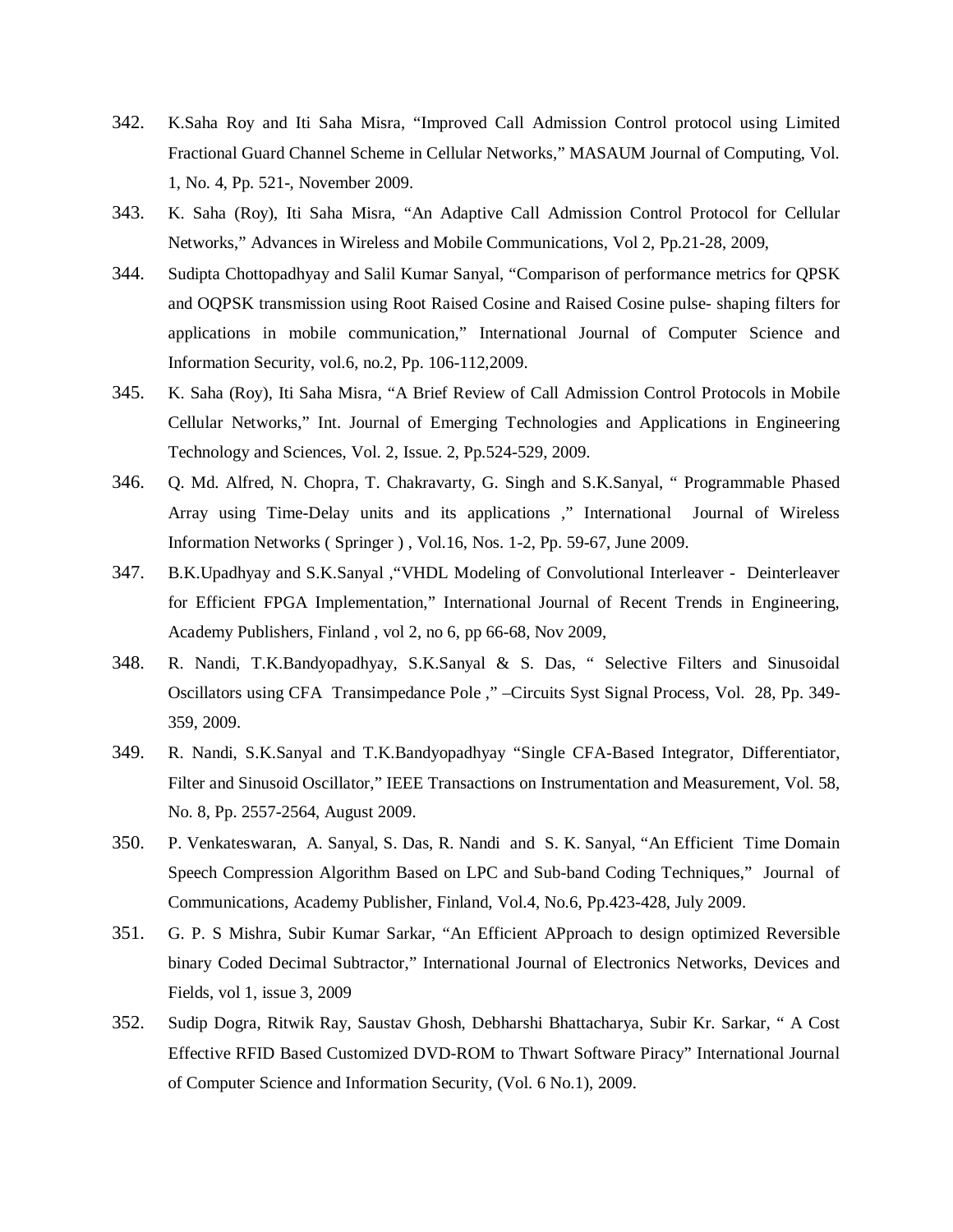- 353. S. Basu, J. Gope, A Karmaker, K.S.Kumer, Samir Kumar Sarker, Subir Kumar Sarkar, "Influence of Mixed oxide Interfacial Layer on the response Characteristics of Submicron AlGaAs Practical MESFET," International Journal of Engineering Research and Industrial Application, vol. 2, no. IV, 2009, Pp.173-184.
- 354. Subir Kumar Sarkar and G C Manna, "Performance Evaluation of IEEE 802.l6d based system in sub-urban area," Telecommunications Journal Vol. 59 Issue 2, March¬April 2009.
- 355. S K Chakraborty, G C Manna and Subir Kumar Sarkar, "Wireless march to wire line and Convergence in business model," Telecommunications Journal Vol 59 Issue 2, March-April 2009.
- 356. Subir Kumar Sarkar, T G Basavaraju, PuttamadaPpa C, " Ad Hoc mobile wireless network," Book review, IEEE Communication Magazine, May 2009, Pp. 12-14.
- 357. Subir Kumar Sarkar, "Spintronics Device Based VLSI Chip for Error Correction in Wireless Cellular Communication,"AIUB Journal of Science and Engineering.Vol. 8 Number 1 August 2009.
- 358. Ankush Ghosh, Souvik Sarkar, Goutham MA Subir Kumar Sarkar, "Single Electron based binary multipliers and overflow detection," International Journal of Engineering, Science and Technology ISSN 2141-2820 Vol: 1; Issue: 1; Start page: 61; Date: 2009;
- 359. N Basanta Singh, Sanjoy Deb, Subir Kumar Sarkar, "Effects of Electronics State modulation on the high frequency response characteristics of GaAs quantum wells," Physica B, Elsevier, 404 (2009) 3727–3731.
- 360. N. Basanta Singh, Sanjoy Deb, G. P Mishra and Subir Kumar Sarkar, "Microwave and Millimetre Wave Response Characteristics of Two-Dimensional hot Electrons in PbTe Quantum Wells," International Journal of Electronics, Circuits and Systems 3:1 2009, Pp.32-39.
- 361. N. Basanta Singh, Sanjoy Deb, G. P Mishra and Subir Kumar Sarkar, "Influence of double δ– doping on high frequency response of two-dimensional hot electrons in GaAs quantum wells," IE(I) Journal-ET, Vol 90 July 2009, Pp.14-19.
- 362. N. Basanta Singh, Sanjoy Deb, G. P Mishra and Subir Kumar Sarkar, "Effects of Double Delta Doping on Millimetre and Sub-millimetre Wave Response of Two- Dimensional Hot Electrons in GaAs Nanostructures," International Journal of Electronics, Circuits and Systems, Vol.3 No.1 (2009) Pp. 32-39, WASET.
- 363. G. P. S Mishra, S. S Mahato and Subir Kumar Sarkar, " Performance improvement for Silicon Solar Cells using better Antireflection coating materials," International Journal of Photonic material.Vol 2, Number 1 (2010). Pp 15-22.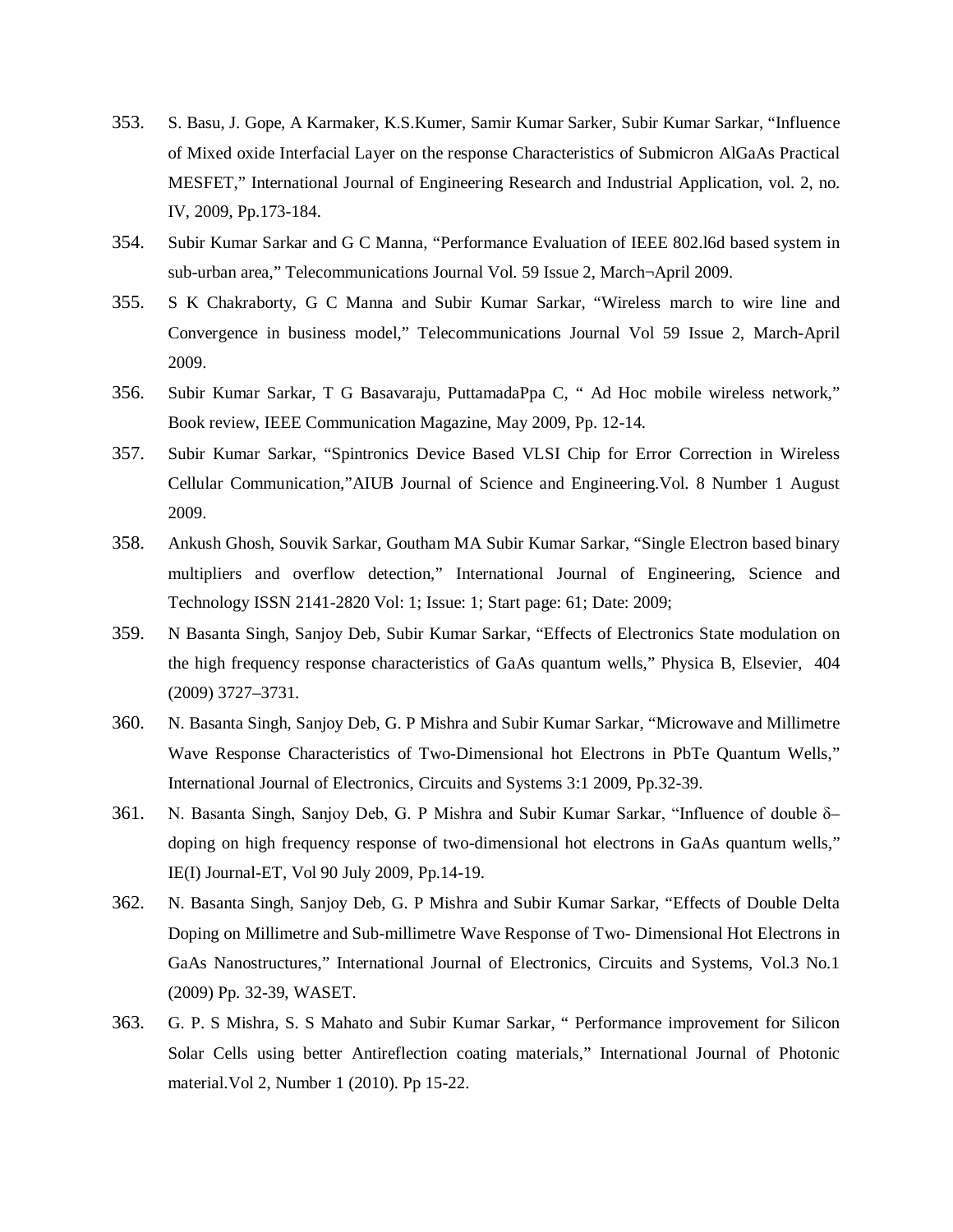- 364. Ankush Ghosh, A. Basu, T. S. Das, V. H. Mankar, D. Samanta, Subir Kumar Sarkar, "Single Spin Logic Realization of a Robust Spatial Domain Image Watermarking," Advance Science Letters, Vol. 2, 1–11, 2009.
- 365. Sanjoy Deb N. Basanta Singh, Rajanna K.M, G.P.S. Mishra, Ankush Ghosh and Subir Kumar Sarkar, "Genetic aPproach towards the size-effects optimization in CdS/ZnSe polar semiconductor quantum wells under hot-electron condition," International Journal of Nano Electronics, Circuits and Systems, vol. 1, 2009.
- 366. Ankush Ghosh, Souvik Sarkar, Biplab Roy and Samir Kumar Sarkar, "Single Spin Logic Circuits for Traffic Control System: Design and Implementation," International Journal of Nano Electronics, Circuits and Systems, vol. 1, 2009.
- 367. S.Basu, J. Gope, A Karmaker, K.S.Kumer, S.K. Sarker, Subir Kumar Sarkar, "Influence of Mixed oxide Interfacial Layer on the response Characteristics of Submicron AlGaAs Practical MESFET," International Journal of Engineering Research and Industrial Application , vol. 2, no. IV, 2009, Pp.173-184.
- 368. Ankush Ghosh, Souvik Sarkar, D. Ray Chaudhuri, and Subir Kumar Sarkar. "A Power Efficient Binary Multiplier Circuit with overflow Detection Using single Spin Logic Circuit: Design and Implementation" journal Advanced Science Latter (Accepted)
- 369. Koushik Majumder, Subir Kumar Sarkar, "Circular Quadrant Routing Protocol (CQRP) For Mobile Ad Hoc Network," Journal of Advanced Research in Computer Engineering, Vol. 3, No. I, January-June 2009, Pp. 69-78
- 370. A.S. Chowdhury, S.M. Bhandarkar, R.W. Robinson and J.C. Yu: "Virtual Craniofacial Reconstruction using Computer Vision, Graph Theory and Geometric Constraints," Pattern Recognition Letters, Elsevier, 30(10), (2009), 931-938.
- 371. A.S. Chowdhury, S.M. Bhandarkar, R.W. Robinson and J.C. Yu: "Virtual Multi-fracture Craniofacial Reconstruction using Computer Vision and Graph Matching,"Computerized Medical Imaging and Graphics, Elsevier, 33(5), (2009), 333-342.
- 372. A.Chandra and C. Bose, "Performance of single and multichannel coherent reception under Rician fading," International Journal of Wireless Information Networks (Springer), vol. 16, no. 1, Pp. 81-90, 2009.
- 373. A.Chandra and C. Bose, "Error probability for coherent modulations in Rician fading channel," International Journal of Interdisciplinary Telecommunications & Networking (IJITN), (IGI Global), vol. 1, no. 2, Pp. 16-27, 2009.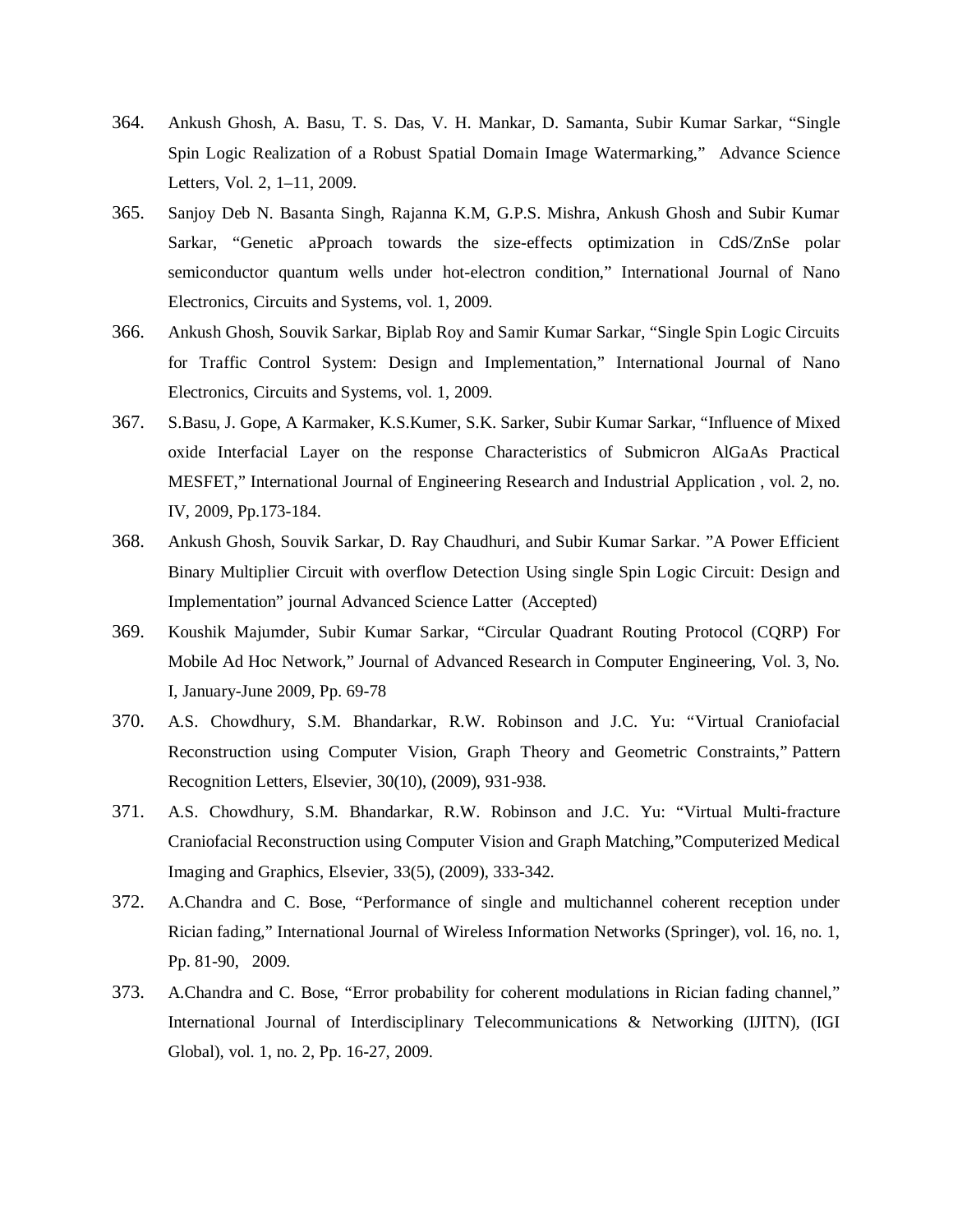- 374. S. Chattopadhyay, M. Biswas, J. Y. Siddiqui, and D. Guha, "Input impedance of rectangular microstrip patch with variable air gap and varying aspect ratio," IET Microwaves Antennas and Propagat., Vol. 3, Pp. 1151-1156, Dec. 2009.
- 375. M. Biswas, and D. Guha, "Input Impedance and Resonance Characteristics of Superstrate Loaded Triangular Microstrip Patch," IET Microwaves Antennas and Propagat,Vol. 3,Pp. 92-98, Feb. 2009.
- 376. S. Chattopadhyay, M. Biswas, J. Y. Siddiqui, and D. Guha, "On the resonance of rectangular microstrip patches with variable air gap and varying aspect ratio," MOTL, Vol. 51, No.1,Pp.169- 173, Jan.2009.
- 377. P. Venkateswaran, P. Som, R. Ghosh, A. Das, S. Hansda and R. Nandi, "Smart Gate : A MAC Protocol for Gateway Discovery in Clustered Ad-Hoc Networks," Journal of Networks, (ISSN 1796-2056), Academy Publisher, Finland, Vol.4, Issue 3, Pp. 208-215, May 2009.
- 378. P. Venkateswaran, A. Sanyal, S. Das, R. Nandi and S. K. Sanyal, "An Efficient Time Domain Speech Compression Algorithm Based on LPC and Sub-band Coding Techniques," Journal of Communications, (ISSN 1796-2021), Academy Publisher, Finland, Vol.4, No.6, Pp.423-428, July 2009.
- 379. P. Venkateswaran, A. Kumar, P. Mondal, S. Dhabal and R. Nandi, "A Novel Opto-isolation Technique for the I2C Bus for Glitch Elimination in an Industrial Enviromnent," Proc. International Journal of Recent Trends in Engineering, (ISSN:1797-9617), Academy Publisher, Finland, Vol.2, No.8, Pp. 27-29, Nov. 2009.

- 380. S. Das, A. Abraham and A.Konar,"Automatic Clustering Using an Improved Differential Evolution Algorithm," IEEE Transactions on Systems Man and Cybernetics - Part A, vol. 38, no. 1, Pp. 218-237, January 2008.
- 381. S.Das, A.Abraham and A.Konar, "Automatic Kernel Clustering with Multi-Elitist Particle Swarm Optimization Algorithm," Pattern Recognition Letters, Elsevier Science, Vol 29, Pp. 688-699, 2008.
- 382. Das, S., Konar, A. and Chakraborty, U. K., "Differential Evolution with Time-Varying Scale Factor, New Mathematics & Natural Computation," World Scientific Press (Accepted, 2008).
- 383. Bhattacharjee, K., Chatterjee, S. and Konar, A., "An Improved Clustering of Gene Microarray Data using Genetic Algorithm," published in International Journal of Soft Computing and Bioinformatics, 2008.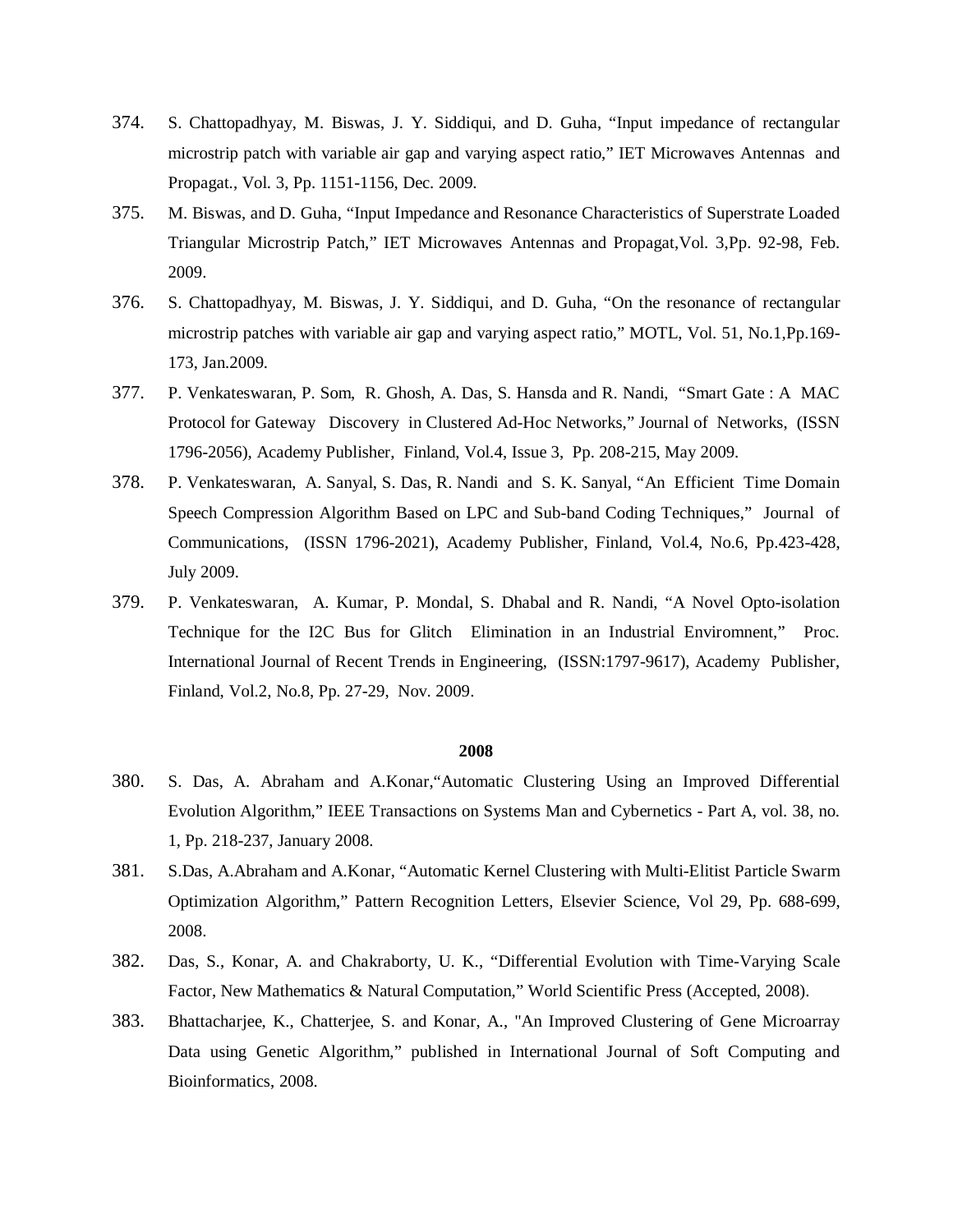- 384. P. Saha, and A. Konar, "Abductive Reasoning with Inverse Fuzzy Relations, International Journal of Computational Intelligence, Vol. 17, 2009.
- 385. A.Datta, V. Talukdar, A. Konar and L.C Jain, "Neuro-swarm hybridization for protein tertiary structure prediction," Int. J. of Hybrid Intelligent Systems, vol. 5, no. 3, Pp. 153-161, 2008.
- 386. Susanta Mitra, Aditya Bagchi and A.K.Bandyopadhyay, "Complex Query Processing on Web Graph: a Social Network Perspective," Journal of Digital Information Management, Vol. 6 No. 1, February 2008, Pp 12-20.
- 387. Malay Bhattacharyya and Anup Kumar Bandyopadhyay, "On single courier problem," Optimization Letters, DOI 10.1007/s11590-008-0079-4.
- 388. Anup Kumar Bandyopadhyay, "Weakest Precondition Based Verification Tool that Models Spatial Ordering", ACM SIGSOFT Software Engineering Notes, Vol 33, Number 2, March 2008.
- 389. Susanta Mitra, Aditya Bagchi, and A.K.Bandyopadhyay, "Design of a Data Model for Social Network Applications", in "Data Warehousing and Mining: Concepts, Methodologies, Tools, and Applications" (6 Vols), Edited By: John Wang, Montclair State University, USA, Information Science Reference, 2008.
- 390. S. Bhunia, M.K.Pain, S. Biswas, D. Sarkar, P. P. Sarkar and B.Gupta, "Investigations on microstrip patch antennas with different slots and feeding points," Microwave and Optical Technology Letters, Vol 50, No 1, Nov. 2008, Pp. 2754-2758.
- 391. P.Mukherjee and B.Gupta, "Terahertz (THz) frequency sources and antennas a brief review" International Journal of Infrared and Millimeter Waves, vol. 29, no. 12, Dec. 2008, Pp.1091– 1102.
- 392. Shyamal Kumar Das Mandal, Bhaskar Gupta and Asoke Kumar Datta,"Manner based lexically driven (MBLD) model for speech recognition in Bangla," Published in ISCAP 2008.
- 393. S. Bhunia, D. Sarkar, S. Biswas, P. P. Sarkar, B.Gupta, K. Yasumoto, "Reduced size small dual & multi-frequency microstrip antennas," Microwave and Optical Technology Letters, Vol 50, No 4, April 2008, Pp. 961-965.
- 394. S.Bhunia, D.Sarkar, S.Biswas, P.P.Sarkar, B. Gupta, "Experimental investigation on single-feed dual frequency (dual band) reduced sized slotted square microstrip patch antenna," Indian Journal of Physics, Vol.82, no. 7, July 2008, Pp.1-4.
- 395. Ashok Rao, AnirbanDas, TirthankarChakraborty, BhaskerGahtori, S K Agarwal, Chandan Kumar Sarkar, K M Sivakumar, K K Wu and Y K Kuo, "Electrical and thermal transport properties of EuBa2(Cu1â<sup>2</sup>xMnx)3O7," J. Phys.: Condens. Matter(IOP), 20 (2008) 485212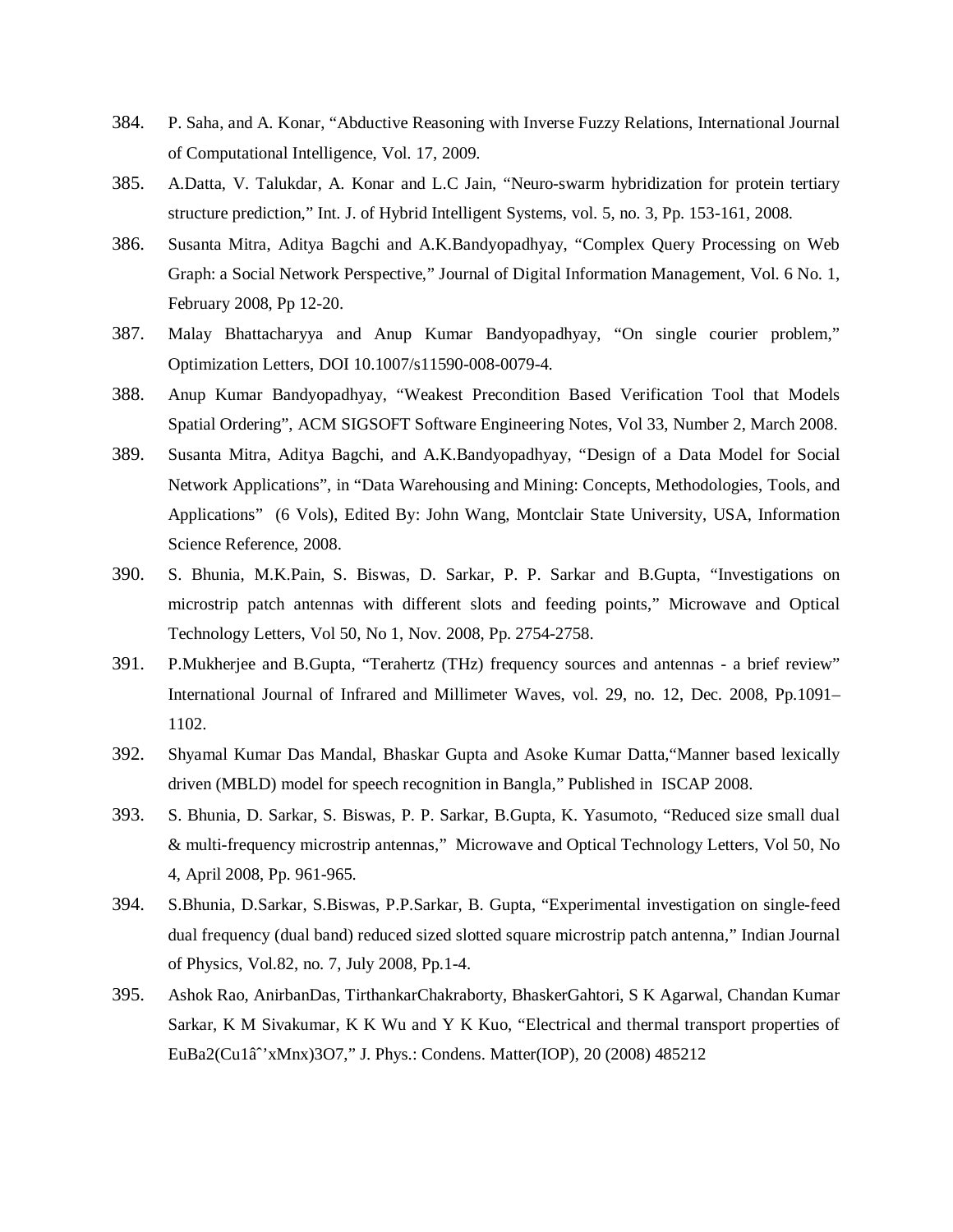- 396. C.M. Chakrabarty, I.S. Misra, A Mukherjee, "Integrating QoS Management in TLMN: Three Level Mobility Model for Next generation Wireless IP-based Networks," Journal of China Communications, Vol. 5, No. 3, Pp. 125-139, October 2008.
- 397. Iti Saha Misra, A. Roy, J. Mandal and K. Saha (Roy), "Pre-emption based Call Admission Control with QoS and Dynamic Bandwidth Reservation for Cellular Networks," Proc. IEEE/ACM Workshop on Intelligent Networks: Adaptation, Communication & Reconfiguration January 2008, Bangalore, India.
- 398. Nitul Dutta and Iti Saha Misra, "Mathematical Modelling of Hierarchical Mobile IPv6 Based Network Architecture in Search of Optimal Performance," Proc. IEEE Advanced Computing and Communications Conference (ADCOM-2009), December 2008.
- 399. Chandi Pani and Iti Saha Misra, "Analysis of Mobility Mechanism in HMIPv6/MPLS Enabled 3G/WLAN Integrated Framework," Seventh Int. Conf. Proc. ICN 2008 , April 2008, Cancun, Mexico.
- 400. I.S. Misra and K. Saha (Roy), "Bandwidth and Delay Guaranteed Call Admission Control Scheme for QOS Provisioning in IEEE 802.16e Mobile WiMAX," Proc. of IEEE GLOBECOM, Pp.1245-1250, December 2008
- 401. S. Surendra Dalu, Mrinal K Naskar and C. K.Sarkar, "Implementation of a Topology Control Algorithm for Mobile Ad hoc Networks Using Pursue Mobility Model," Journal of APplied Computer Science, Issue No. 4, 2008.
- 402. R.R.Bhoi, S.Hansda, P.Venkateswaran, S.K.Sanyal and R.Nandi " PLC Verification using Symbolic Model Checking," Journal Engineer IT, EE Publishers, South Africa, PP16-19 Oct 2008.
- 403. T. K. Maiti, T. Das, P. S. Das, Subir Kumar Sarkar, and C. K. Maiti, "Strained-Si MOSFETs for Low-Power Applications,"ECSTransactions, vol. 14, August, Pp.203-211, 2008.
- 404. Ankush Ghosh, J. Gope, T. Datta, Biplab Roy and Subir Kumar Sarkar, "Spintronic Device Based Power Efficient VLSI Chip Design for Universal Code Converter," Canadian Journal of Pure and APplied Sciences, Vol. 2, No. 3, Pp. 469-474, 2008.
- 405. K. Majumder, S. R. Biradar, Souvik Sarkar and Subir Kumar Sarkar, " Layered Square Location Management (LSLM) Scheme for Mobile Ad hoc Network," International Journal of Computers, Information Technology and Engineering (IJCITAE), Vol. 2, No. 2, Pp. 77-86
- 406. Subir Kumar Sarkar, Ankush Ghosh1, Anindya Ghosh, K. Senthil Kumar1, and T. Datta, "Implementing a Power Efficient PN Sequence Generator Using Spintronic Devices for Code Division Multiple Access Based Wireless Mobile Communication," Journal of Computational